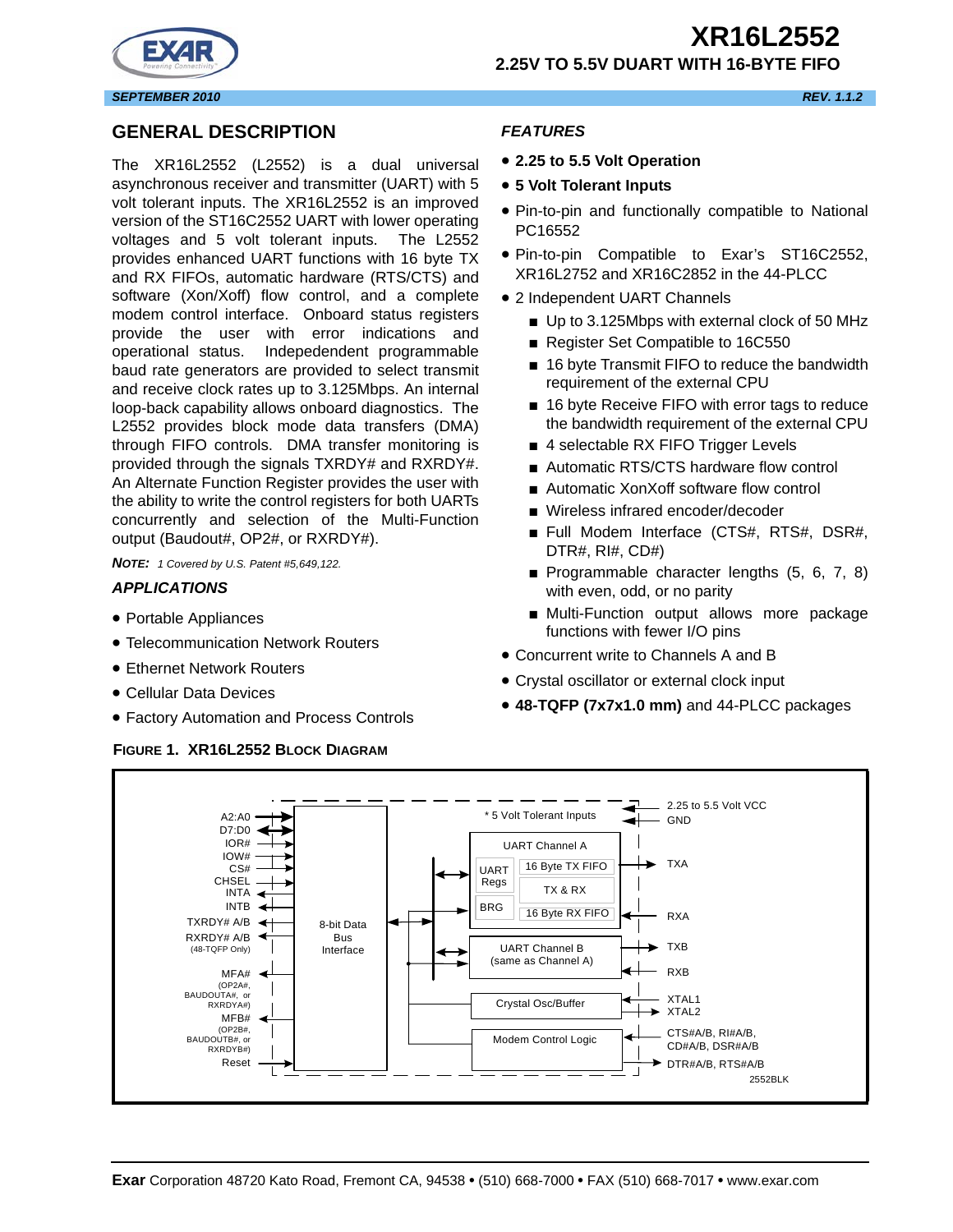## **2.25V TO 5.5V DUART WITH 16-BYTE FIFO** *REV. 1.1.2*



## **FIGURE 2. PIN OUT ASSIGNMENTS**



#### **ORDERING INFORMATION**

| <b>PART NUMBER</b> | <b>PACKAGE</b> | <b>OPERATING TEMPERATURE</b><br><b>RANGE</b> | <b>DEVICE STATUS</b> |
|--------------------|----------------|----------------------------------------------|----------------------|
| XR16L2552IM        | 48-Lead TOFP   | -40 $^{\circ}$ C to +85 $^{\circ}$ C         | Active               |
| XR16L2552IJ        | 44-Lead PLCC   | -40 $^{\circ}$ C to +85 $^{\circ}$ C         | Active               |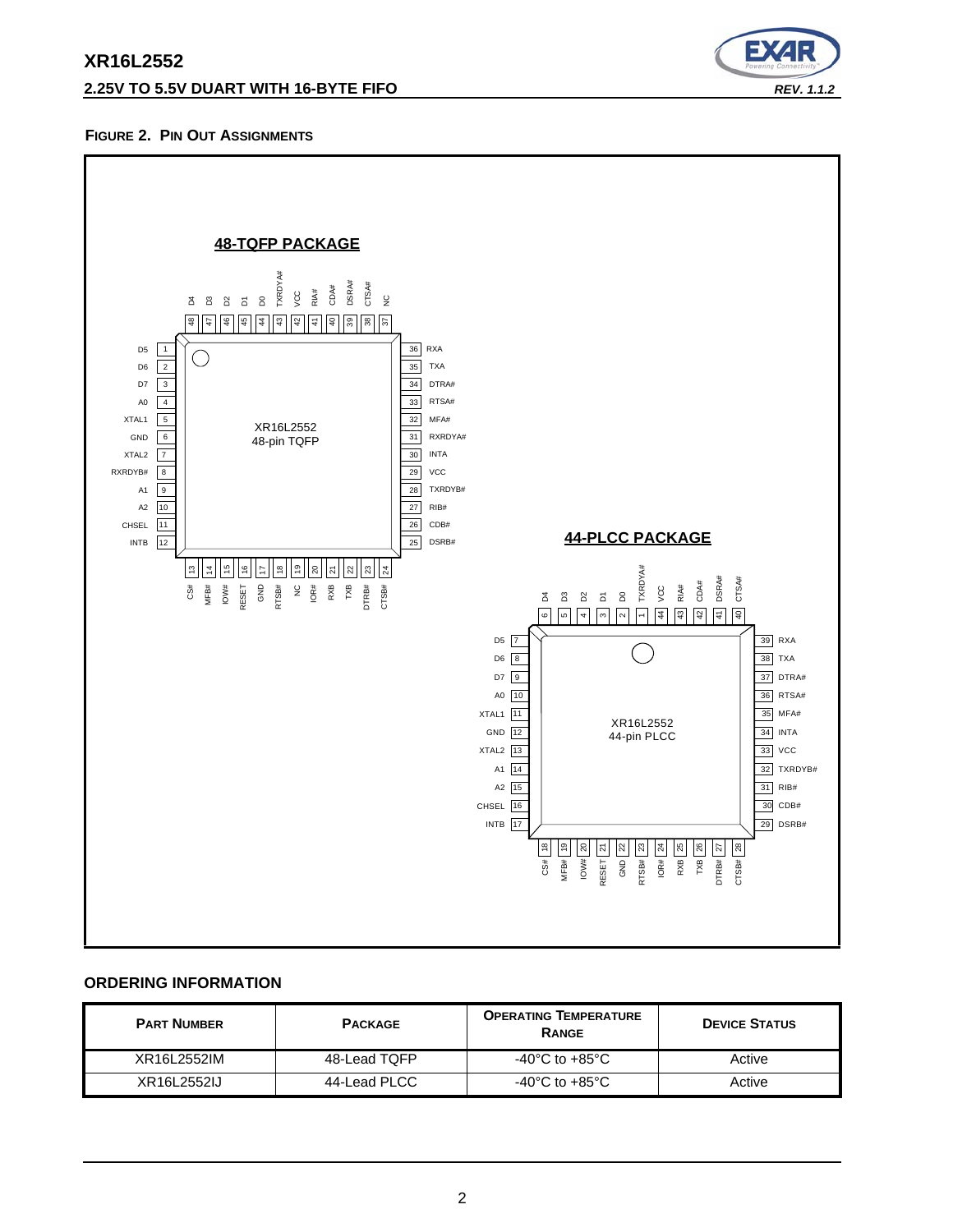

# **PIN DESCRIPTIONS**

# **Pin Description**

| <b>NAME</b>               | 48-TQFP<br>PIN# | 44-PLCC<br>PIN# | <b>TYPE</b>    | <b>DESCRIPTION</b>                                                                                                                                                                                                                                                                                                                                                                                                                                                                                                                                                   |  |
|---------------------------|-----------------|-----------------|----------------|----------------------------------------------------------------------------------------------------------------------------------------------------------------------------------------------------------------------------------------------------------------------------------------------------------------------------------------------------------------------------------------------------------------------------------------------------------------------------------------------------------------------------------------------------------------------|--|
| <b>DATA BUS INTERFACE</b> |                 |                 |                |                                                                                                                                                                                                                                                                                                                                                                                                                                                                                                                                                                      |  |
| A2                        | 10              | 15              | $\overline{1}$ | Address data lines [2:0]. These 3 address lines select one of the internal reg-                                                                                                                                                                                                                                                                                                                                                                                                                                                                                      |  |
| A1                        | 9               | 14              |                | isters in UART channel A/B during a data bus transaction.                                                                                                                                                                                                                                                                                                                                                                                                                                                                                                            |  |
| A <sub>0</sub>            | 4               | 10              |                |                                                                                                                                                                                                                                                                                                                                                                                                                                                                                                                                                                      |  |
| D7                        | 3               | 9               | I/O            | Data bus lines [7:0] (bidirectional).                                                                                                                                                                                                                                                                                                                                                                                                                                                                                                                                |  |
| D <sub>6</sub>            | $\overline{c}$  | 8               |                |                                                                                                                                                                                                                                                                                                                                                                                                                                                                                                                                                                      |  |
| D <sub>5</sub>            | 1               | $\overline{7}$  |                |                                                                                                                                                                                                                                                                                                                                                                                                                                                                                                                                                                      |  |
| D <sub>4</sub>            | 48              | 6               |                |                                                                                                                                                                                                                                                                                                                                                                                                                                                                                                                                                                      |  |
| D <sub>3</sub>            | 47              | 5               |                |                                                                                                                                                                                                                                                                                                                                                                                                                                                                                                                                                                      |  |
| D <sub>2</sub>            | 46              | 4               |                |                                                                                                                                                                                                                                                                                                                                                                                                                                                                                                                                                                      |  |
| D <sub>1</sub>            | 45              | 3               |                |                                                                                                                                                                                                                                                                                                                                                                                                                                                                                                                                                                      |  |
| D <sub>0</sub>            | 44              | $\overline{2}$  |                |                                                                                                                                                                                                                                                                                                                                                                                                                                                                                                                                                                      |  |
| IOR#                      | 20              | 24              | $\mathbf{I}$   | Input/Output Read Strobe (active low). The falling edge instigates an internal<br>read cycle and retrieves the data byte from an internal register pointed to by<br>the address lines [A2:A0]. The data byte is placed on the data bus to allow the<br>host processor to read it on the rising edge.                                                                                                                                                                                                                                                                 |  |
| IOW#                      | 15              | 20              | L              | Input/Output Write Strobe (active low). The falling edge instigates an internal<br>write cycle and the rising edge transfers the data byte on the data bus to an<br>internal register pointed by the address lines.                                                                                                                                                                                                                                                                                                                                                  |  |
| CS#                       | 13              | 18              | $\mathbf{I}$   | UART chip select (active low). This function selects channel A or B in accor-<br>dance with the logical state of the CHSEL pin. This allows data to be trans-<br>ferred between the user CPU and the L2552.                                                                                                                                                                                                                                                                                                                                                          |  |
| <b>CHSEL</b>              | 11              | 16              | $\mathbf{I}$   | Channel Select - UART channel A or B is selected by the logical state of this<br>pin when the CS# pin is a logic 0. A logic 0 on the CHSEL selects the UART<br>channel B while a logic 1 selects UART channel A. Normally, CHSEL could<br>just be an address line from the user CPU such as A3. Bit-0 of the Alternate<br>Function Register (AFR) can temporarily override CHSEL function, allowing<br>the user to write to both channel register simultaneously with one write cycle<br>when CS# is low. It is especially useful during the initialization routine. |  |
| <b>INTA</b>               | 30              | 34              | $\circ$        | UART channel A Interrupt output (active high). A logic high indicates channel<br>A is requesting for service.                                                                                                                                                                                                                                                                                                                                                                                                                                                        |  |
| <b>INTB</b>               | 12              | 17              | $\mathsf O$    | UART channel B Interrupt output (active high). A logic high indicates channel<br>B is requesting for service.                                                                                                                                                                                                                                                                                                                                                                                                                                                        |  |
| TXRDYA#                   | 43              | $\mathbf{1}$    | $\circ$        | UART channel A Transmitter Ready (active low). The output provides the TX<br>FIFO/THR status for transmit channel A. If it is not used, leave it uncon-<br>nected.                                                                                                                                                                                                                                                                                                                                                                                                   |  |
| RXRDYA#                   | 31              |                 | O              | UART channel A Receiver Ready (active low). This output provides the RX<br>FIFO/RHR status for receive channel A. This pin is only available on the 48-<br>pin TQFP package. If it is not used, leave it unconnected.                                                                                                                                                                                                                                                                                                                                                |  |
| TXRDYB#                   | 28              | 32              | O              | UART channel B Transmitter Ready (active low). The output provides the TX<br>FIFO/THR status for transmit channel B. If it is not used, leave it uncon-<br>nected.                                                                                                                                                                                                                                                                                                                                                                                                   |  |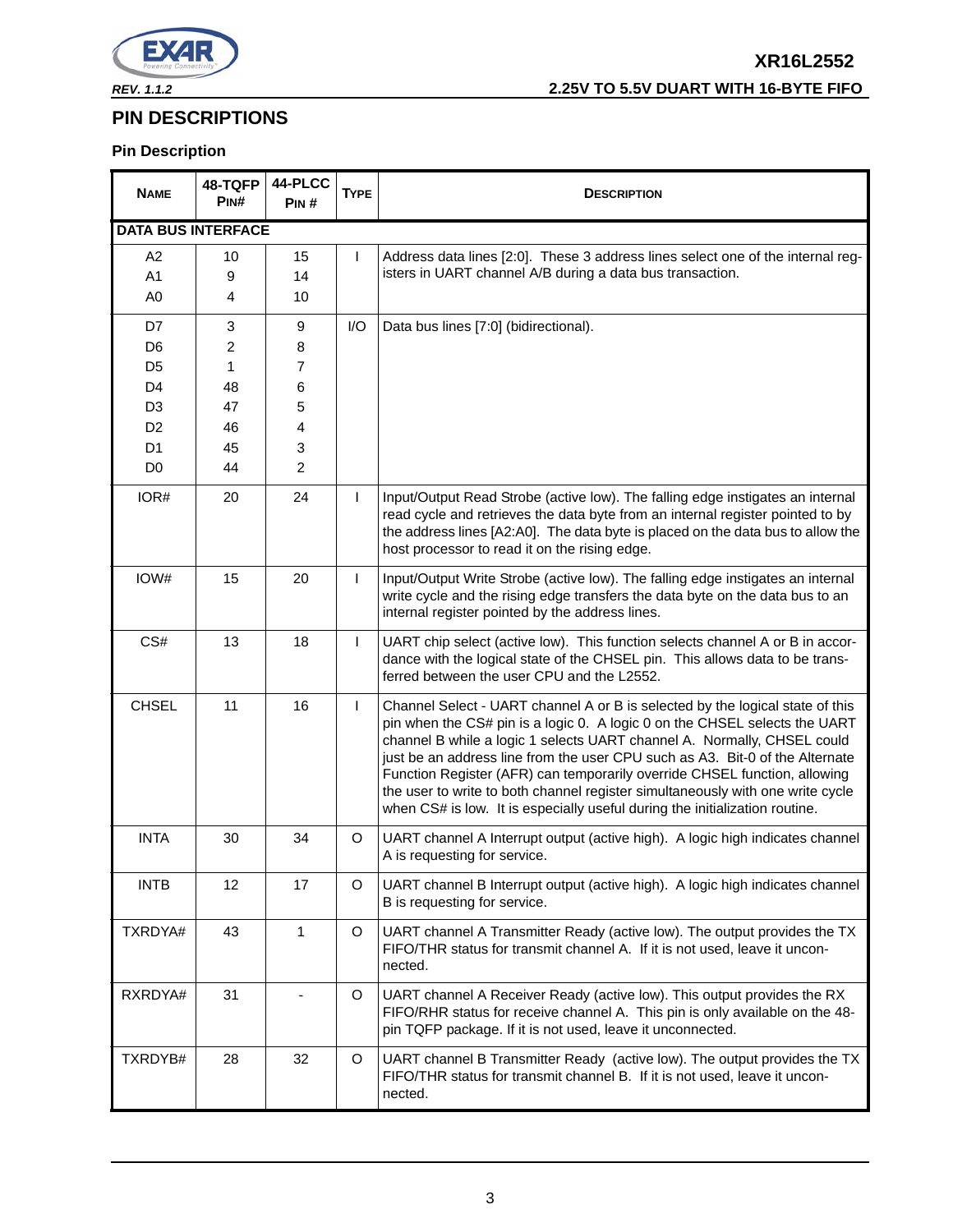# **2.25V TO 5.5V DUART WITH 16-BYTE FIFO** *REV. 1.1.2*



## **Pin Description**

| <b>NAME</b>                          | 48-TQFP<br>PINH | 44-PLCC<br>PIN# | <b>TYPE</b>  | <b>DESCRIPTION</b>                                                                                                                                                                                                      |  |
|--------------------------------------|-----------------|-----------------|--------------|-------------------------------------------------------------------------------------------------------------------------------------------------------------------------------------------------------------------------|--|
| RXRDYB#                              | 8               |                 | O            | UART channel B Receiver Ready (active low). This output provides the RX<br>FIFO/RHR status for receive channel B. This pin is only available on the 48-<br>pin TQFP package. If it is not used, leave it unconnected.   |  |
| <b>MODEM OR SERIAL I/O INTERFACE</b> |                 |                 |              |                                                                                                                                                                                                                         |  |
| <b>TXA</b>                           | 35              | 38              | O            | UART channel A Transmit Data. If it is not used, leave it unconnected.                                                                                                                                                  |  |
| <b>RXA</b>                           | 36              | 39              | T            | UART channel A Receive Data. Normal receive data input must idle at logic 1<br>condition. If it is not used, tie it to VCC or pull it high via a 100k ohm resistor.                                                     |  |
| RTSA#                                | 33              | 36              | $\circ$      | UART channel A Request-to-Send (active low) or general purpose output.<br>This output must be asserted prior to using auto RTS flow control, see EFR[6],<br>MCR[1] and IER[6]. If it is not used, leave it unconnected. |  |
| CTSA#                                | 38              | 40              | $\mathsf{I}$ | UART channel A Clear-to-Send (active low) or general purpose input. It can<br>be used for auto CTS flow control, see EFR[7] and IER[7]. This input should<br>be connected to VCC when not used.                         |  |
| DTRA#                                | 34              | 37              | O            | UART channel A Data-Terminal-Ready (active low) or general purpose output.<br>If it is not used, leave it unconnected.                                                                                                  |  |
| DSRA#                                | 39              | 41              | $\mathsf{L}$ | UART channel A Data-Set-Ready (active low) or general purpose input. This<br>input should be connected to VCC when not used. This input has no effect on<br>the UART.                                                   |  |
| CDA#                                 | 40              | 42              | $\mathsf{I}$ | UART channel A Carrier-Detect (active low) or general purpose input. This<br>input should be connected to VCC when not used. This input has no effect on<br>the UART.                                                   |  |
| RIA#                                 | 41              | 43              | L            | UART channel A Ring-Indicator (active low) or general purpose input. This<br>input should be connected to VCC when not used. This input has no effect on<br>the UART.                                                   |  |
| <b>TXB</b>                           | 22              | 26              | O            | UART channel B Transmit Data. If it is not used, leave it unconnected.                                                                                                                                                  |  |
| <b>RXB</b>                           | 21              | 25              | $\mathsf{L}$ | UART channel B Receive Data. Normal receive data input must idle at logic 1<br>condition. If it is not used, tie it to VCC or pull it high via a 100k ohm resistor.                                                     |  |
| RTSB#                                | 18              | 23              | O            | UART channel B Request-to-Send (active low) or general purpose output.<br>This output must be asserted prior to using auto RTS flow control, see EFR[6],<br>MCR[1] and IER[6]. If it is not used, leave it unconnected. |  |
| CTSB#                                | 24              | 28              | L            | UART channel B Clear-to-Send (active low) or general purpose input. It can<br>be used for auto CTS flow control, see EFR[7] and IER[7]. This input should<br>be connected to VCC when not used.                         |  |
| DTRB#                                | 23              | 27              | O            | UART channel B Data-Terminal-Ready (active low) or general purpose output.<br>If it is not used, leave it unconnected.                                                                                                  |  |
| DSRB#                                | 25              | 29              | L            | UART channel B Data-Set-Ready (active low) or general purpose input. This<br>input should be connected to VCC when not used. This input has no effect on<br>the UART.                                                   |  |
| CDB#                                 | 26              | 30              | L            | UART channel B Carrier-Detect (active low) or general purpose input. This<br>input should be connected to VCC when not used. This input has no effect on<br>the UART.                                                   |  |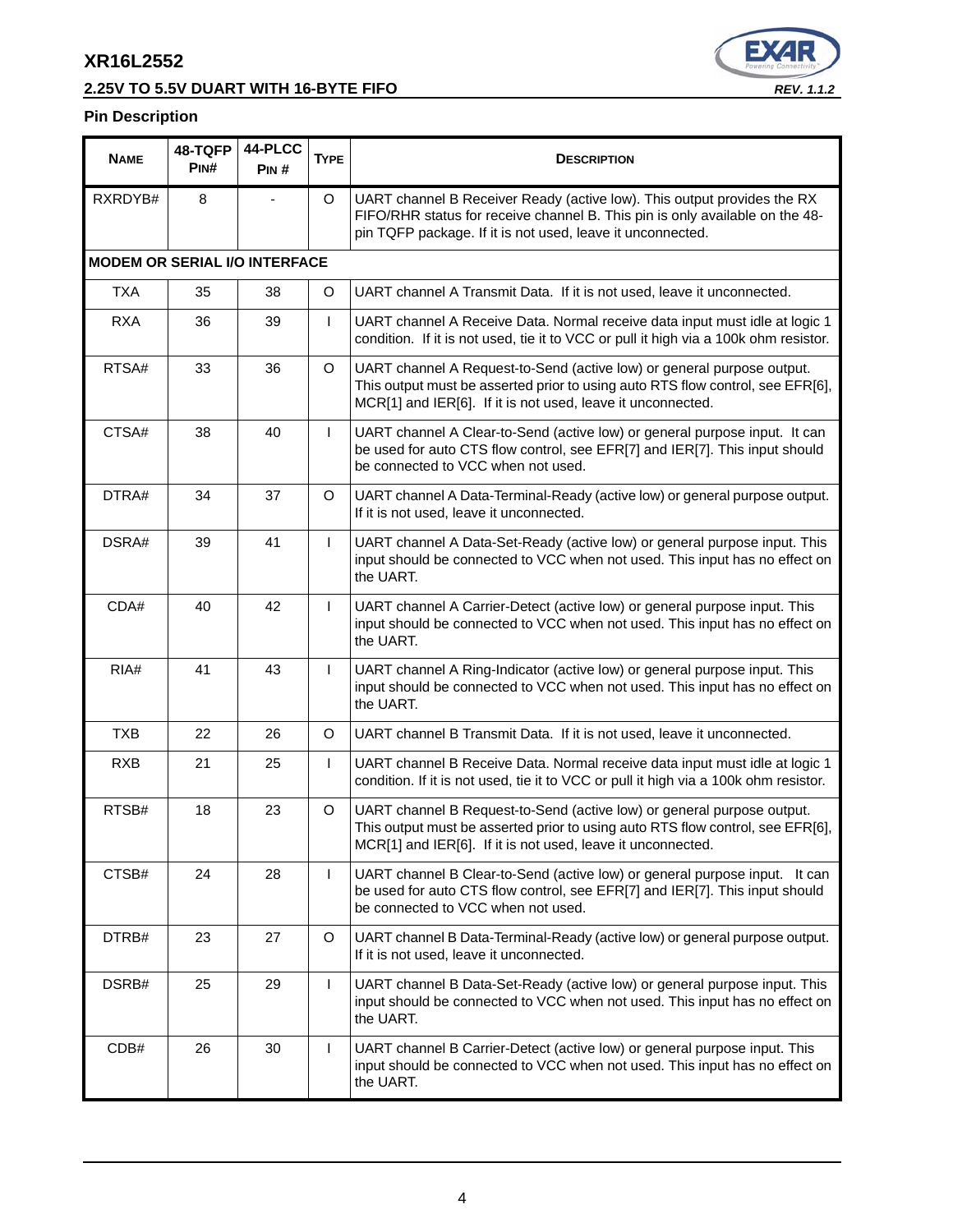

## **Pin Description**

# **XR16L2552** *REV. 1.1.2* **2.25V TO 5.5V DUART WITH 16-BYTE FIFO**

| <b>NAME</b>              | 48-TQFP<br>PIN# | 44-PLCC<br>PIN# | <b>TYPE</b>  | <b>DESCRIPTION</b>                                                                                                                                                                                                                                                                                                                                                                                                                                                                                                                                                                                                                                                                                                                                                                                                                            |  |
|--------------------------|-----------------|-----------------|--------------|-----------------------------------------------------------------------------------------------------------------------------------------------------------------------------------------------------------------------------------------------------------------------------------------------------------------------------------------------------------------------------------------------------------------------------------------------------------------------------------------------------------------------------------------------------------------------------------------------------------------------------------------------------------------------------------------------------------------------------------------------------------------------------------------------------------------------------------------------|--|
| RIB#                     | 27              | 31              | T            | UART channel B Ring-Indicator (active low) or general purpose input. This<br>input should be connected to VCC when not used. This input has no effect on<br>the UART.                                                                                                                                                                                                                                                                                                                                                                                                                                                                                                                                                                                                                                                                         |  |
| MFA#                     | 32              | 35              | O            | Multi-Function Output Channel A. This output pin can function as the OP2A#,<br>BAUDOUTA#, or RXRDYA# pin. One of these output signal functions can be<br>selected by the user programmable bits 1-2 of the Alternate Function Register<br>(AFR). These signal functions are described as follows:<br>1) OP2A# - When OP2A# (active low) is selected, the MF# pin is a logic 0<br>when MCR bit-3 is set to a logic 1 (see MCR bit-3). MCR bit-3 defaults to a<br>logic 1 condition after a reset or power-up.<br>2) BAUDOUTA# - When BAUDOUTA# function is selected, the 16X Baud rate<br>clock output is available at this pin.                                                                                                                                                                                                               |  |
|                          |                 |                 |              | 3) RXRDYA# - RXRDYA# (active low) is intended for monitoring DMA data<br>transfers. If using the 48-TQFP package, this output is already available at pin<br>31.                                                                                                                                                                                                                                                                                                                                                                                                                                                                                                                                                                                                                                                                              |  |
|                          |                 |                 |              | If it is not used, leave it unconnected.                                                                                                                                                                                                                                                                                                                                                                                                                                                                                                                                                                                                                                                                                                                                                                                                      |  |
| MFB#                     | 14              | 19              | O            | Multi-Function Output ChannelB. This output pin can function as the OP2B#,<br>BAUDOUTB#, or RXRDYB# pin. One of these output signal functions can be<br>selected by the user programmable bits 1-2 of the Alternate Function Register<br>(AFR). These signal functions are described as follows:<br>1) OP2B# - When OP2B# (active low) is selected, the MF# pin is a logic 0<br>when MCR bit-3 is set to a logic 1 (see MCR bit-3). MCR bit-3 defaults to a<br>logic 1 condition after a reset or power-up.<br>2) BAUDOUTB# - When BAUDOUTB# function is selected, the 16X Baud rate<br>clock output is available at this pin.<br>3) RXRDYB# - RXRDYB# (active low) is intended for monitoring DMA data<br>transfers. If using the 48-TQFP package, this output is already available at pin<br>8.<br>If it is not used, leave it unconnected. |  |
| <b>ANCILLARY SIGNALS</b> |                 |                 |              |                                                                                                                                                                                                                                                                                                                                                                                                                                                                                                                                                                                                                                                                                                                                                                                                                                               |  |
| XTAL1                    | 5               | 11              | $\mathbf{I}$ | Crystal or external clock input.                                                                                                                                                                                                                                                                                                                                                                                                                                                                                                                                                                                                                                                                                                                                                                                                              |  |
| XTAL <sub>2</sub>        | $\overline{7}$  | 13              | O            | Crystal or buffered clock output.                                                                                                                                                                                                                                                                                                                                                                                                                                                                                                                                                                                                                                                                                                                                                                                                             |  |
| <b>RESET</b>             | 16              | 21              | T            | Reset (active high) - A longer than 40 ns logic 1 pulse on this pin will reset the<br>internal registers and all outputs. The UART transmitter output will be held at<br>logic 1, the receiver input will be ignored and outputs are reset during reset<br>period (see External Reset Conditions).                                                                                                                                                                                                                                                                                                                                                                                                                                                                                                                                            |  |
| <b>VCC</b>               | 29, 42          | 44, 33          | Pwr          | 2.25V to 5.5V power supply. All input pins are 5V tolerant.                                                                                                                                                                                                                                                                                                                                                                                                                                                                                                                                                                                                                                                                                                                                                                                   |  |
| <b>GND</b>               | 6, 17           | 22, 12          | Pwr          | Power supply common, ground.                                                                                                                                                                                                                                                                                                                                                                                                                                                                                                                                                                                                                                                                                                                                                                                                                  |  |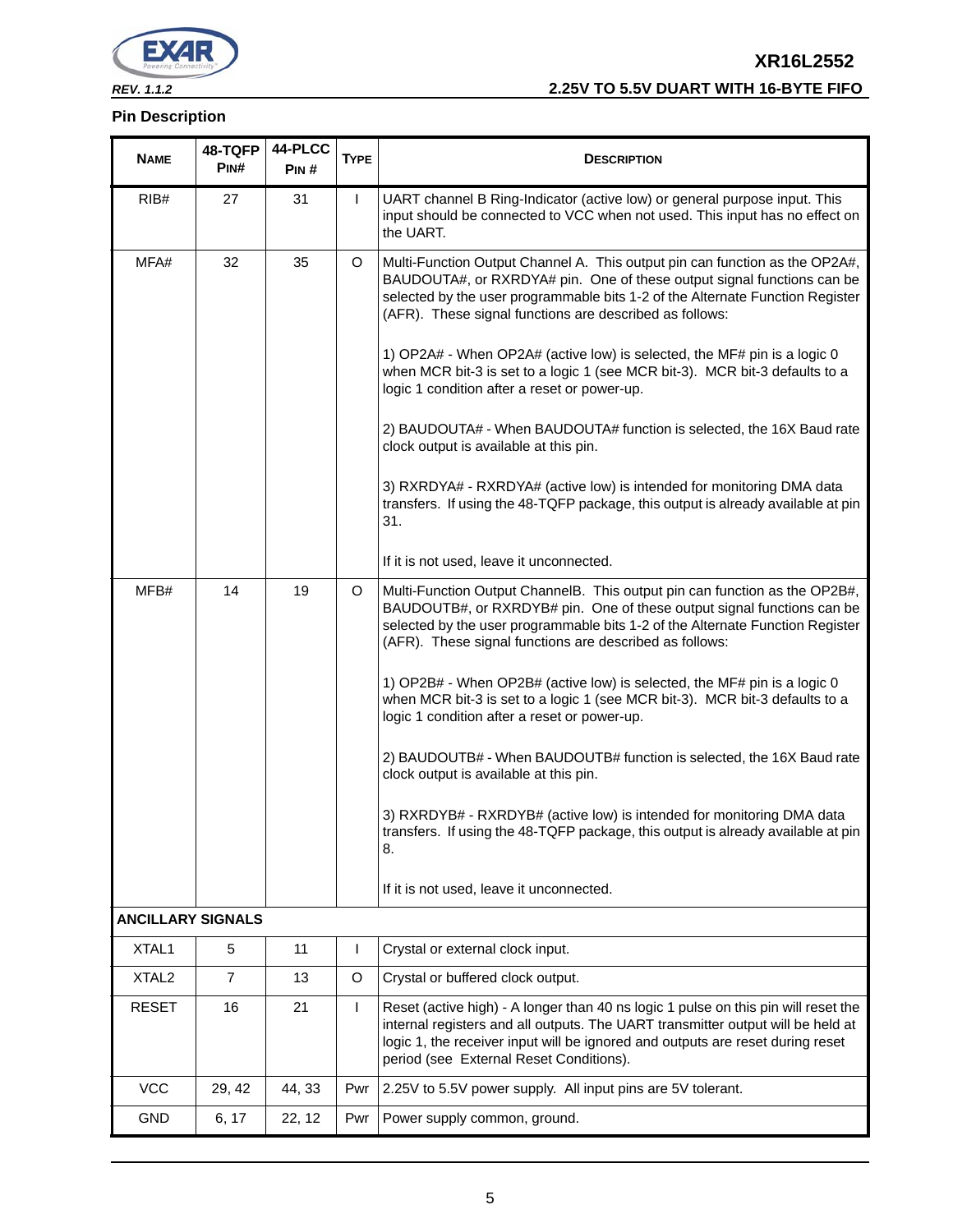## **2.25V TO 5.5V DUART WITH 16-BYTE FIFO** *REV. 1.1.2*



#### **Pin Description**

| <b>NAME</b> | 48-TQFP<br>PIN# | $44-PLCC$<br>PIN#        | TYPE.                    | <b>DESCRIPTION</b>        |
|-------------|-----------------|--------------------------|--------------------------|---------------------------|
| NC          | 19, 37          | $\overline{\phantom{0}}$ | $\overline{\phantom{0}}$ | Not Connected Internally. |

Pin type: I=Input, O=Output, I/O= Input/output, OD=Output Open Drain.

### **1.0 PRODUCT DESCRIPTION**

The XR16L2552 (L2552) provides serial asynchronous receive data synchronization, parallel-to-serial and serial-to-parallel data conversions for both the transmitter and receiver sections. These functions are necessary for converting the serial data stream into parallel data that is required with digital data systems. Synchronization for the serial data stream is accomplished by adding start and stop bits to the transmit data to form a data character (character orientated protocol). Data integrity is ensured by attaching a parity bit to the data character. The parity bit is checked by the receiver for any transmission bit errors. The electronic circuitry to provide all these functions is fairly complex especially when manufactured on a single integrated silicon chip. The L2552 represents such an integration with greatly enhanced features. The L2552 is fabricated with an advanced CMOS process.

#### **Transmit and Receive FIFOs (16 Bytes each)**

The L2552 is an upward solution that provides a dual UART capability with 16 bytes of transmit and receive FIFO memory, instead of none in the 16C2450. The L2552 is designed to work with low voltage supplies and high performance data communication systems, that require fast data processing time. Increased performance is realized in the L2552 by the transmit and receive FIFO's. This allows the external processor to handle more networking tasks within a given time. For example, the ST16C2450 without a receive FIFO, will require unloading of the RHR in 93 microseconds (This example uses a character length of 11 bits, including start/stop bits at 115.2 Kbps). This means the external CPU will have to service the receive FIFO less than every 100 microseconds. However with the 16 byte FIFO in the L2552, the data buffer will not require unloading/loading for 1.53 ms. This increases the service interval giving the external CPU additional time for other applications and reducing the overall UART interrupt servicing time. In addition, the 4 selectable receive FIFO trigger interrupt levels is uniquely provided for maximum data throughput performance especially when operating in a multi-channel environment. The FIFO memory greatly reduces the bandwidth requirement of the external controlling CPU, increases performance, and reduces power consumption.

#### **Enhanced Features**

The XR16L2552 integrates the functions of 2 enhanced 16C550 Universal Asynchronous Receiver and Transmitter (UART). Each UART is independently controlled having its own set of device configuration registers. The configuration registers set is 16550 UART compatible for control, status and data transfer. Additionally, each UART channel has automatic RTS/CTS hardware flow control, automatic Xon/Xoff and special character software flow control, infrared encoder and decoder (IrDA ver 1.0), programmable baud rate generator with a prescaler of divide by 1 or 4, and data rate up to 4 Mbps at 5V.

#### **Data Rate**

The L2552 is capable of operation up to 3.125 Mbps with a 50 MHz external clock. With a crystal or external clock input of 14.7456 MHz the user can select data rates up to 921.6 Kbps.

The rich feature set of the L2552 is available through internal registers. Selectable receive FIFO trigger levels, selectable TX and RX baud rates, and modem interface controls are all standard features. Following a power on reset or an external reset, the L2552 is software compatible with the 16L2752 and 16C2852.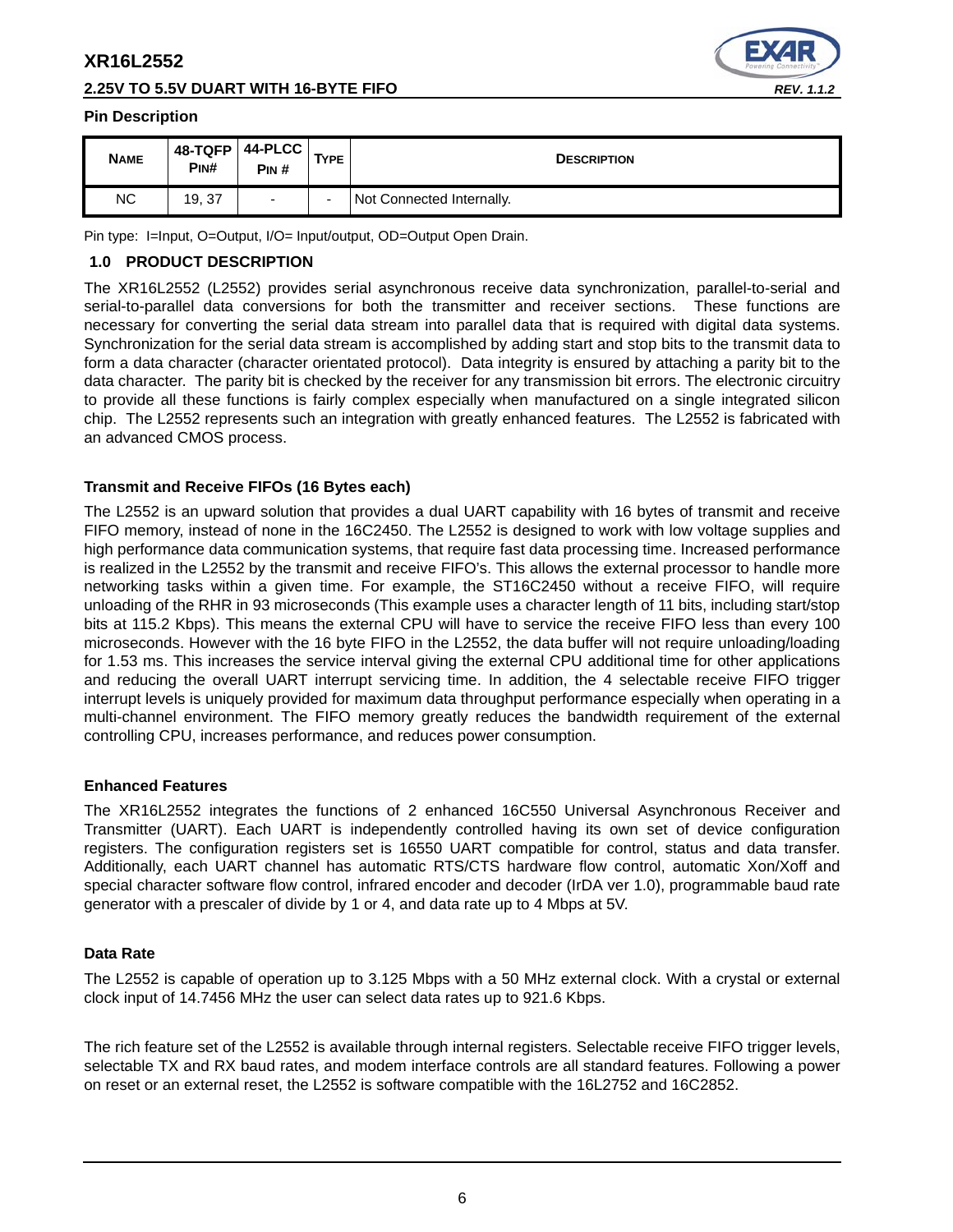

## **2.0 FUNCTIONAL DESCRIPTIONS**

## **2.1 CPU Interface**

The CPU interface is 8 data bits wide with 3 address lines and control signals to execute data bus read and write transactions. The L2552 data interface supports the Intel compatible types of CPUs and it is compatible to the industry standard 16C550 UART. No clock (oscillator nor external clock) is required to operate a data bus transaction. Each bus cycle is asynchronous using CS#, IOR# and IOW# signals. Both UART channels share the same data bus for host operations. The data bus interconnections are shown in Figure 3.





## **2.2 5-Volt Tolerant Inputs**

The L2552 can accept up to 5V inputs even when operating at 3.3V or 2.5V. But note that if the L2552 is operating at 2.5V, its V<sub>OH</sub> may not be high enough to meet the requirements of the V<sub>IH</sub> of a CPU or a serial transceiver that is operating at 5V.

## **2.3 Device Reset**

The RESET input resets the internal registers and the serial interface outputs in both channels to their default state (see the Table 13). An active high pulse of longer than 40 ns duration will be required to activate the reset function in the device.

## **2.4 Device Identification and Revision**

The L2552 provides a Device Identification code and a Device Revision code to distinguish the part from other devices and revisions. To read the identification code from the part, it is required to set the baud rate generator registers DLL and DLM both to 0x00. Now reading the content of the DLM will provide 0x02 to indicate L2552 and reading the content of DLL will provide the revision of the part; for example, a reading of 0x01 means revision A.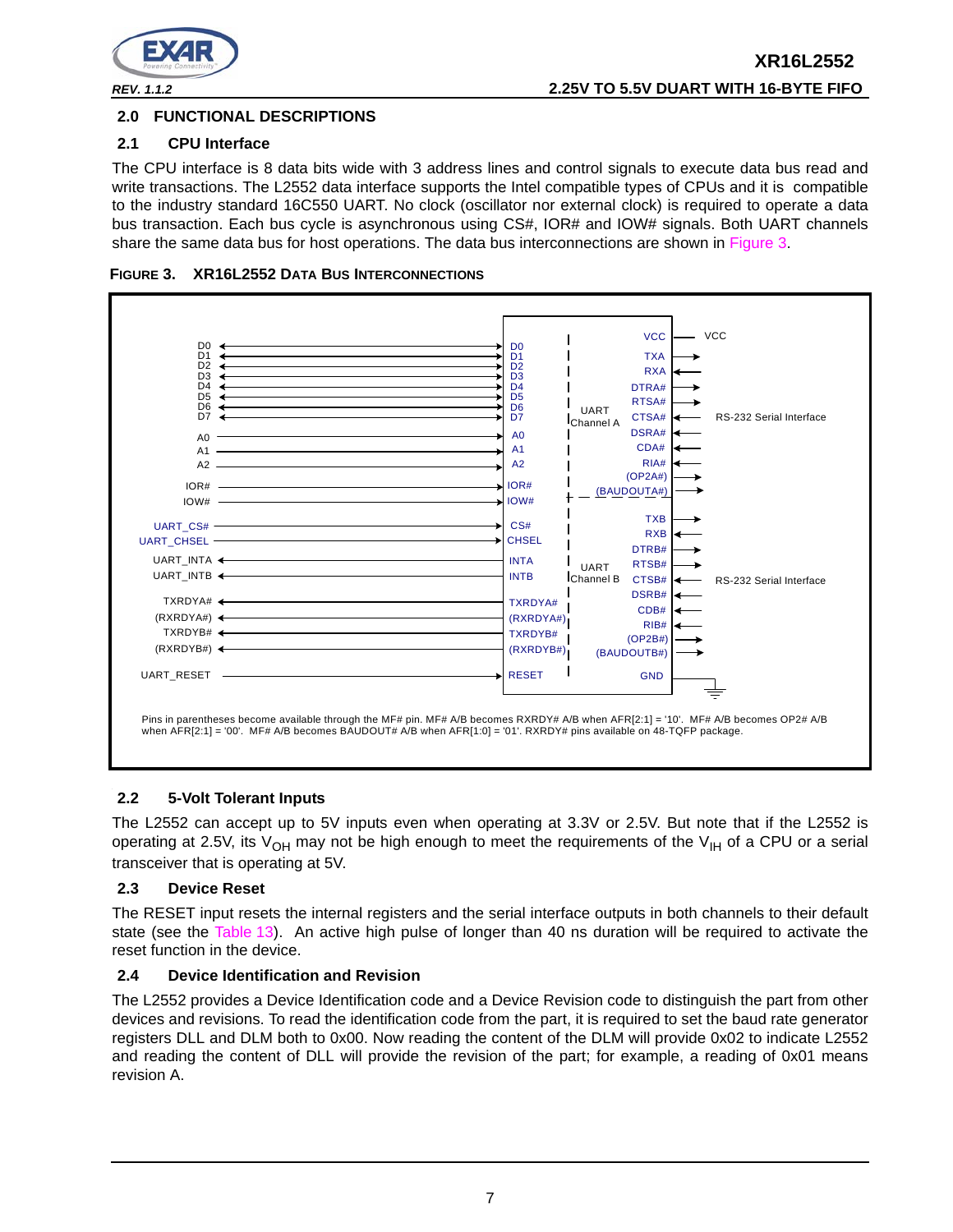## **2.25V TO 5.5V DUART WITH 16-BYTE FIFO** *REV. 1.1.2*



#### **2.5 Channel A and B Selection**

The UART provides the user with the capability to bi-directionally transfer information between an external CPU and an external serial communication device. A logic 0 on chip select pin (CS#) allows the user to select the UART and then using the channel select (CHSEL) pin, the user can select channel A or B to configure, send transmit data and/or unload receive data to/from the UART. Individual channel select functions are shown in Table 1.

| CS# | <b>CHSEL</b> | <b>FUNCTION</b>    |
|-----|--------------|--------------------|
|     |              | UART de-selected   |
|     |              | Channel A selected |
|     |              | Channel B selected |

### **TABLE 1: CHANNEL A AND B SELECT**

#### **2.6 Channel A and B Internal Registers**

Each UART channel in the L2552 has a set of enhanced registers for controlling, monitoring and data loading and unloading. The configuration register set is compatible to those already available in the standard single 16C550 and dual ST16C2550. These registers function as data holding registers (THR/RHR), interrupt status and control registers (ISR/IER), a FIFO control register (FCR), receive line status and control registers (LSR/ LCR), modem status and control registers (MSR/MCR), programmable data rate (clock) divisor registers (DLL/ DLM), and a user accessible scratchpad register (SPR).

Beyond the general 16C2550 features and capabilities, the L2552 offers enhanced feature registers (AFR, EFR, Xon/Xoff 1, Xon/Xoff 2) that provide automatic RTS and CTS hardware flow control, automatic Xon/Xoff software flow control, and simultaneous writes to both channels. All the register functions are discussed in full detail later in "UART INTERNAL REGISTERS" .

### **2.7 Simultaneous Write to Channel A and B**

During a write mode cycle, the setting of Alternate Function Register (AFR) bit-0 to a logic 1 will override the CHSEL selection and allows a simultaneous write to both UART channel sections. This functional capability allow the registers in both UART channels to be modified concurrently, saving individual channel initialization time. Caution should be exercised, however, when using this capability. Any in-process serial data transfer may be disrupted by changing an active channel's mode.

## **2.8 DMA Mode**

The device does not support direct memory access. The DMA Mode (a legacy term) in this document doesn't mean "direct memory access" but refers to data block transfer operation. The DMA mode affects the state of the RXRDY# A/B (MF# A/B becomes RXRDY# A/B output when AFR[2:1] = '10') and TXRDY# A/B output pins. The transmit and receive FIFO trigger levels provide additional flexibility to the user for block mode operation. The LSR bits 5-6 provide an indication when the transmitter is empty or has an empty location(s) for more data. The user can optionally operate the transmit and receive FIFO in the DMA mode (FCR bit-3=1). When the transmit and receive FIFO are enabled and the DMA mode is disabled (FCR bit-3 = 0), the L2552 is placed in single-character mode for data transmit or receive operation. When DMA mode is enabled (FCR bit-3 = 1), the user takes advantage of block mode operation by loading or unloading the FIFO in a block sequence determined by the programmed trigger level. The following table show their behavior. Also see Figure 18 through Figure 23.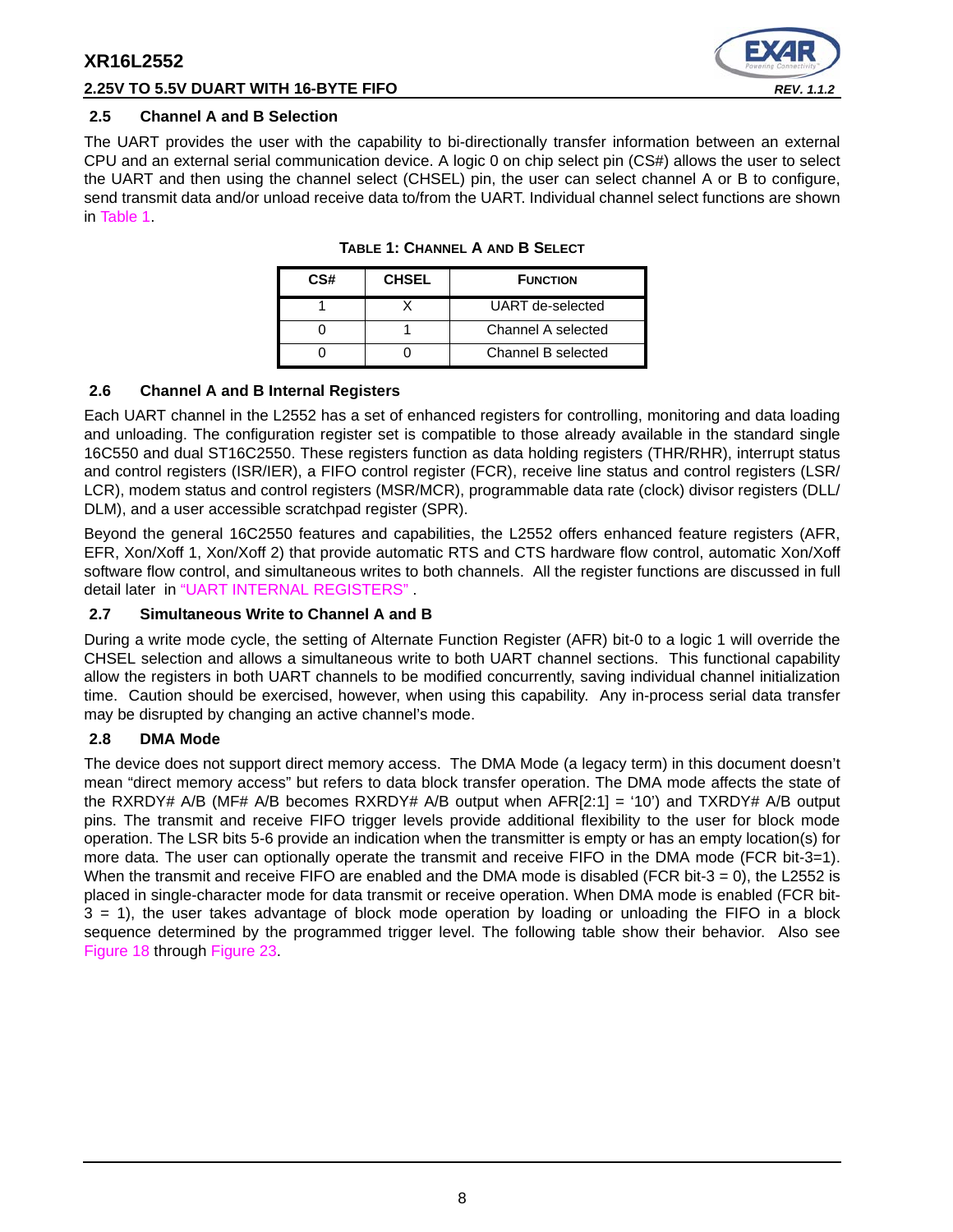

## **TABLE 2: TXRDY# AND RXRDY# OUTPUTS IN FIFO AND DMA MODE**

| <b>PINS</b>                                                             | FCR $BIT-0=0$<br>(FIFO DISABLED)                 | FCR BIT-0=1 (FIFO ENABLED)                         |                                                                                                                      |  |  |
|-------------------------------------------------------------------------|--------------------------------------------------|----------------------------------------------------|----------------------------------------------------------------------------------------------------------------------|--|--|
|                                                                         |                                                  | FCR Bit- $3 = 0$<br>(DMA Mode Disabled)            | FCR Bit- $3 = 1$<br>(DMA Mode Enabled)                                                                               |  |  |
| RXRDY# A/B $\begin{vmatrix} 0 & = 1 \ 1 & = 10 \end{vmatrix}$ attaction |                                                  | $0 = at least 1 byte in FIFO$<br>$1 =$ FIFO empty. | 1 to 0 transition when FIFO reaches the trigger<br>level, or timeout occurs.<br>0 to 1 transition when FIFO empties. |  |  |
|                                                                         | TXRDY# A/B $ 0 =$ THR empty.<br>$=$ byte in THR. | $0 =$ FIFO empty.<br>$=$ at least 1 byte in FIFO.  | $0 =$ FIFO has at least 1 empty location.<br>$1 =$ FIFO is full.                                                     |  |  |

## **2.9 INTA and INTB Ouputs**

The INTA and INTB interrupt outputs change according to the operating mode and enahnced features setup. Table 3 and Table 4 summarize the operating behavior for the transmitter and receiver. Also see Figure 18 through Figure 23.

#### **TABLE 3: INTA AND INTB PINS OPERATION FOR TRANSMITTER**

| FCR BIT- $0 = 0$<br>(FIFO DISABLED)                 | FCR BIT-0 = 1<br>(FIFO ENABLED)                   |
|-----------------------------------------------------|---------------------------------------------------|
| INTA/B Pin $ 0  = a$ byte in THR<br>$1 =$ THR empty | $0 = at least 1 byte in FIFO$<br>$1 =$ FIFO empty |

## **TABLE 4: INTA AND INTB PIN OPERATION FOR RECEIVER**

|            | FCR BIT- $0 = 0$<br>(FIFO DISABLED) | FCR BIT-0 = 1<br>(FIFO ENABLED)                                  |
|------------|-------------------------------------|------------------------------------------------------------------|
| INTA/B Pin | $10 = no$ data<br>$1 = 1$ byte      | $0 =$ FIFO below trigger level<br>$1 =$ FIFO above trigger level |

## **2.10 Crystal Oscillator or External Clock Input**

The L2552 includes an on-chip oscillator (XTAL1 and XTAL2) to produce a clock for both UART sections in the device. The CPU data bus does not require this clock for bus operation. The crystal oscillator provides a system clock to the Baud Rate Generators (BRG) section found in each of the UART. XTAL1 is the input to the oscillator or external clock buffer input with XTAL2 pin being the output. For programming details, see "Programmable Baud Rate Generator."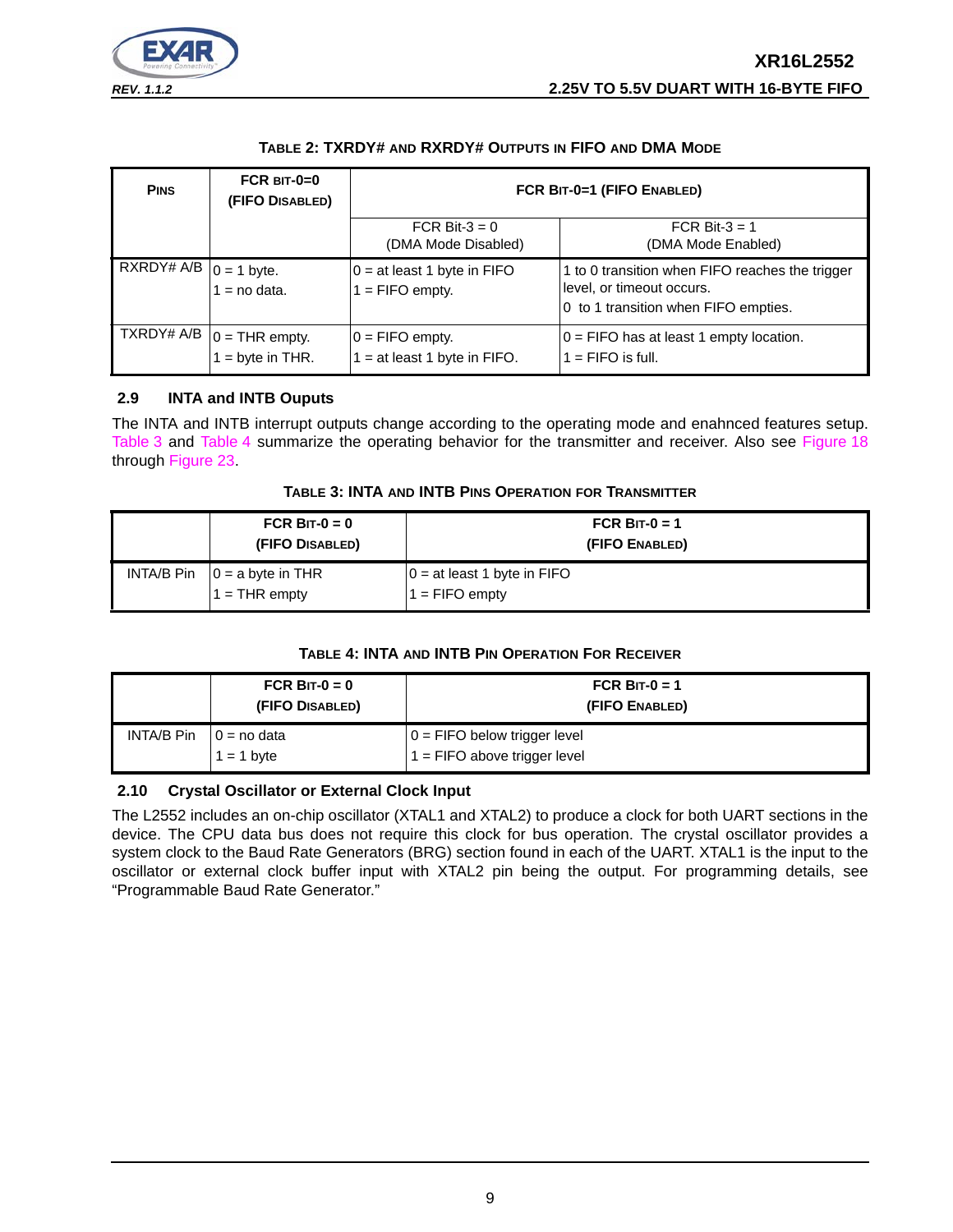



#### **FIGURE 4. TYPICAL OSCILLATOR CONNECTIONS**

The on-chip oscillator is designed to use an industry standard microprocessor crystal (parallel resonant, fundamental frequency with 10-22 pF capacitance load, ESR of 20-120 ohms and 100ppm frequency tolerance) connected externally between the XTAL1 and XTAL2 pins (see Figure 2), with an external 500kΩ to 1 MΩ resistor across it. Alternatively, an external clock can be connected to the XTAL1 pin to clock the internal baud rate generator for standard or custom rates. Typical oscillator connections are shown in Figure 4. For further reading on oscillator circuit please see application note DAN108 on EXAR's web site.

#### **2.11 Programmable Baud Rate Generator**

A single baud rate generator is provided for the transmitter and receiver, allowing independent TX/RX channel control. The programmable Baud Rate Generator is capable of operating with a crystal frequency of up to 24 MHz. However, with an external clock input on XTAL1 pin and a 2K ohms pull-up resistor on XTAL2 pin (as shown in Figure 5) it can extend its operation up to 64 MHz (4Mbps serial data rate) at room temperature and 5.0V.



**FIGURE 5. EXTERNAL CLOCK CONNECTION FOR EXTENDED DATA RATE**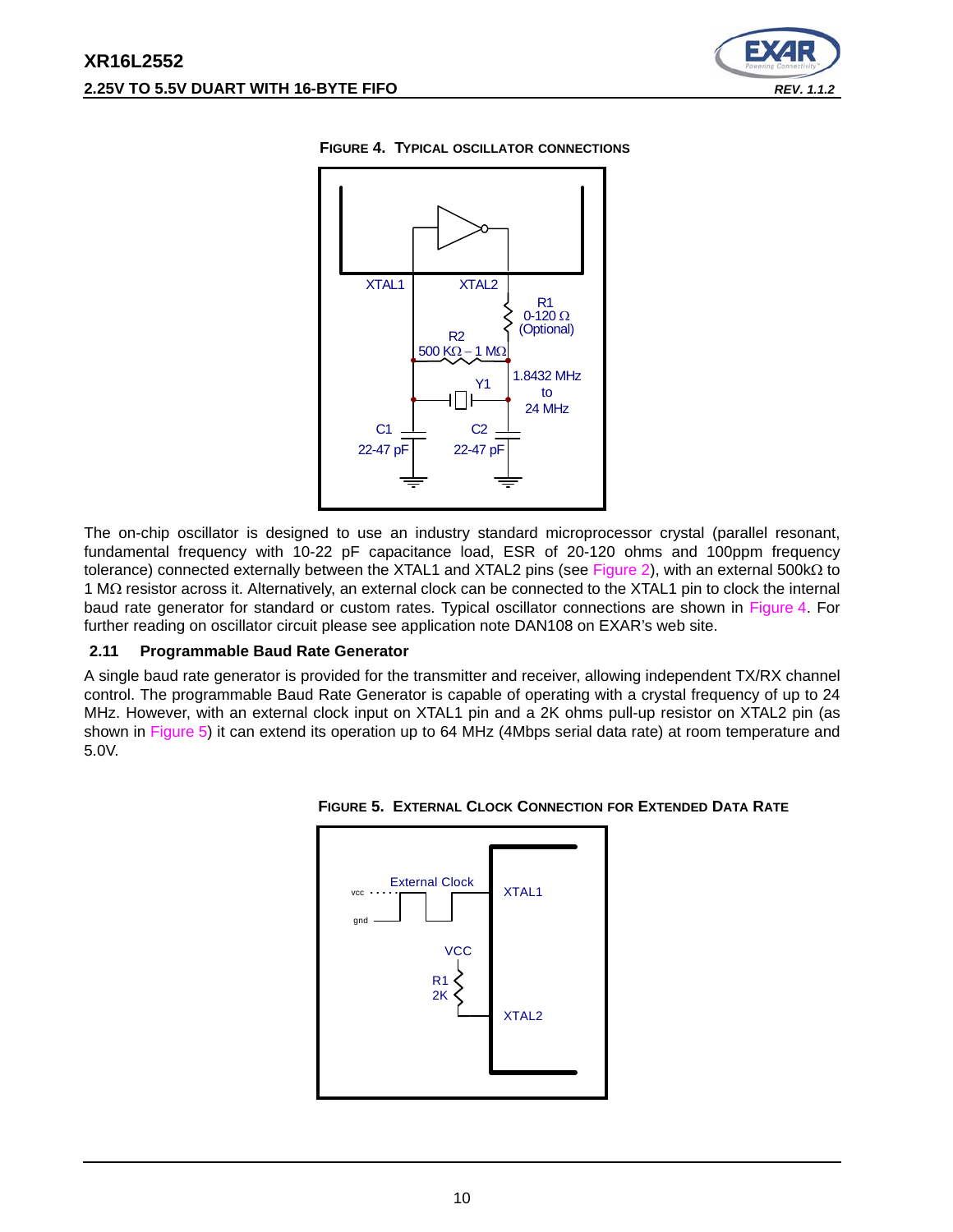

## *REV. 1.1.2* **2.25V TO 5.5V DUART WITH 16-BYTE FIFO**

To obtain maximum data rate, it is necessary to use full rail swing on the clock input. See external clock operating frequency over power supply voltage chart in Figure 6.



#### **FIGURE 6. OPERATING FREQUENCY CHART. REQUIRES A 2K OHMS PULL-UP RESIS-TOR ON XTAL2 PIN TO INCREASE OPERATING SPEED**

The L2552 divides the basic external clock by 16. The basic 16X clock provides table rates to support standard and custom applications using the same system design. The Baud Rate Generator divides this 16X clock by any divisor from 1 to  $2^{16}$  -1. The rate table is configured via the DLL and DLM internal register functions. Customized Baud Rates can be achieved by selecting the proper divisor values for the MSB and LSB sections of baud rate generator.

Table 5 shows the standard data rates available with a 14.7456 MHz crystal or external clock at 16X sampling rate. When using a non-standard frequency crystal or external clock, the divisor value can be calculated for DLL/DLM with the following equation.

| divisor (decimal) = $(XTAL1$ or External clock frequency ) / (serial data rate $x 16$ ) |  |
|-----------------------------------------------------------------------------------------|--|
|-----------------------------------------------------------------------------------------|--|

| <b>OUTPUT Data Rate</b><br>$MCR$ Bit-7=0 | <b>DIVISOR FOR 16X</b><br><b>Clock (Decimal)</b> | <b>DIVISOR FOR 16X</b><br>Clock (HEX) | <b>DLM PROGRAM</b><br>VALUE (HEX) | <b>DLL PROGRAM</b><br>VALUE (HEX) | <b>DATA RATE</b><br>ERROR (%) |
|------------------------------------------|--------------------------------------------------|---------------------------------------|-----------------------------------|-----------------------------------|-------------------------------|
| 400                                      | 2304                                             | 900                                   | 09                                | 00                                | 0                             |
| 2400                                     | 384                                              | 180                                   | 01                                | 80                                | 0                             |
| 4800                                     | 192                                              | CO                                    | 00                                | CO                                | 0                             |
| 9600                                     | 96                                               | 60                                    | 00                                | 60                                | 0                             |
| 19.2k                                    | 48                                               | 30                                    | 00                                | 30                                | 0                             |
| 38.4k                                    | 24                                               | 18                                    | 00                                | 18                                | 0                             |
| 76.8k                                    | 12                                               | <sub>0</sub> C                        | 00                                | 0C                                | 0                             |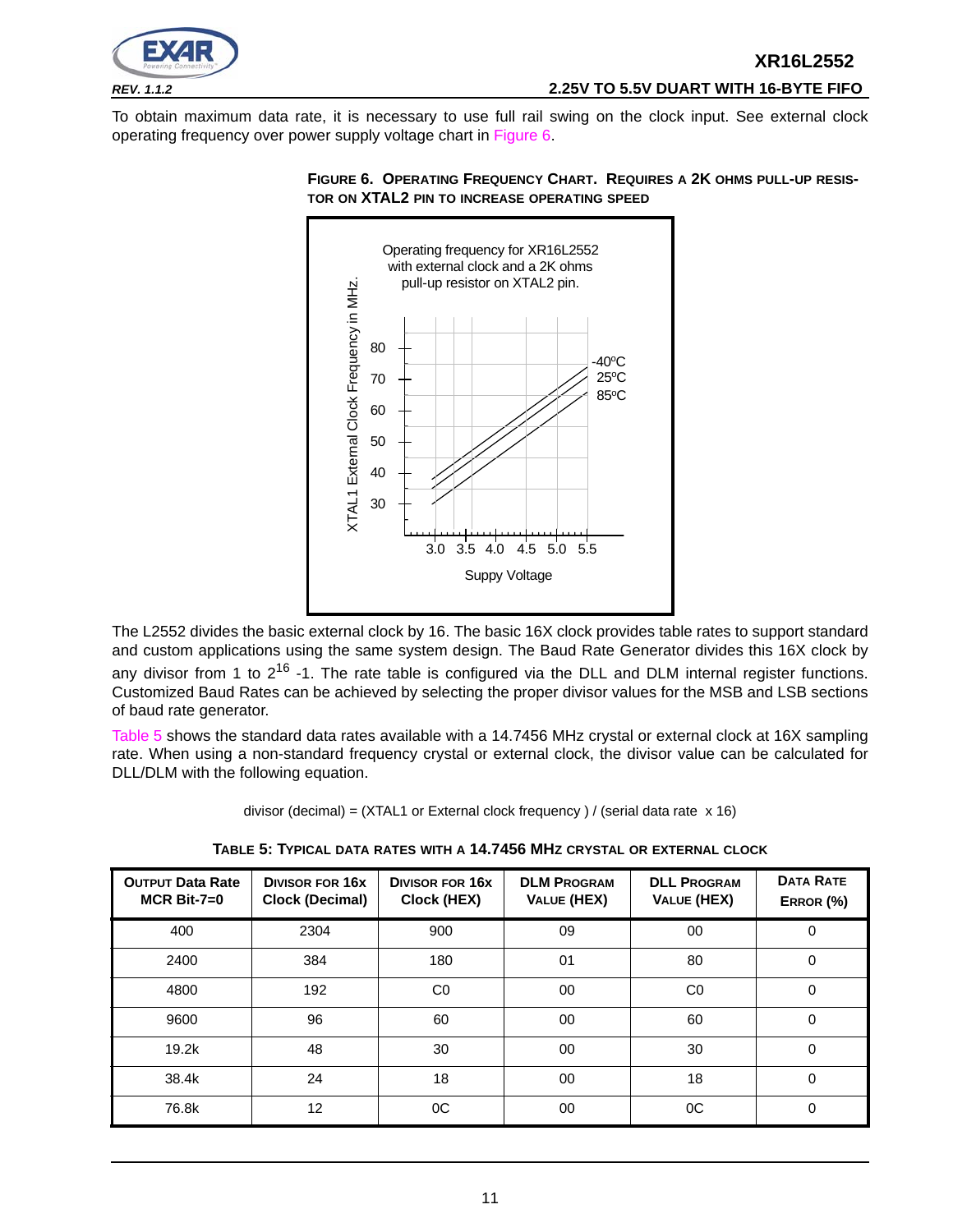



#### **TABLE 5: TYPICAL DATA RATES WITH A 14.7456 MHZ CRYSTAL OR EXTERNAL CLOCK**

| <b>OUTPUT Data Rate</b><br>$MCR$ Bit-7=0 | <b>DIVISOR FOR 16X</b><br><b>Clock (Decimal)</b> | <b>DIVISOR FOR 16X</b><br>Clock (HEX) | <b>DLM PROGRAM</b><br>VALUE (HEX) | <b>DLL PROGRAM</b><br><b>VALUE (HEX)</b> | <b>DATA RATE</b><br>ERROR (%) |
|------------------------------------------|--------------------------------------------------|---------------------------------------|-----------------------------------|------------------------------------------|-------------------------------|
| 153.6k                                   | 6                                                | 06                                    | 00                                | 06                                       |                               |
| 230.4k                                   |                                                  | 04                                    | 00                                | 04                                       |                               |
| 460.8k                                   | 2                                                | 02                                    | 00                                | 02                                       |                               |
| 921.6k                                   |                                                  | 01                                    | 00                                | 01                                       |                               |

## **2.12 Transmitter**

The transmitter section comprises of an 8-bit Transmit Shift Register (TSR) and 16 bytes of FIFO which includes a byte-wide Transmit Holding Register (THR). TSR shifts out every data bit with the 16X internal clock. A bit time is 16 clock periods. The transmitter sends the start-bit followed by the number of data bits, inserts the proper parity-bit if enabled, and adds the stop-bit(s). The status of the FIFO and TSR are reported in the Line Status Register (LSR bit-5 and bit-6).

## **2.12.1 Transmit Holding Register (THR) - Write Only**

The transmit holding register is an 8-bit register providing a data interface to the host processor. The host writes transmit data byte to the THR to be converted into a serial data stream including start-bit, data bits, parity-bit and stop-bit(s). The least-significant-bit (Bit-0) becomes first data bit to go out. The THR is the input register to the transmit FIFO of 16 bytes when FIFO operation is enabled by FCR bit-0. Every time a write operation is made to the THR, the FIFO data pointer is automatically bumped to the next sequential data location.

#### **2.12.2 Transmitter Operation in non-FIFO Mode**

The host loads transmit data to THR one character at a time. The THR empty flag (LSR bit-5) is set when the data byte is transferred to TSR. THR flag can generate a transmit empty interrupt (ISR bit-1) when it is enabled by IER bit-1. The TSR flag (LSR bit-6) is set when TSR becomes completely empty.



#### **FIGURE 7. TRANSMITTER OPERATION IN NON-FIFO MODE**

#### **2.12.3 Transmitter Operation in FIFO Mode**

The host may fill the transmit FIFO with up to 16 bytes of transmit data. The THR empty flag (LSR bit-5) is set whenever the FIFO is empty. The THR empty flag can generate a transmit empty interrupt (ISR bit-1) when the transmit empty interrupt is enabled by IER bit-1. The TSR flag (LSR bit-6) is set when the FIFO and the TSR become empty.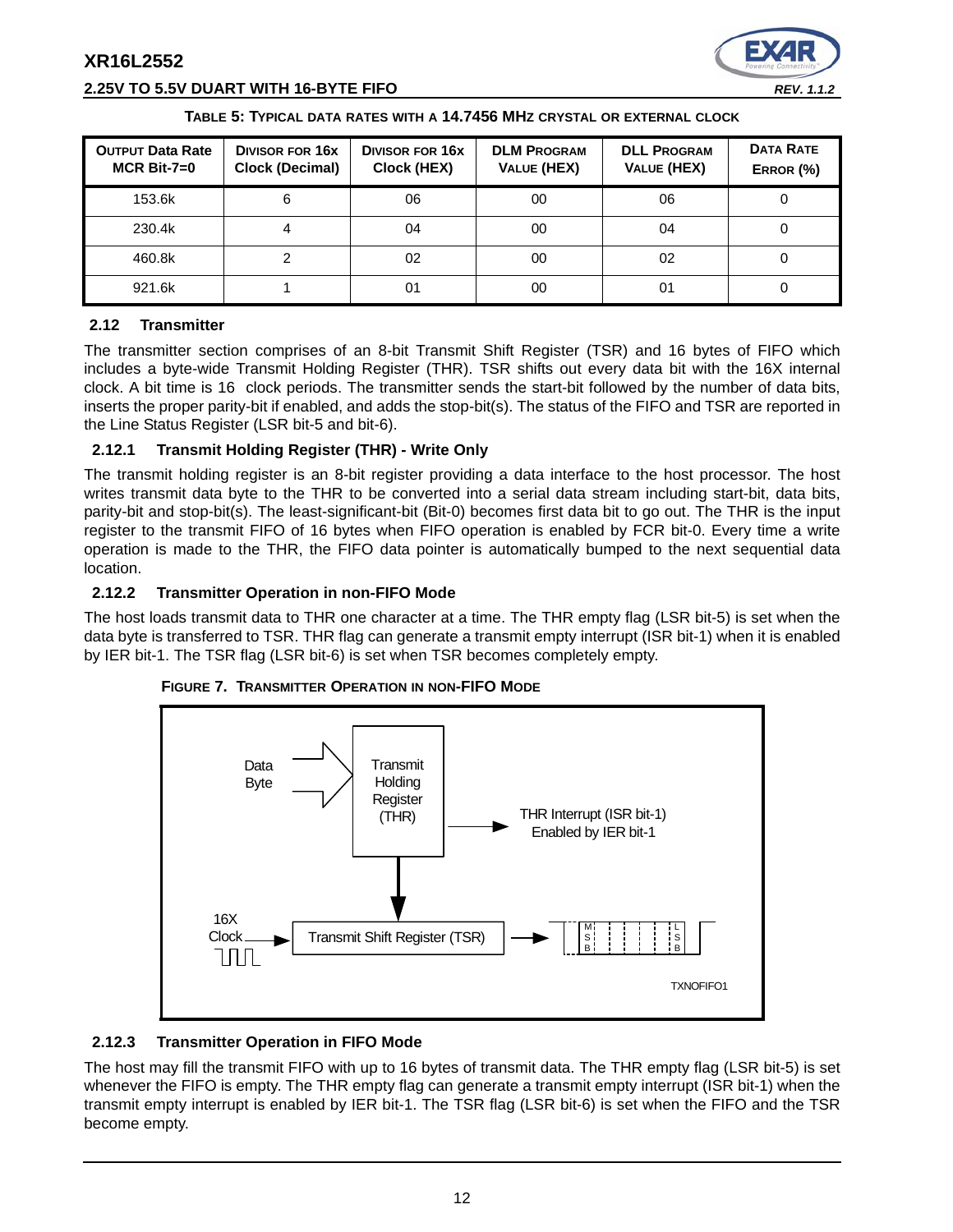

#### **FIGURE 8. TRANSMITTER OPERATION IN FIFO AND FLOW CONTROL MODE**



#### **2.13 Receiver**

The receiver section contains an 8-bit Receive Shift Register (RSR) and 16 bytes of FIFO which includes a byte-wide Receive Holding Register (RHR). The RSR uses the 16X for timing. It verifies and validates every bit on the incoming character in the middle of each data bit. On the falling edge of a start or false start bit, an internal receiver counter starts counting at the 16X. After 8 clocks the start bit period should be at the center of the start bit. At this time the start bit is sampled and if it is still a logic 0 it is validated. Evaluating the start bit in this manner prevents the receiver from assembling a false character. The rest of the data bits and stop bits are sampled and validated in this same manner to prevent false framing. If there were any error(s), they are reported in the LSR register bits 2-4. Upon unloading the receive data byte from RHR, the receive FIFO pointer is bumped and the error tags are immediately updated to reflect the status of the data byte in RHR register. RHR can generate a receive data ready interrupt upon receiving a character or delay until it reaches the FIFO trigger level. Furthermore, data delivery to the host is guaranteed by a receive data ready time-out interrupt when data is not received for 4 word lengths as defined by LCR[1:0] plus 12 bits time. This is equivalent to 3.7-4.6 character times. The RHR interrupt is enabled by IER bit-0.

## **2.13.1 Receive Holding Register (RHR) - Read-Only**

The Receive Holding Register is an 8-bit register that holds a receive data byte from the Receive Shift Register. It provides the receive data interface to the host processor. The RHR register is part of the receive FIFO of 16 bytes by 11-bits wide, the 3 extra bits are for the 3 error tags to be reported in LSR register. When the FIFO is enabled by FCR bit-0, the RHR contains the first data character received by the FIFO. After the RHR is read, the next character byte is loaded into the RHR and the errors associated with the current data byte are immediately updated in the LSR bits 2-4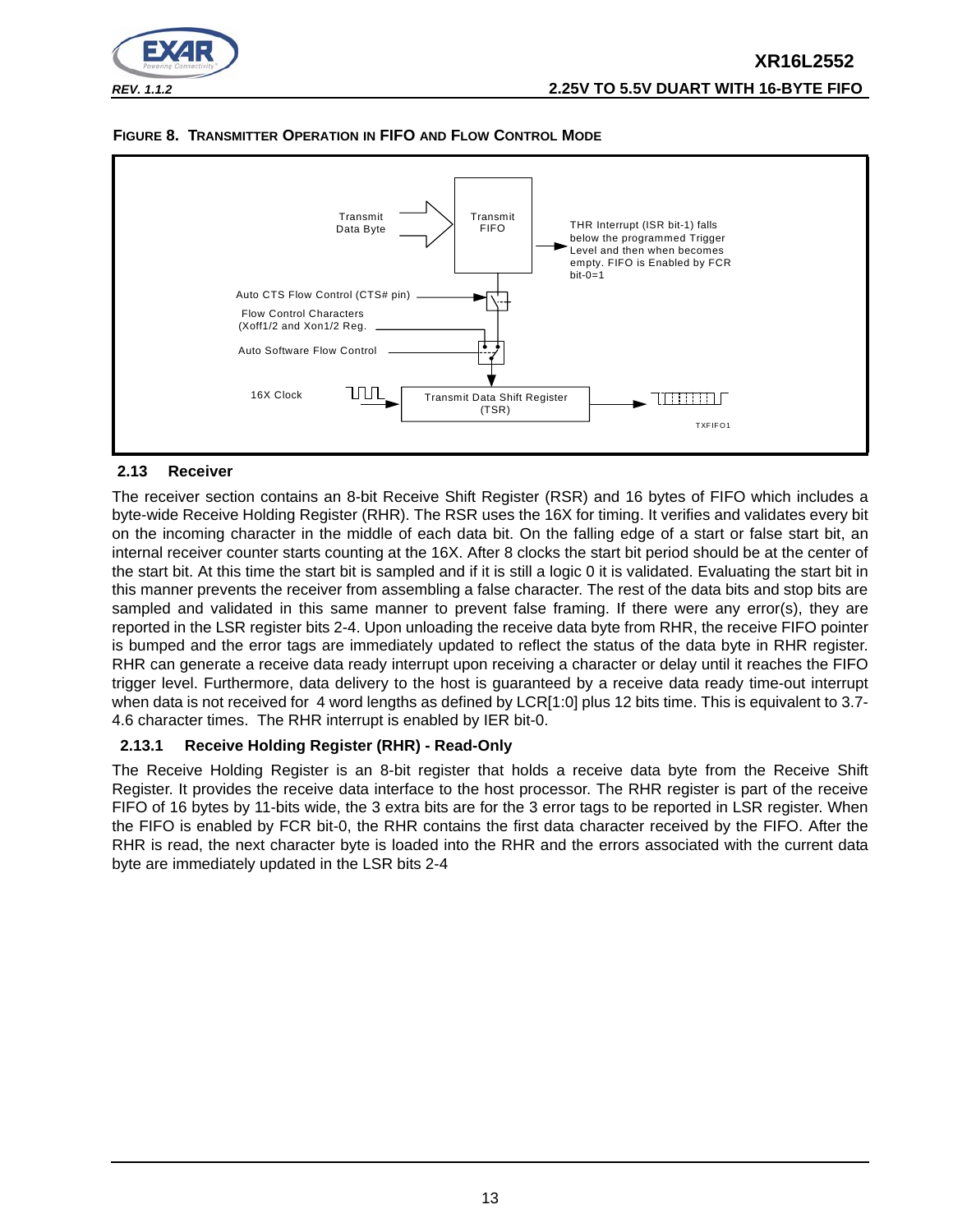.



#### **FIGURE 9. RECEIVER OPERATION IN NON-FIFO MODE**



**FIGURE 10. RECEIVER OPERATION IN FIFO AND AUTO RTS FLOW CONTROL MODE**

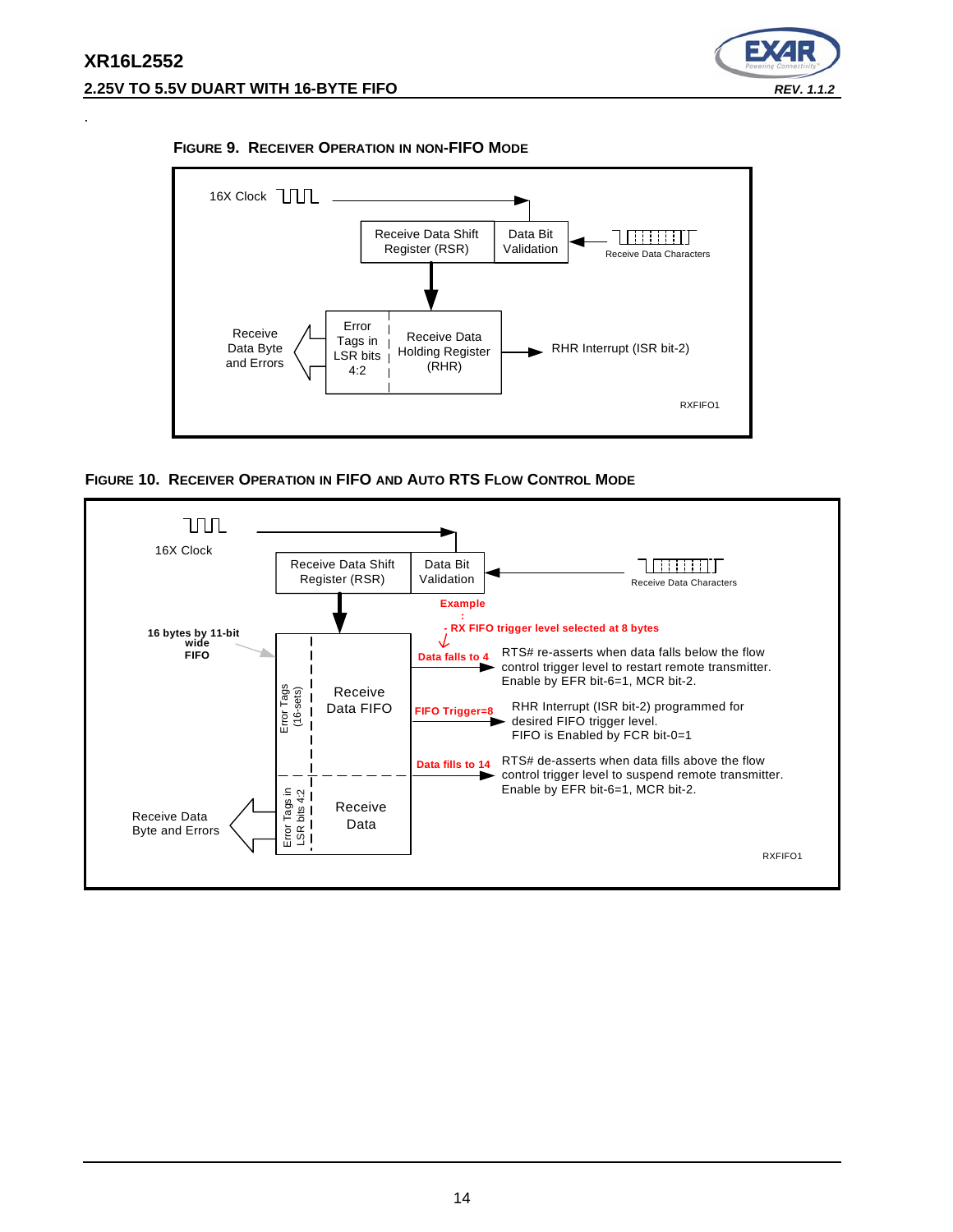

#### **2.14 Auto RTS (Hardware) Flow Control**

Automatic RTS hardware flow control is used to prevent data overrun to the local receiver FIFO. The RTS# output is used to request remote unit to suspend/resume data transmission. The auto RTS flow control features is enabled to fit specific application requirement (see Figure 11):

- Enable auto RTS flow control using EFR bit-6.
- The auto RTS function must be started by asserting RTS# output pin (MCR bit-1 to logic 1 after it is enabled).

If using the Auto RTS interrupt:

• Enable RTS interrupt through IER bit-6 (after setting EFR bit-4). The UART issues an interrupt when the RTS# pin makes a transition from low to high: ISR bit-5 will be set to logic 1.

#### **2.15 Auto CTS Flow Control**

Automatic CTS flow control is used to prevent data overrun to the remote receiver FIFO. The CTS# input is monitored to suspend/restart the local transmitter. The auto CTS flow control feature is selected to fit specific application requirement (see Figure 11):

• Enable auto CTS flow control using EFR bit-7.

If using the Auto CTS interrupt:

Enable CTS interrupt through IER bit-7 (after setting EFR bit-4). The UART issues an interrupt when the CTS# pin is de-asserted (HIGH): ISR bit-5 will be set to 1, and UART will suspend transmission as soon as the stop bit of the character in process is shifted out. Transmission is resumed after the CTS# input is re-asserted (LOW), indicating more data may be sent.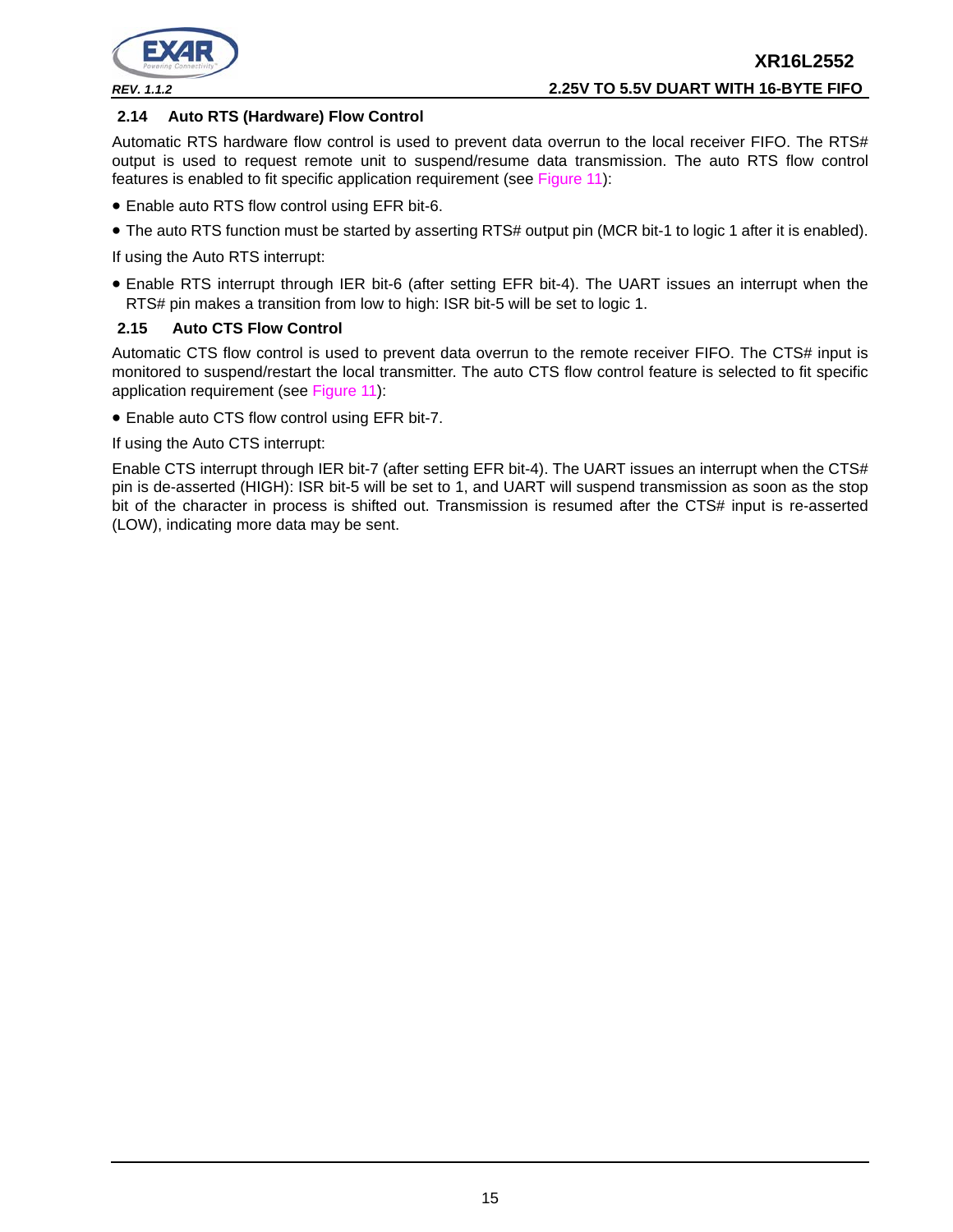

#### **FIGURE 11. AUTO RTS AND CTS FLOW CONTROL OPERATION**



*remote UART (UARTB). CTSB# allows its transmitter to send data (3). TXB data arrives and fills UARTA receive FIFO (4). When RXA data fills up to its receive FIFO trigger level, UARTA activates its RXA data ready interrupt (5) and continues to receive and put data into its FIFO. If interrupt service latency is long and data is not being unloaded, UARTA monitors its receive data fill level to match the upper threshold of RTS delay and de-assert RTSA# (6). CTSB# follows (7) and request UARTB transmitter to suspend data transfer. UARTB stops or finishes sending the data bits in its transmit shift register (8). When receive FIFO data in UARTA is unloaded to match the lower threshold of RTS delay (9), UARTA re-asserts RTSA# (10), CTSB# recognizes the change (11) and restarts its transmitter and data flow again until next receive FIFO trigger (12). This same event applies to the reverse direction when UARTA sends data to UARTB with RTSB# and CTSA# controlling the data flow.*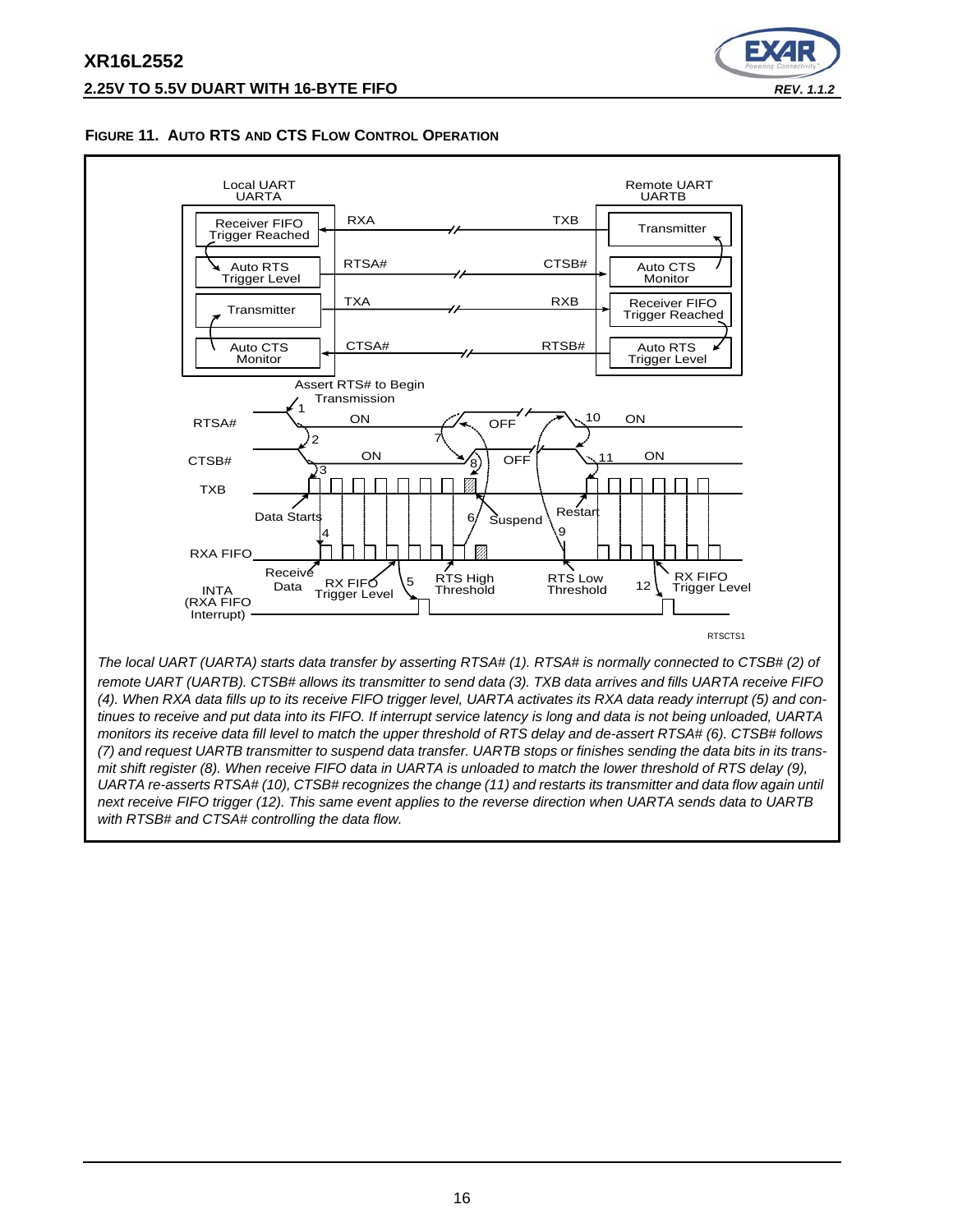

## **2.16 Auto Xon/Xoff (Software) Flow Control**

When software flow control is enabled (See Table 12), the L2552 compares one or two sequential receive data characters with the programmed Xon or Xoff-1,2 character value(s). If receive character(s) (RX) match the programmed values, the L2552 will halt transmission (TX) as soon as the current character has completed transmission. When a match occurs, the Xoff (if enabled via IER bit-5) flag will be set and the interrupt output pin will be activated. Following a suspension due to a match of the Xoff character, the L2552 will monitor the receive data stream for a match to the Xon-1,2 character. If a match is found, the L2552 will resume operation and clear the flags (ISR bit-4).

Reset initially sets the contents of the Xon/Xoff 8-bit flow control registers to a logic 0. Following reset the user can write any Xon/Xoff value desired for software flow control. Different conditions can be set to detect Xon/ Xoff characters (See Table 12) and suspend/resume transmissions. When double 8-bit Xon/Xoff characters are selected, the L2552 compares two consecutive receive characters with two software flow control 8-bit values (Xon1, Xon2, Xoff1, Xoff2) and controls TX transmissions accordingly. Under the above described flow control mechanisms, flow control characters are not placed (stacked) in the user accessible RX data buffer or FIFO.

In the event that the receive buffer is overfilling and flow control needs to be executed, the L2552 automatically sends an Xoff message (when enabled) via the serial TX output to the remote modem. The L2552 sends the Xoff-1,2 characters two-character-times (= time taken to send two characters at the programmed baud rate) after the receive FIFO crosses the programmed trigger level. To clear this condition, the L2552 will transmit the programmed Xon-1,2 characters as soon as receive FIFO is less than one trigger level below the programmed trigger level. See Table 6 below.

| <b>RX TRIGGER LEVEL</b> | <b>INT PIN ACTIVATION</b> | <b>XOFF CHARACTER(S) SENT</b><br>(CHARACTERS IN RX FIFO) | <b>XON CHARACTER(S) SENT</b><br>(CHARACTERS IN RX FIFO) |
|-------------------------|---------------------------|----------------------------------------------------------|---------------------------------------------------------|
|                         |                           | 4 *                                                      |                                                         |
|                         |                           |                                                          |                                                         |
|                         |                           | o*                                                       |                                                         |
|                         |                           | 14*                                                      |                                                         |

**TABLE 6: AUTO XON/XOFF (SOFTWARE) FLOW CONTROL**

\* *After the trigger level is reached, an xoff character is sent after a short span of time (= time required to send 2 characters); for example, after 2.083ms has elapsed for 9600 baud and 8-bit word length, no parity and 1 stop bit setting.*

#### **2.17 Special Character Detect**

A special character detect feature is provided to detect an 8-bit character when bit-5 is set in the Enhanced Feature Register (EFR). When this character (Xoff2) is detected, it will be placed in the FIFO along with normal incoming RX data.

The L2552 compares each incoming receive character with Xoff-2 data. If a match exists, the received data will be transferred to FIFO and ISR bit-4 will be set to indicate detection of special character. Although the Internal Register Table shows Xon, Xoff Registers with eight bits of character information, the actual number of bits is dependent on the programmed word length. Line Control Register (LCR) bits 0-1 defines the number of character bits, i.e., either 5 bits, 6 bits, 7 bits, or 8 bits. The word length selected by LCR bits 0-1 also determines the number of bits that will be used for the special character comparison. Bit-0 in the Xon, Xoff Registers corresponds with the LSB bit for the receive character.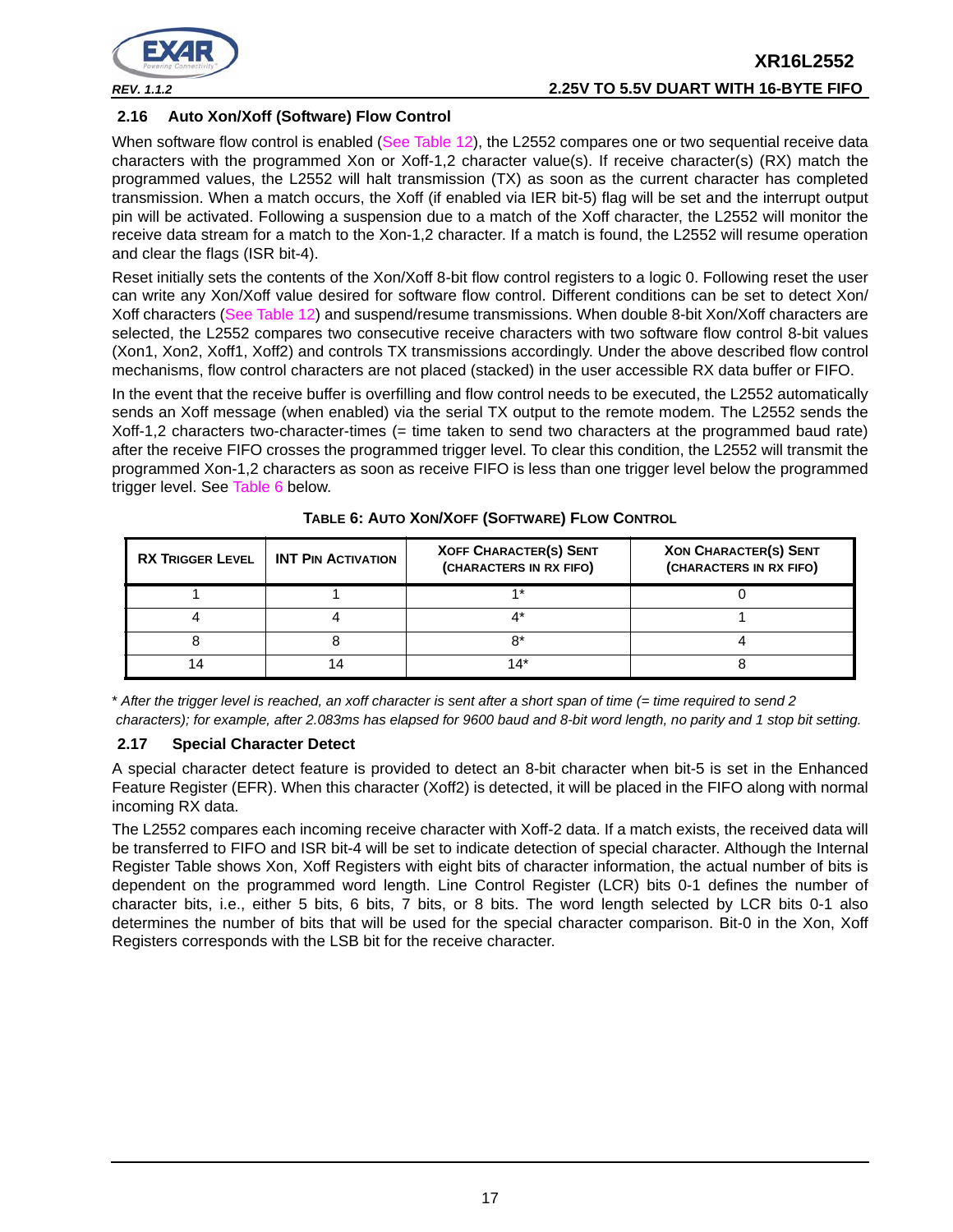## **2.25V TO 5.5V DUART WITH 16-BYTE FIFO** *REV. 1.1.2*



#### **2.18 Infrared Mode**

The L2552 UART includes the infrared encoder and decoder compatible to the IrDA (Infrared Data Association) version 1.0. The IrDA 1.0 standard that stipulates the infrared encoder sends out a 3/16 of a bit wide HIGH-pulse for each "0" bit in the transmit data stream. This signal encoding reduces the on-time of the infrared LED, hence reduces the power consumption. See Figure 12 below.

The infrared encoder and decoder are enabled by setting MCR register bit-6 to a '1'. When the infrared feature is enabled, the transmit data output, TX, idles at logic zero level. Likewise, the RX input assumes an idle level of logic zero from a reset and power up, see Figure 12.

Typically, the wireless infrared decoder receives the input pulse from the infrared sensing diode on the RX pin. Each time it senses a light pulse, it returns a logic 1 to the data bit stream.



**FIGURE 12. INFRARED TRANSMIT DATA ENCODING AND RECEIVE DATA DECODING**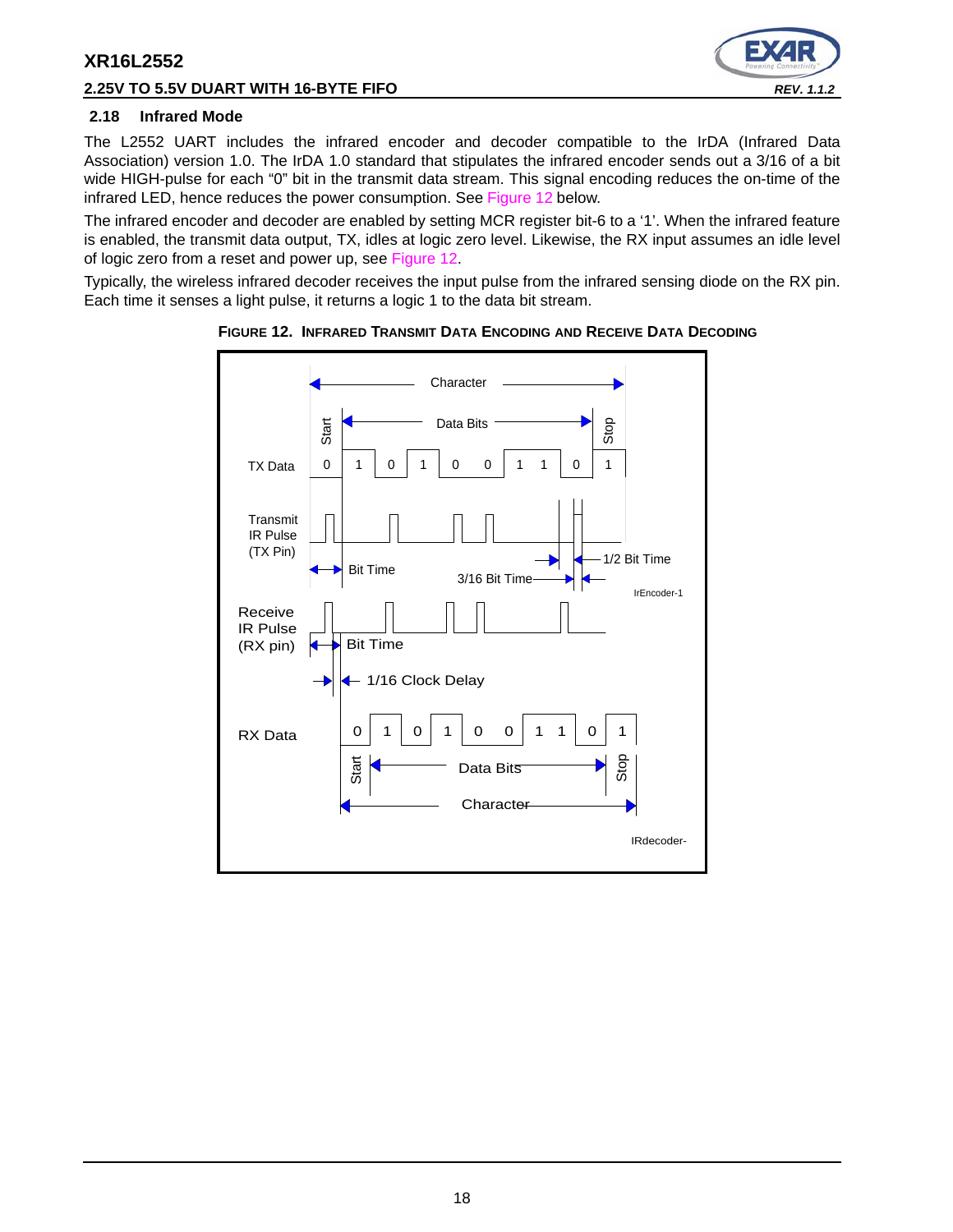

#### **2.19 Sleep Mode with Auto Wake-Up**

The L2552 supports low voltage system designs, hence, a sleep mode is included to reduce its power consumption when the chip is not actively used.

All of these conditions must be satisfied for the L2552 to enter sleep mode:

- $\blacksquare$  no interrupts pending for both channels of the L2552 (ISR bit-0 = 1)
- $\blacksquare$  divisor is a non-zero value (ie. DLL = 0x1)
- sleep mode of both channels are enabled (IER bit-4 = 1)
- $\blacksquare$  modem inputs are not toggling (MSR bits 0-3 = 0)
- RX input pins are idling at a logic 1

The L2552 stops its crystal oscillator to conserve power in the sleep mode. User can check the XTAL2 pin for no clock output as an indication that the device has entered the sleep mode.

The L2552 resumes normal operation by any of the following:

- a receive data start bit transition (logic 1 to 0)
- a data byte is loaded to the transmitter, THR or FIFO
- a change of logic state on any of the modem or general purpose serial inputs: CTS#, DSR#, CD#, RI#

If the L2552 is awakened by any one of the above conditions, it will return to the sleep mode automatically after all interrupting conditions have been serviced and cleared. If the L2552 is awakened by the modem inputs, a read to the MSR is required to reset the modem inputs. In any case, the sleep mode will not be entered while an interrupt is pending from channel A or B. The L2552 will stay in the sleep mode of operation until it is disabled by setting IER bit-4 to a logic 0.

If the address lines, data bus lines, IOW#, IOR#, CSA#, CSB#, and modem input lines remain steady when the L2552 is in sleep mode, the maximum current will be in the microamp range as specified in the DC Electrical Characteristics on page 36. If the input lines are floating or are toggling while the L2552 is in sleep mode, the current can be up to 100 times more. If any of those signals are toggling or floating, then an external buffer would be required to keep the address, data and control lines steady to achieve the low current. As an alternative, please refer to the XR16L2551 with the PowerSave feature that eliminates any unnecessary external buffer.

A word of caution: owing to the starting up delay of the crystal oscillator after waking up from sleep mode, the first few receive characters may be lost. The number of characters lost during the restart also depends on your operating data rate. More characters are lost when operating at higher data rate. Also, it is important to keep RX A/B inputs idling at logic 1 or "marking" condition during sleep mode to avoid receiving a "break" condition upon the restart. This may occur when the external interface transceivers (RS-232, RS-485 or another type) are also put to sleep mode and cannot maintain the "marking" condition. To avoid this, the designer can use a 47k-100k ohm pull-up resistor on the RXA and RXB pins.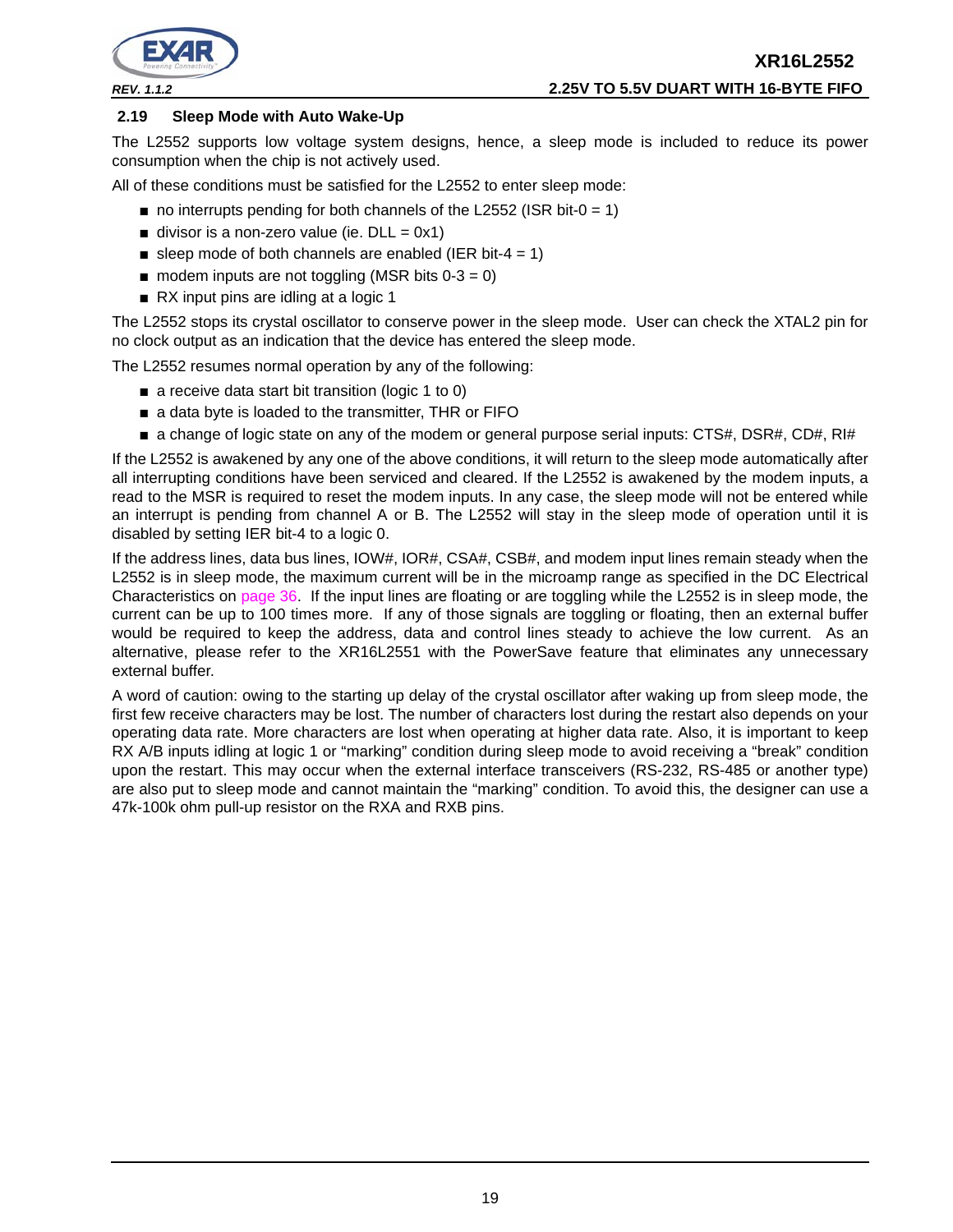# **2.25V TO 5.5V DUART WITH 16-BYTE FIFO** *REV. 1.1.2*



## **2.20 Internal Loopback**

The L2552 UART provides an internal loopback capability for system diagnostic purposes. The internal loopback mode is enabled by setting MCR register bit-4 to logic 1. All regular UART functions operate normally. Figure 13 shows how the modem port signals are re-configured. Transmit data from the transmit shift register output is internally routed to the receive shift register input allowing the system to receive the same data that it was sending. The TX pin is held at logic 1 or mark condition while RTS# and DTR# are de-asserted, and CTS#, DSR# CD# and RI# inputs are ignored. Caution: the RX input must be held to a logic 1 during loopback test else upon exiting the loopback test the UART may detect and report a false "break" signal. Also, Auto RTS/ CTS is not supported during internal loopback.



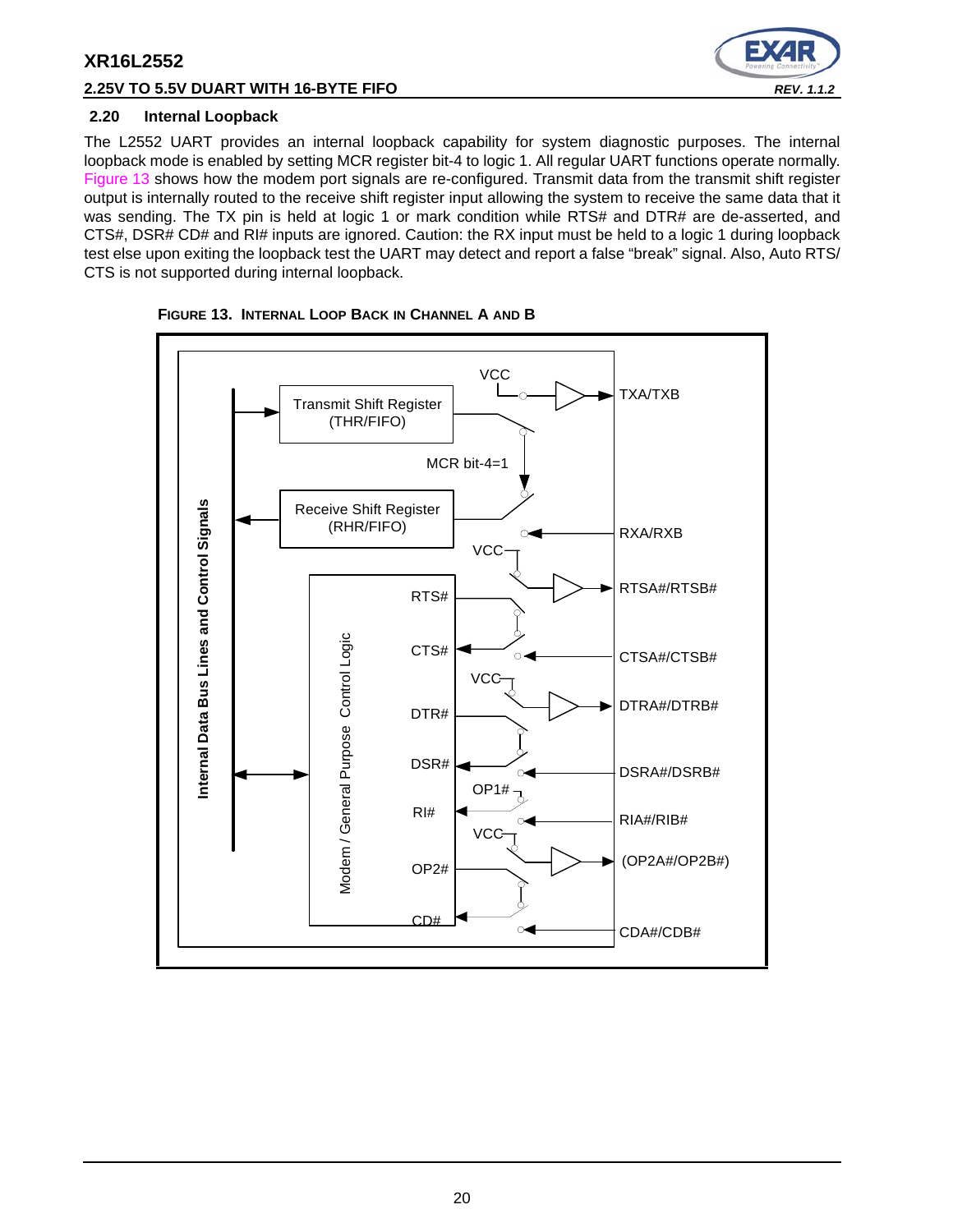

#### **3.0 UART INTERNAL REGISTERS**

Each of the UART channel in the L2552 has its own set of configuration registers selected by address lines A0, A1 and A2 with CS# and CHSEL selecting the channel. The registers are 16C550 compatible. The complete register set is shown in Table 7 and Table 8.

| A2, A1, A0 ADDRESSES                       | <b>REGISTER</b>                          | <b>READ/WRITE</b> | <b>COMMENTS</b>                  |  |  |  |  |  |
|--------------------------------------------|------------------------------------------|-------------------|----------------------------------|--|--|--|--|--|
| <b>16C550 COMPATIBLE REGISTERS</b>         |                                          |                   |                                  |  |  |  |  |  |
| $0\quad 0$<br>$\Omega$                     | RHR - Receive Holding Register           | Read-only         | $LCR[7] = 0$                     |  |  |  |  |  |
|                                            | THR - Transmit Holding Register          | Write-only        |                                  |  |  |  |  |  |
| $0\quad 0$<br>$\Omega$                     | DLL - Div Latch Low Byte                 | Read/Write        |                                  |  |  |  |  |  |
| 0 <sub>1</sub><br>$\mathbf 0$              | DLM - Div Latch High Byte                | Read/Write        | $LCR[7] = 1$ , $LCR \neq 0xBF$   |  |  |  |  |  |
| $1\quad$ 0<br>$\Omega$                     | <b>AFR - Alternate Function Register</b> | Read/Write        |                                  |  |  |  |  |  |
| $\mathbf 0$<br>0 <sub>0</sub>              | <b>DREV - Device Revision</b>            | Read/Write        | $LCR[7] = 1$ , $LCR \neq 0xBF$ , |  |  |  |  |  |
| 0 <sub>1</sub><br>$\mathbf 0$              | DVID - Device ID                         | Read/Write        | $DLL = 0x00$ , $DLM = 0x00$      |  |  |  |  |  |
| $\mathbf 0$<br>0 <sub>1</sub>              | IER - Interrupt Enable Register          | Read/Write        |                                  |  |  |  |  |  |
| $\mathbf 0$<br>$\mathbf 0$<br>$\mathbf{1}$ | ISR - Interrupt Status Register          | Read-only         | $LCR[7] = 0$                     |  |  |  |  |  |
|                                            | FCR - FIFO Control Register              | Write-only        |                                  |  |  |  |  |  |
| 1 <sub>1</sub><br>$\Omega$                 | LCR - Line Control Register              | Read/Write        |                                  |  |  |  |  |  |
| 0 <sub>0</sub><br>$\mathbf{1}$             | MCR - Modem Control Register             | Read/Write        |                                  |  |  |  |  |  |
| 0 <sub>1</sub><br>$\mathbf{1}$             | LSR - Line Status Register               | Read-only         |                                  |  |  |  |  |  |
|                                            | Reserved                                 | Write-only        | $LCR \neq 0xBF$                  |  |  |  |  |  |
| $\mathbf{1}$<br>$1\quad$ 0                 | MSR - Modem Status Register              | Read-only         |                                  |  |  |  |  |  |
|                                            | Reserved                                 | Write-only        |                                  |  |  |  |  |  |
| 1 <sub>1</sub><br>$\mathbf{1}$             | SPR - Scratch Pad Register               | Read/Write        |                                  |  |  |  |  |  |
|                                            | <b>ENHANCED REGISTERS</b>                |                   |                                  |  |  |  |  |  |
| $1\quad$ 0<br>$\mathbf 0$                  | <b>EFR - Enhanced Function Register</b>  | Read/Write        |                                  |  |  |  |  |  |
| $0\quad 0$<br>$\mathbf{1}$                 | Xon-1 - Xon Character 1                  | Read/Write        |                                  |  |  |  |  |  |
| 0 <sub>1</sub><br>$\mathbf{1}$             | Xon-2 - Xon Character 2                  | Read/Write        | $LCR = 0xBF$                     |  |  |  |  |  |
| $\mathbf 1$<br>$1\quad$ 0                  | Xoff-1 - Xoff Character 1                | Read/Write        |                                  |  |  |  |  |  |
| $\mathbf{1}$<br>$1 \quad 1$                | Xoff-2 - Xoff Character 2                | Read/Write        |                                  |  |  |  |  |  |

## **TABLE 7: UART CHANNEL A AND B UART INTERNAL REGISTERS**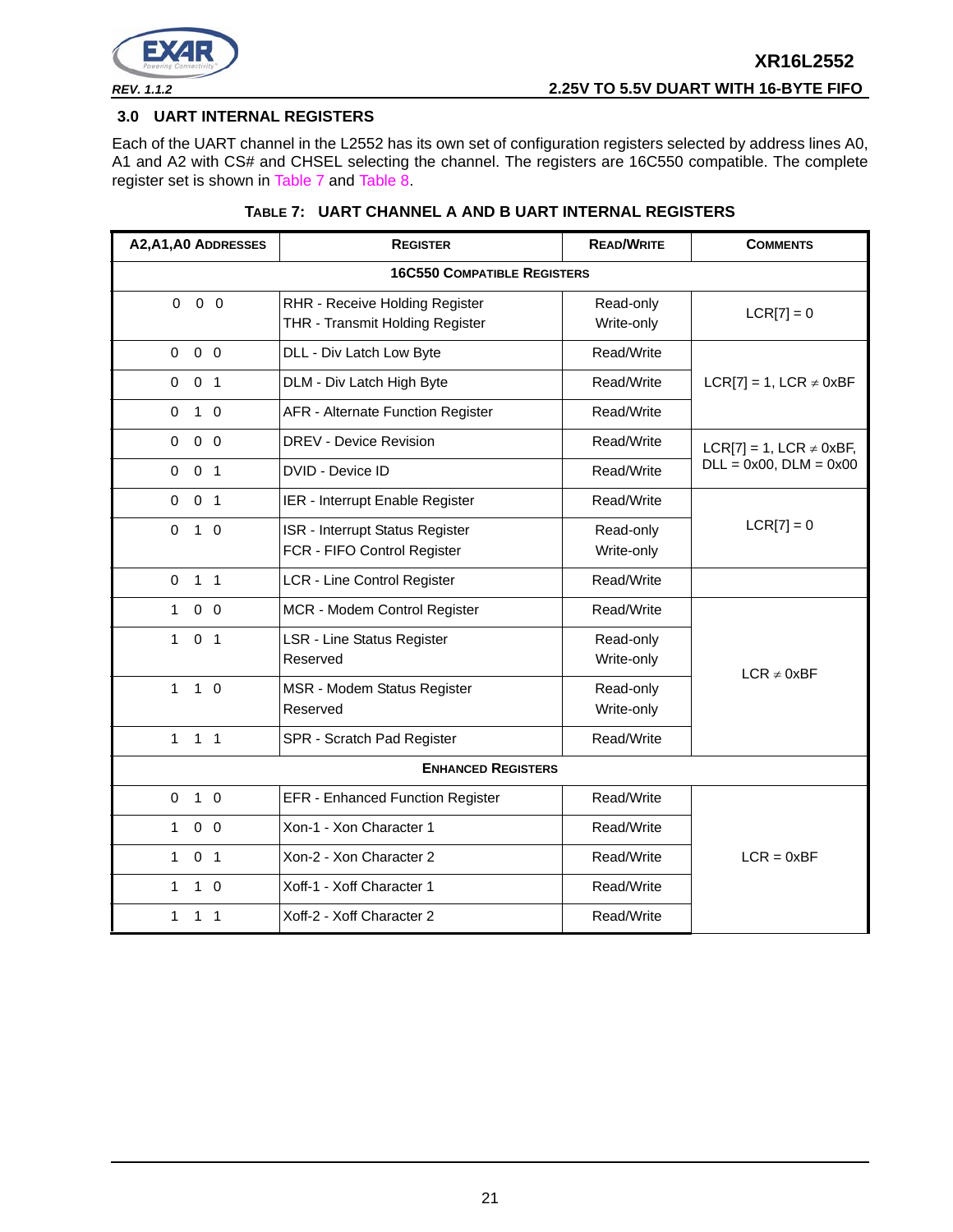# **XR16L2552 2.25V TO 5.5V DUART WITH 16-BYTE FIFO** *REV. 1.1.2*

.



## **TABLE 8: INTERNAL REGISTERS DESCRIPTION. SHADED BITS ARE ENABLED WHEN EFR BIT-4=1**

| <b>ADDRESS</b><br>A2-A0            | <b>REG</b><br><b>NAME</b> | READ/<br><b>WRITE</b> | <b>BIT-7</b>                       | BIT-6                        | <b>BIT-5</b>                  | <b>BIT-4</b>                       | <b>BIT-3</b>                          | <b>BIT-2</b>                      | <b>BIT-1</b>                        | BIT-0                      | <b>COMMENT</b>                              |
|------------------------------------|---------------------------|-----------------------|------------------------------------|------------------------------|-------------------------------|------------------------------------|---------------------------------------|-----------------------------------|-------------------------------------|----------------------------|---------------------------------------------|
| <b>16C550 Compatible Registers</b> |                           |                       |                                    |                              |                               |                                    |                                       |                                   |                                     |                            |                                             |
| 000                                | <b>RHR</b>                | <b>RD</b>             | Bit-7                              | Bit-6                        | Bit-5                         | Bit-4                              | Bit-3                                 | Bit-2                             | Bit-1                               | Bit-0                      |                                             |
| 000                                | <b>THR</b>                | <b>WR</b>             | Bit-7                              | Bit-6                        | Bit-5                         | Bit-4                              | Bit-3                                 | Bit-2                             | Bit-1                               | Bit-0                      |                                             |
| 001                                | <b>IER</b>                | RD/WR                 | 0/<br>CTS Int.<br>Enable           | $0/$<br>RTS Int.<br>Enable   | $0/$<br>Xoff Int.<br>Enable   | 0/<br>Sleep<br>Mode                | Modem<br>Stat.<br>Int.                | <b>RXLine</b><br>Stat.<br>Int.    | <b>TX</b><br>Empty<br>Int<br>Enable | RX<br>Data<br>Int.         |                                             |
|                                    |                           |                       |                                    |                              |                               | Enable                             | Enable                                | Enable                            |                                     | Enable                     |                                             |
| 010                                | <b>ISR</b>                | <b>RD</b>             | <b>FIFOs</b><br>Enabled            | <b>FIFOs</b><br>Enabled      | 0/                            | 0/                                 | <b>INT</b><br>Source                  | <b>INT</b><br>Source              | <b>INT</b><br>Source                | <b>INT</b><br>Source       | $LCR[7] = 0$                                |
|                                    |                           |                       |                                    |                              | <b>INT</b><br>Source<br>Bit-5 | <b>INT</b><br>Source<br>Bit-4      | Bit-3                                 | Bit-2                             | Bit-1                               | Bit-0                      |                                             |
| 010                                | <b>FCR</b>                | <b>WR</b>             | <b>RXFIFO</b><br>Trigger           | <b>RXFIFO</b><br>Trigger     | 0                             | $\mathbf 0$                        | <b>DMA</b><br>Mode<br>Enable          | <b>TX</b><br><b>FIFO</b><br>Reset | <b>RX</b><br><b>FIFO</b><br>Reset   | <b>FIFOs</b><br>Enable     |                                             |
| 011                                | <b>LCR</b>                | RD/WR                 | <b>Divisor</b><br>Enable           | Set TX<br><b>Break</b>       | Set Par-<br>ity               | Even<br>Parity                     | Parity<br>Enable                      | Stop<br><b>Bits</b>               | Word<br>Length<br>Bit-1             | Word<br>Length<br>Bit-0    |                                             |
| 100                                | <b>MCR</b>                | RD/WR                 | 0/<br><b>BRG</b><br>Pres-<br>caler | $0/$<br>IR Mode<br>ENable    | 0/<br>XonAny                  | Internal<br>Lopback<br>Enable      | OP <sub>2#</sub><br>Output<br>Control | Rsvd<br>(OP1#)                    | RTS#<br>Output<br>Control           | DTR#<br>Output<br>Control  |                                             |
| 101                                | <b>LSR</b>                | <b>RD</b>             | <b>RXFIFO</b><br>Global<br>Error   | THR &<br><b>TSR</b><br>Empty | <b>THR</b><br>Empty           | <b>RX</b><br><b>Break</b>          | <b>RX</b><br>Fram-<br>ing<br>Error    | RX<br>Parity<br>Error             | <b>RX</b><br>Over-<br>run<br>Error  | <b>RX</b><br>Data<br>Ready | $LCR \neq 0xBF$                             |
| $110$                              | <b>MSR</b>                | <b>RD</b>             | CD#<br>Input                       | RI#<br>Input                 | DSR#<br>Input                 | CTS#<br>Input                      | Delta<br>CD#                          | Delta<br>RI#                      | Delta<br>DSR#                       | Delta<br>CTS#              |                                             |
| 111                                | <b>SPR</b>                | RD/WR                 | Bit-7                              | Bit-6                        | Bit-5                         | Bit-4                              | Bit-3                                 | Bit-2                             | Bit-1                               | Bit-0                      |                                             |
|                                    |                           |                       |                                    |                              |                               | <b>Baud Rate Generator Divisor</b> |                                       |                                   |                                     |                            |                                             |
| 000                                | <b>DLL</b>                | RD/WR                 | Bit-7                              | Bit-6                        | Bit-5                         | Bit-4                              | Bit-3                                 | Bit-2                             | Bit-1                               | Bit-0                      |                                             |
| 001                                | DLM                       | RD/WR                 | Bit-7                              | Bit-6                        | Bit-5                         | Bit-4                              | Bit-3                                 | Bit-2                             | Bit-1                               | Bit-0                      | $LCR[7] = 1$<br>$LCR \neq 0xBF$             |
| 010                                | <b>AFR</b>                | RD/WR                 | Rsvd                               | Rsvd                         | Rsvd                          | Rsvd                               | Rsvd                                  | RXRDY#<br>Select                  | Baudout#<br>Select                  | Concur-<br>rent Write      |                                             |
| 000                                | <b>DREV</b>               | <b>RD</b>             | Bit-7                              | Bit-6                        | Bit-5                         | Bit-4                              | Bit-3                                 | Bit-2                             | Bit-1                               | Bit-0                      | $LCR[7]=1$                                  |
| 001                                | <b>DVID</b>               | <b>RD</b>             | $\pmb{0}$                          | $\pmb{0}$                    | $\pmb{0}$                     | $\mathbf 0$                        | $\pmb{0}$                             | $\pmb{0}$                         | $\mathbf{1}$                        | 0                          | $LCR \neq 0xBF$<br>$DLL=0x00$<br>$DLM=0x00$ |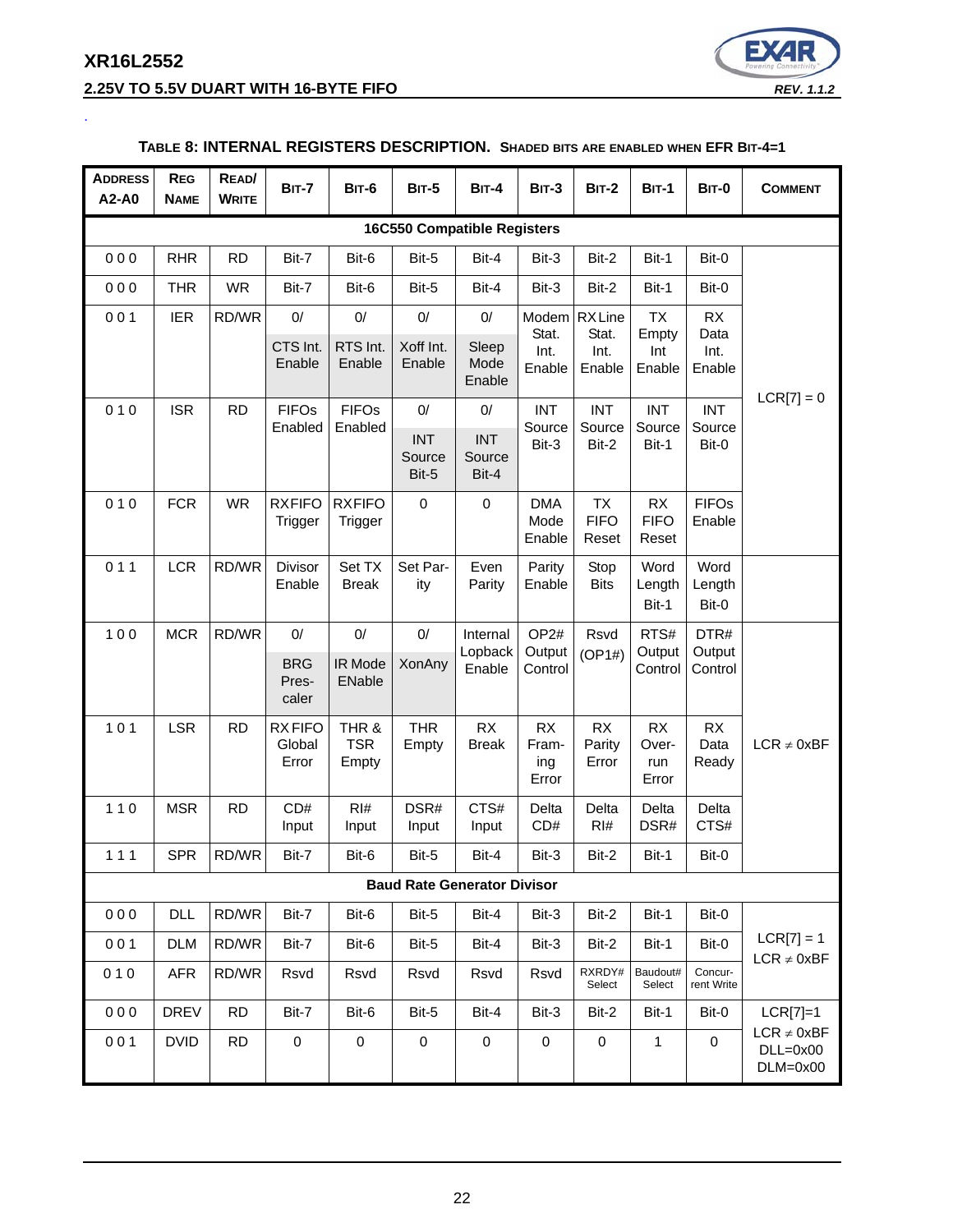

*REV. 1.1.2* **2.25V TO 5.5V DUART WITH 16-BYTE FIFO**

## **TABLE 8: INTERNAL REGISTERS DESCRIPTION. SHADED BITS ARE ENABLED WHEN EFR BIT-4=1**

| <b>ADDRESS</b><br>$A2-A0$ | <b>REG</b><br><b>NAME</b> | READ/<br><b>WRITE</b> | <b>BIT-7</b>          | BIT-6                        | <b>BIT-5</b>              | BIT-4                                                       | BIT-3                                         | <b>BIT-2</b>                                  | <b>BIT-1</b>                           | BIT-0                                  | <b>COMMENT</b>      |
|---------------------------|---------------------------|-----------------------|-----------------------|------------------------------|---------------------------|-------------------------------------------------------------|-----------------------------------------------|-----------------------------------------------|----------------------------------------|----------------------------------------|---------------------|
|                           | <b>Enhanced Registers</b> |                       |                       |                              |                           |                                                             |                                               |                                               |                                        |                                        |                     |
| 010                       | <b>EFR</b>                | RD/WR                 | Auto<br>CTS<br>Enable | Auto<br><b>RTS</b><br>Enable | Special<br>Char<br>Select | Enable<br>IER [7:4],<br>ISR [5:4],<br>FCR[5:4],<br>MCR[7:5] | Soft-<br>ware<br><b>Flow</b><br>Cntl<br>Bit-3 | Soft-<br>ware<br><b>Flow</b><br>Cntl<br>Bit-2 | Soft-<br>ware<br>Flow<br>Cntl<br>Bit-1 | Soft-<br>ware<br>Flow<br>Cntl<br>Bit-0 |                     |
| 100                       | XON <sub>1</sub>          | RD/WR                 | Bit-7                 | Bit-6                        | Bit-5                     | Bit-4                                                       | Bit-3                                         | Bit-2                                         | Bit-1                                  | Bit-0                                  | $LCR = 0 \times BF$ |
| 101                       | XON <sub>2</sub>          | RD/WR                 | Bit-7                 | Bit-6                        | Bit-5                     | Bit-4                                                       | Bit-3                                         | Bit-2                                         | Bit-1                                  | Bit-0                                  |                     |
| 110                       | XOFF1                     | RD/WR                 | Bit-7                 | Bit-6                        | Bit-5                     | Bit-4                                                       | Bit-3                                         | Bit-2                                         | Bit-1                                  | Bit-0                                  |                     |
| 111                       | XOFF <sub>2</sub>         | RD/WR                 | Bit-7                 | Bit-6                        | Bit-5                     | Bit-4                                                       | Bit-3                                         | Bit-2                                         | Bit-1                                  | Bit-0                                  |                     |

## **4.0 INTERNAL REGISTER DESCRIPTIONS**

#### **4.1 Receive Holding Register (RHR) - Read- Only**

See "Receiver" on page 13.

## **4.2 Transmit Holding Register (THR) - Write-Only**

See "Transmitter" on page 12.

#### **4.3 Baud Rate Generator Divisors (DLL and DLM) - Read/Write**

The Baud Rate Generator (BRG) is a 16-bit counter that generates the data rate for the transmitter. The rate is programmed through registers DLL and DLM which are only accessible when LCR bit-7 is set to '1'. See "Programmable Baud Rate Generator" on page 10. for more details.

#### **4.4 Interrupt Enable Register (IER) - Read/Write**

The Interrupt Enable Register (IER) masks the interrupts from receive data ready, transmit empty, line status and modem status registers. These interrupts are reported in the Interrupt Status Register (ISR).

#### **4.4.1 IER versus Receive FIFO Interrupt Mode Operation**

When the receive FIFO (FCR BIT-0 = 1) and receive interrupts (IER BIT-0 = 1) are enabled, the RHR interrupts (see ISR bits 2 and 3) status will reflect the following:

- **A.** The receive data available interrupts are issued to the host when the FIFO has reached the programmed trigger level. It will be cleared when the FIFO drops below the programmed trigger level.
- **B.** FIFO level will be reflected in the ISR register when the FIFO trigger level is reached. Both the ISR register status bit and the interrupt will be cleared when the FIFO drops below the trigger level.
- **C.** The receive data ready bit (LSR BIT-0) is set as soon as a character is transferred from the shift register to the receive FIFO. It is reset when the FIFO is empty.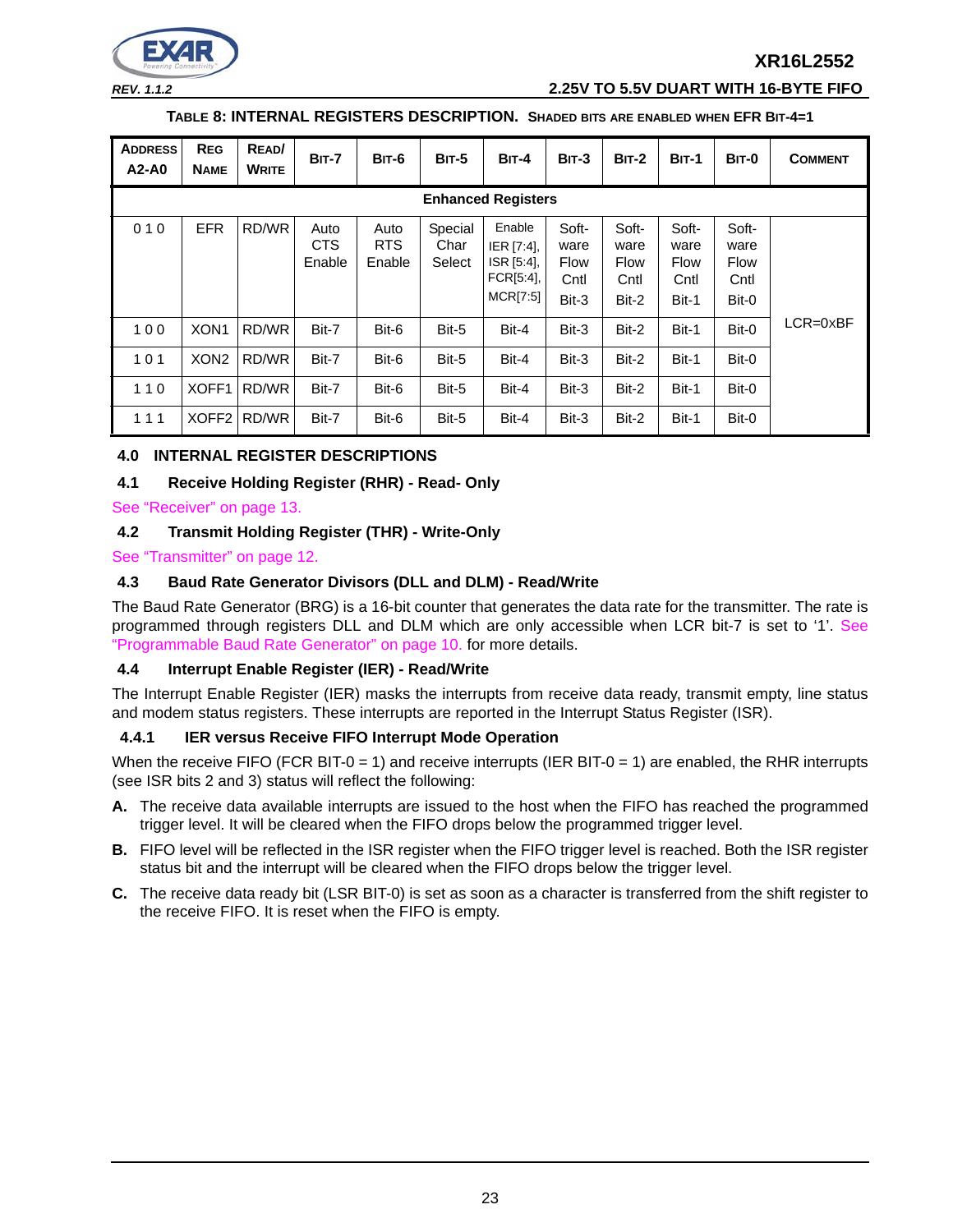## **2.25V TO 5.5V DUART WITH 16-BYTE FIFO** *REV. 1.1.2*



#### **4.4.2 IER versus Receive/Transmit FIFO Polled Mode Operation**

When FCR BIT-0 equals a logic 1 for FIFO enable; resetting IER bits 0-3 enables the XR16L2552 in the FIFO polled mode of operation. Since the receiver and transmitter have separate bits in the LSR either or both can be used in the polled mode by selecting respective transmit or receive control bit(s).

- **A.** LSR BIT-0 indicates there is data in RHR or RX FIFO.
- **B.** LSR BIT-1 indicates an overrun error has occurred and that data in the FIFO may not be valid.
- **C.** LSR BIT 2-4 provides the type of receive data errors encountered for the data byte in RHR, if any.
- **D.** LSR BIT-5 indicates transmit FIFO is empty.
- **E.** LSR BIT-6 indicates when both the transmit FIFO and TSR are empty.
- **F.** LSR BIT-7 indicates a data error in at least one character in the RX FIFO.

#### **IER[0]: RHR Interrupt Enable**

The receive data ready interrupt will be issued when RHR has a data character in the non-FIFO mode or when the receive FIFO has reached the programmed trigger level in the FIFO mode.

- $\bullet$  Logic 0 = Disable the receive data ready interrupt (default).
- Logic 1 = Enable the receiver data ready interrupt.

## **IER[1]: THR Interrupt Enable**

This bit enables the Transmit Ready interrupt which is issued whenever the TX FIFO becomes empty.

- Logic 0 = Disable Transmit Ready interrupt (default).
- Logic 1 = Enable Transmit Ready interrupt.

## **IER[2]: Receive Line Status Interrupt Enable**

If any of the LSR register bits 1, 2, 3 or 4 is a logic 1, it will generate an interrupt to inform the host controller about the error status of the current data byte in FIFO. LSR bit-1 generates an interrupt immediately when the character has been received. LSR bits 2-4 generate an interrupt when the character with errors is read out of the FIFO.

- $\bullet$  Logic 0 = Disable the receiver line status interrupt (default).
- $\bullet$  Logic 1 = Enable the receiver line status interrupt.

## **IER[3]: Modem Status Interrupt Enable**

- Logic 0 = Disable the modem status register interrupt (default).
- Logic 1 = Enable the modem status register interrupt.

## **IER[4]: Sleep Mode Enable (requires EFR bit-4 = 1)**

- Logic 0 = Disable Sleep Mode (default).
- Logic 1 = Enable Sleep Mode. See Sleep Mode section for further details.

## **IER[5]: Xoff Interrupt Enable (requires EFR bit-4=1)**

- $\bullet$  Logic  $0 =$  Disable the software flow control, receive Xoff interrupt. (default)
- Logic 1 = Enable the software flow control, receive Xoff interrupt. See Software Flow Control section for details.

## **IER[6]: RTS# Output Interrupt Enable (requires EFR bit-4=1)**

- Logic  $0 =$  Disable the RTS# interrupt (default).
- Logic 1 = Enable the RTS# interrupt. The UART issues an interrupt when the RTS# pin makes a transition from low to high.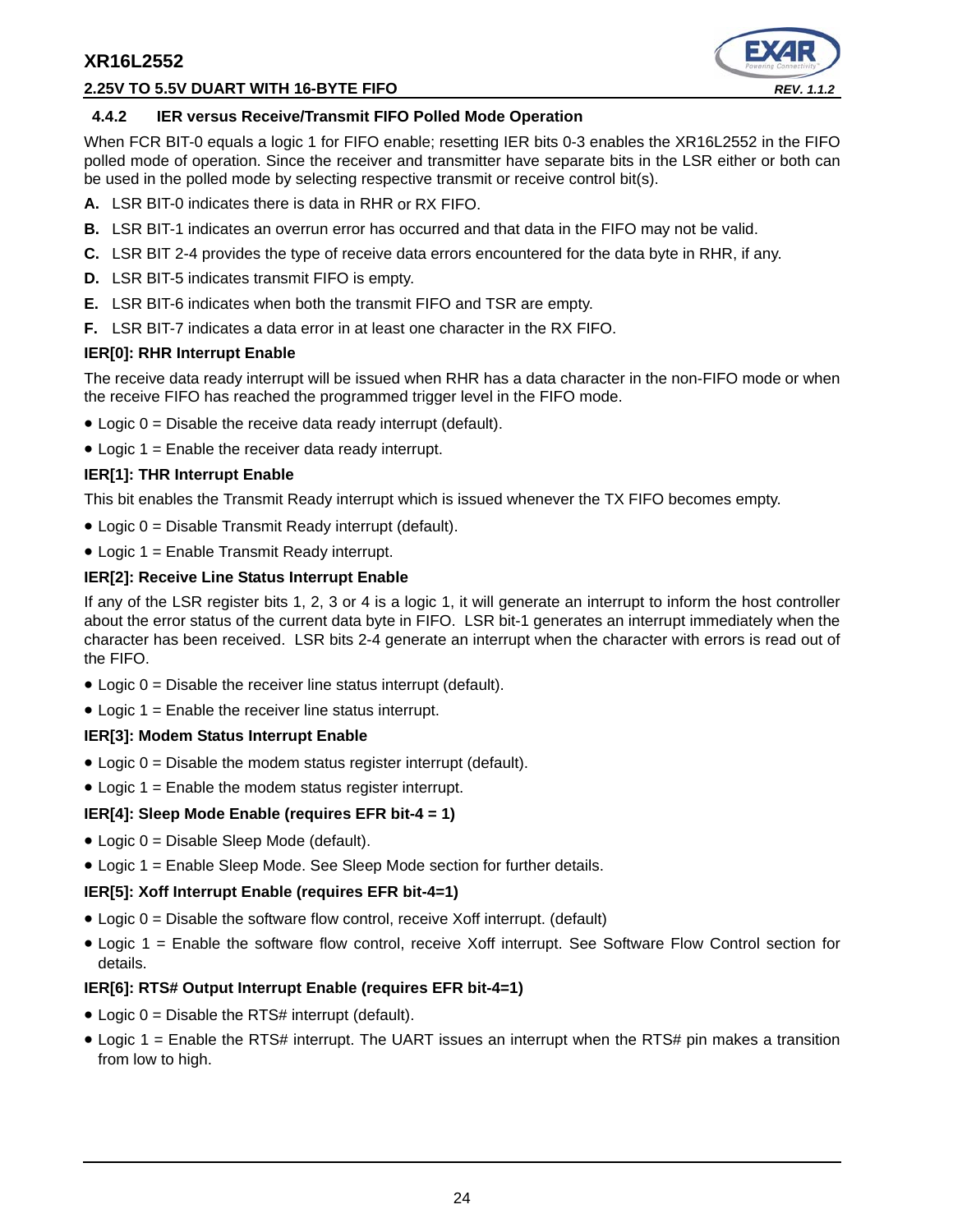

### **IER[7]: CTS# Input Interrupt Enable (requires EFR bit-4=1)**

- $\bullet$  Logic 0 = Disable the CTS# interrupt (default).
- Logic 1 = Enable the CTS# interrupt. The UART issues an interrupt when CTS# pin makes a transition from low to high.

### **4.5 Interrupt Status Register (ISR) - Read-Only**

The UART provides multiple levels of prioritized interrupts to minimize external software interaction. The Interrupt Status Register (ISR) provides the user with six interrupt status bits. Performing a read cycle on the ISR will give the user the current highest pending interrupt level to be serviced, others are queued up to be serviced next. No other interrupts are acknowledged until the pending interrupt is serviced. The Interrupt Source Table, Table 9, shows the data values (bit 0-5) for the interrupt priority levels and the interrupt sources associated with each of these interrupt levels.

#### **4.5.1 Interrupt Generation:**

- LSR is by any of the LSR bits 1, 2, 3 and 4.
- RXRDY is by RX trigger level.
- RXRDY Time-out is by a 4-char plus 12 bits delay timer.
- TXRDY is by TX FIFO empty.
- MSR is by any of the MSR bits 0, 1, 2 and 3.
- Receive Xoff/Special character is by detection of a Xoff or Special character.
- CTS# is when its transmitter toggles the input pin (from low to high) during auto CTS flow control enabled by EFR bit-7.
- RTS# is when its receiver toggles the output pin (from low to high) during auto RTS flow control enabled by EFR bit-6.

### **4.5.2 Interrupt Clearing:**

- LSR interrupt is cleared by a read to the LSR register (but flags and tags not cleared until character(s) that generated the interrupt(s) has been emptied or cleared from FIFO).
- RXRDY interrupt is cleared by reading data until FIFO falls below the trigger level.
- RXRDY Time-out interrupt is cleared by reading RHR.
- TXRDY interrupt is cleared by a read to the ISR register or writing to THR.
- MSR interrupt is cleared by a read to the MSR register.
- Xoff interrupt is cleared by a read to ISR or when Xon character(s) is received.
- Special character interrupt is cleared by a read to ISR or after the next character is received.
- RTS# and CTS# flow control interrupts are cleared by a read to the MSR register.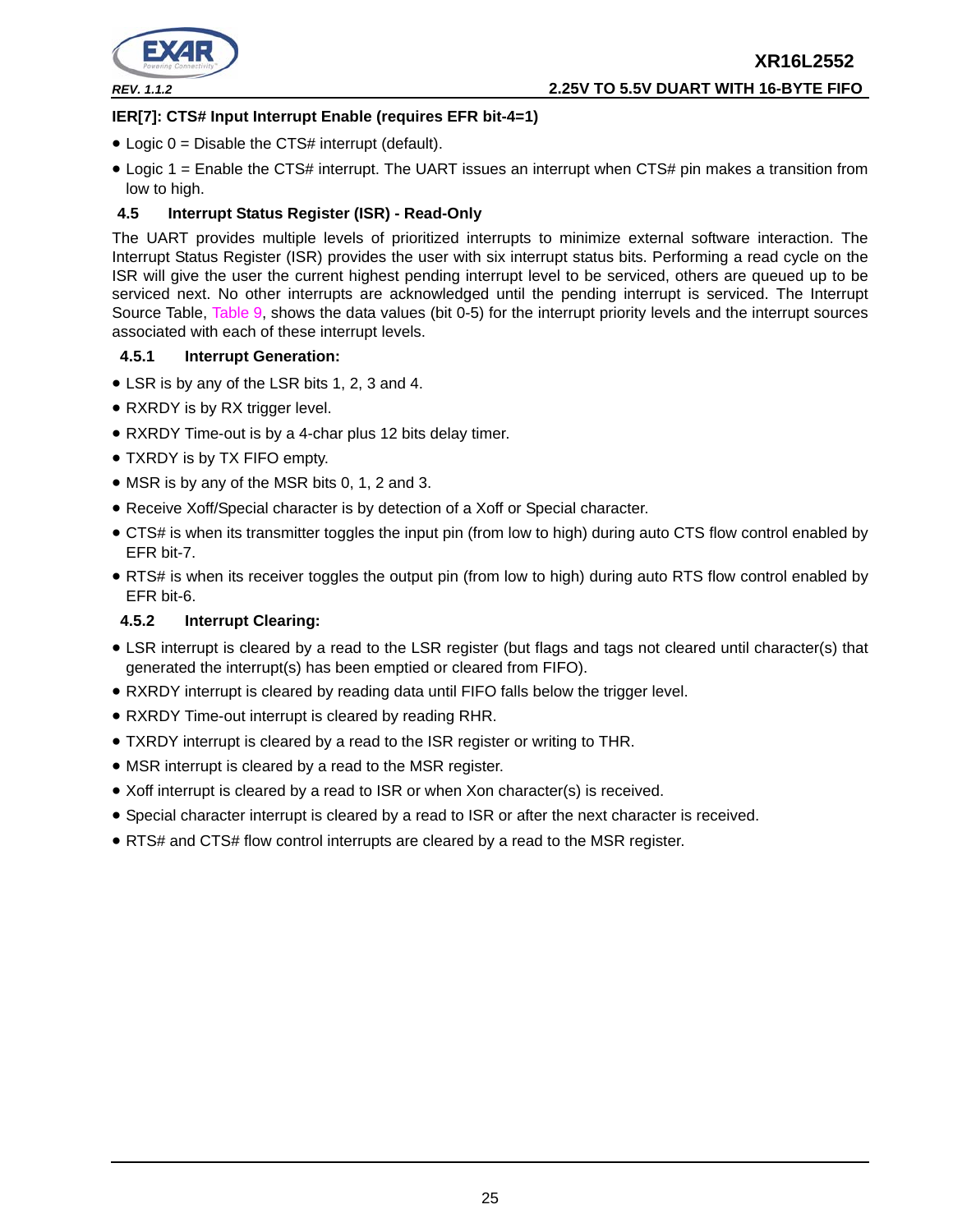

| <b>PRIORITY</b> |              |              |              | <b>ISR REGISTER STATUS BITS</b> |              | <b>SOURCE OF INTERRUPT</b> |                                            |
|-----------------|--------------|--------------|--------------|---------------------------------|--------------|----------------------------|--------------------------------------------|
| <b>LEVEL</b>    | <b>BIT-5</b> | <b>BIT-4</b> | $BIT-3$      | <b>BIT-2</b>                    | <b>BIT-1</b> | <b>BIT-0</b>               |                                            |
|                 | $\Omega$     | $\Omega$     | $\Omega$     | 1                               | 1            | $\mathbf 0$                | <b>LSR (Receiver Line Status Register)</b> |
| 2               | $\Omega$     | $\Omega$     | $\mathbf{1}$ | 1                               | $\Omega$     | $\mathbf 0$                | RXRDY (Receive Data Time-out)              |
| 3               | 0            | $\mathbf 0$  | 0            | 1                               | $\Omega$     | $\mathbf 0$                | RXRDY (Received Data Ready)                |
| 4               | $\mathbf 0$  | $\Omega$     | $\Omega$     | $\Omega$                        | 1            | $\mathbf 0$                | <b>TXRDY</b> (Transmit Ready)              |
| 5               | $\Omega$     | $\Omega$     | $\Omega$     | $\Omega$                        | $\Omega$     | $\Omega$                   | MSR (Modem Status Register)                |
| 6               | $\Omega$     | 1            | $\Omega$     | $\Omega$                        | $\Omega$     | $\mathbf 0$                | RXRDY (Received Xoff or Special character) |
| 7               | 1            | $\Omega$     | $\Omega$     | $\Omega$                        | $\Omega$     | $\mathbf 0$                | CTS#, RTS# change of state                 |
|                 | $\Omega$     | $\Omega$     | $\Omega$     | $\mathbf{0}$                    | $\Omega$     | 1                          | None (default)                             |

### **TABLE 9: INTERRUPT SOURCE AND PRIORITY LEVEL**

## **ISR[0]: Interrupt Status**

- Logic 0 = An interrupt is pending and the ISR contents may be used as a pointer to the appropriate interrupt service routine.
- Logic  $1 = No$  interrupt pending (default condition).

#### **ISR[3:1]: Interrupt Status**

These bits indicate the source for a pending interrupt at interrupt priority levels (See Interrupt Source Table 9).

#### **ISR[4]: Xoff or Special Character Interrupt Status**

This bit is enabled when EFR bit-4 is set to a logic 1. ISR bit-4 indicates that the receiver detected a data match of the Xoff character(s). If this is an Xoff interrupt, it can be cleared by a read to the ISR or when an Xon character is received. If it is a special character interrupt, it will automatically clear after the next character is received.

#### **ISR[5]: RTS#/CTS# Interrupt Status**

This bit is enabled when EFR bit-4 is set to a logic 1. ISR bit-5 indicates that the CTS# or RTS# has changed state from low to high.

#### **ISR[7:6]: FIFO Enable Status**

These bits are set to a logic 0 when the FIFOs are disabled. They are set to a logic 1 when the FIFOs are enabled.

#### **4.6 FIFO Control Register (FCR) - Write-Only**

This register is used to enable the FIFOs, clear the FIFOs, set the transmit/receive FIFO trigger levels, and select the DMA mode. The DMA, and FIFO modes are defined as follows:

#### **FCR[0]: TX and RX FIFO Enable**

- Logic 0 = Disable the transmit and receive FIFO (default).
- Logic 1 = Enable the transmit and receive FIFOs. This bit must be set to logic 1 when other FCR bits are written or they will not be programmed.

#### **FCR[1]: RX FIFO Reset**

This bit is only active when FCR bit-0 is a '1'.

- Logic 0 = No receive FIFO reset (default)
- Logic 1 = Reset the receive FIFO pointers and FIFO level counter logic (the receive shift register is not cleared or altered). This bit will return to a logic 0 after resetting the FIFO.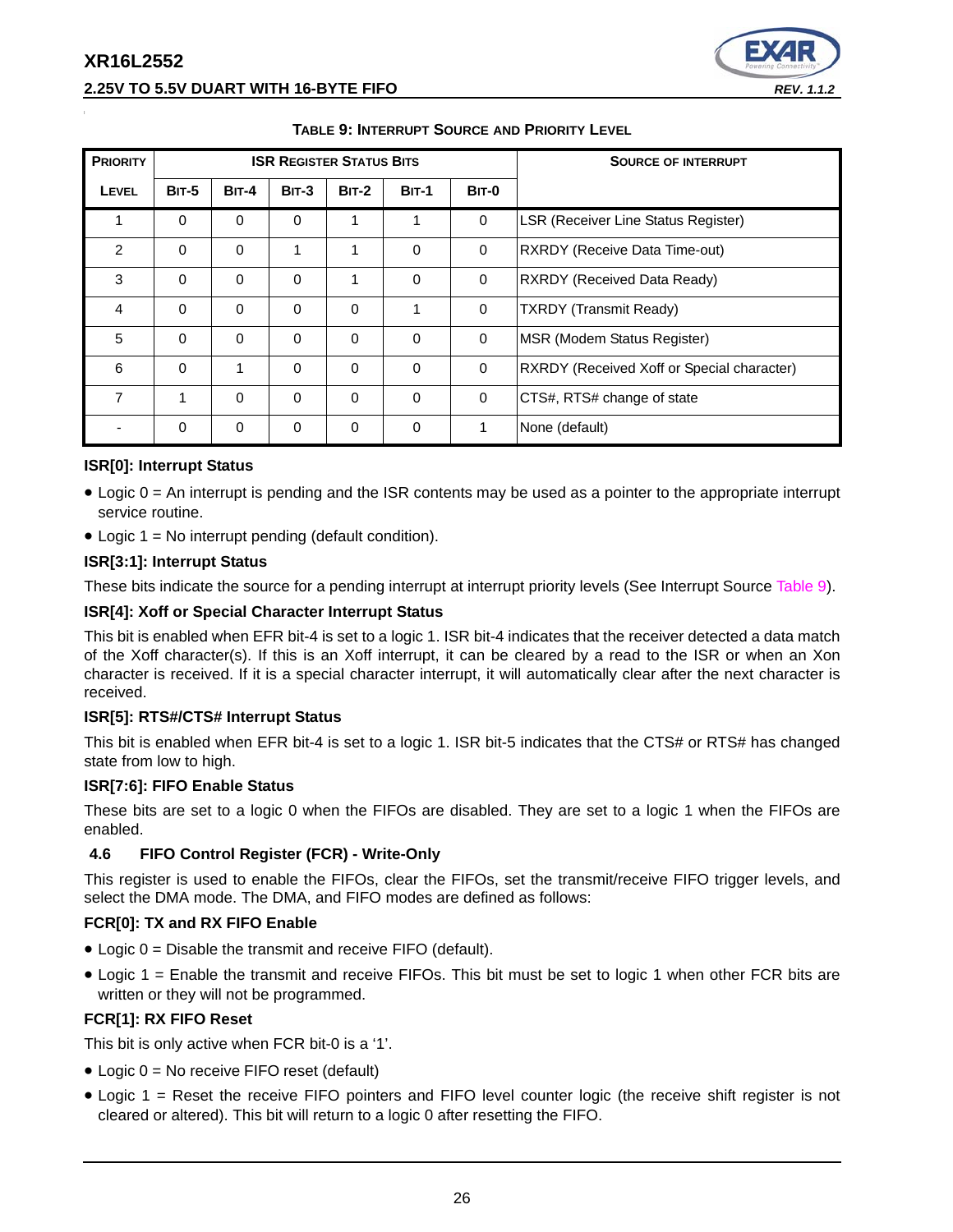

**XR16L2552** *REV. 1.1.2* **2.25V TO 5.5V DUART WITH 16-BYTE FIFO**

### **FCR[2]: TX FIFO Reset**

This bit is only active when FCR bit-0 is a '1'.

- Logic 0 = No transmit FIFO reset (default).
- Logic 1 = Reset the transmit FIFO pointers and FIFO level counter logic (the transmit shift register is not cleared or altered). This bit will return to a logic 0 after resetting the FIFO.

#### **FCR[3]: DMA Mode Select**

Controls the behavior of the TXRDY# and RXRDY# pins. See DMA operation section for details.

- Logic 0 = Normal Operation (default).
- $\bullet$  Logic 1 = DMA Mode.

#### **FCR[5:4]: Reserved**

#### **FCR[7:6]: Receive FIFO Trigger Select**

(logic  $0 =$  default, RX trigger level =1)

These 2 bits are used to set the trigger level for the receive FIFO. The UART will issue a receive interrupt when the number of the characters in the FIFO crosses the trigger level. Table 10 shows the complete selections.

#### **TABLE 10: RECEIVE FIFO TRIGGER LEVEL SELECTION**

| <b>FCR</b><br><b>BIT-7</b> | <b>FCR</b><br>$BIT-6$ | <b>RECEIVE</b><br><b>TRIGGER LEVEL</b> | <b>COMPATIBILITY</b> |
|----------------------------|-----------------------|----------------------------------------|----------------------|
|                            |                       | 1 (default)                            | Table-A. 16C550,     |
|                            |                       |                                        | 16C2550, 16C2552,    |
|                            |                       |                                        | 16C554, 16C580 com-  |
|                            |                       | 14                                     | patible.             |

## **4.7 Line Control Register (LCR) - Read/Write**

The Line Control Register is used to specify the asynchronous data communication format. The word or character length, the number of stop bits, and the parity are selected by writing the appropriate bits in this register.

#### **LCR[1:0]: TX and RX Word Length Select**

These two bits specify the word length to be transmitted or received.

| <b>BIT-1</b> | <b>BIT-0</b> | <b>WORD LENGTH</b> |
|--------------|--------------|--------------------|
|              |              | 5 (default)        |
|              |              |                    |
|              |              |                    |
|              |              |                    |

## **LCR[2]: TX and RX Stop-bit Length Select**

The length of stop bit is specified by this bit in conjunction with the programmed word length.

| <b>BIT-2</b> | <b>WORD</b><br><b>LENGTH</b> | <b>STOP BIT LENGTH</b><br>(BIT TIME(S)) |
|--------------|------------------------------|-----------------------------------------|
|              | 5,6,7,8                      | 1 (default)                             |
|              |                              | $1 - 1/2$                               |
|              | 6,7,8                        |                                         |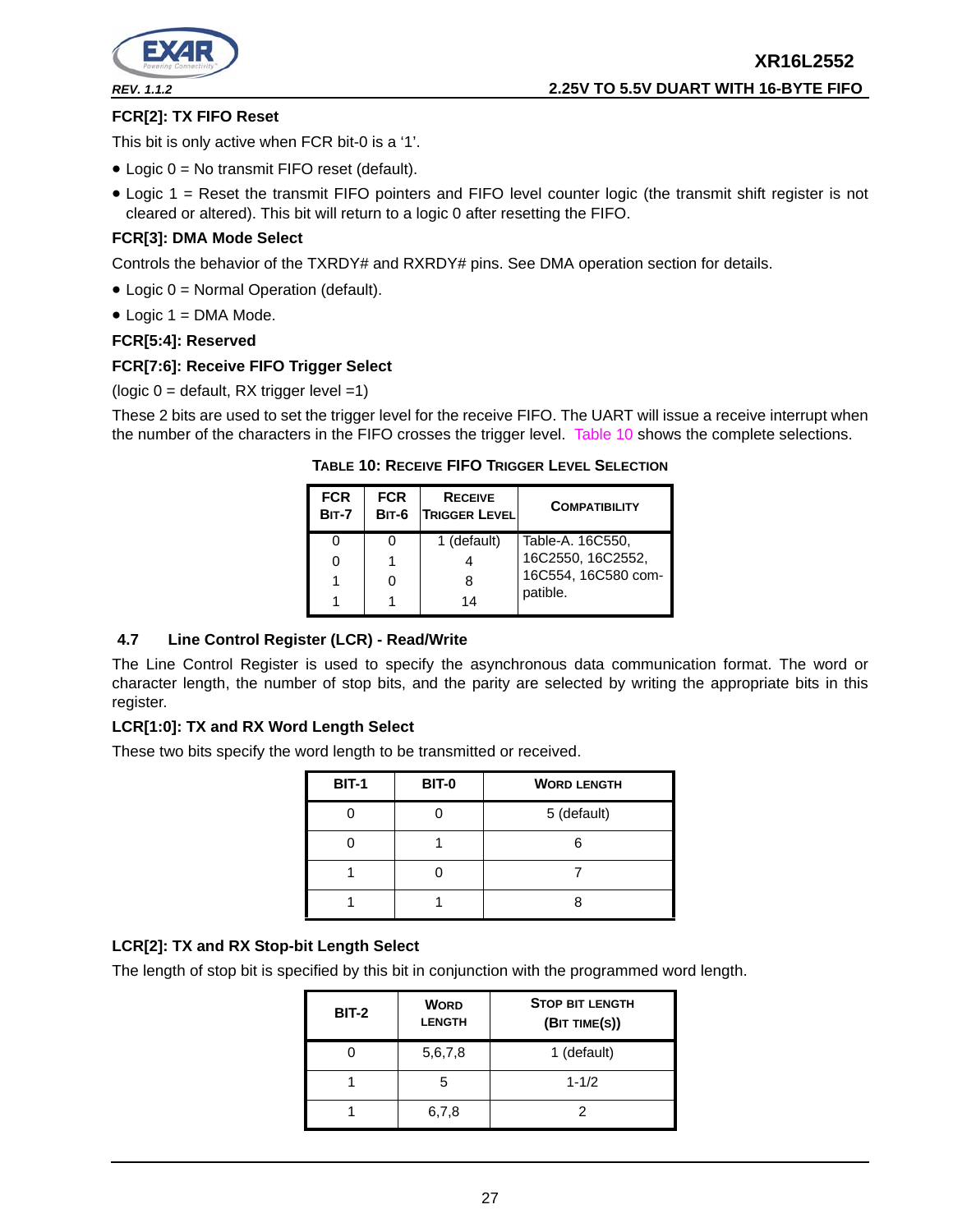## **2.25V TO 5.5V DUART WITH 16-BYTE FIFO** *REV. 1.1.2*



## **LCR[3]: TX and RX Parity Select**

Parity or no parity can be selected via this bit. The parity bit is a simple way used in communications for data integrity check. See Table 11 for parity selection summary below.

- $\bullet$  Logic  $0 = No$  parity.
- Logic 1 = A parity bit is generated during the transmission while the receiver checks for parity error of the data character received.

## **LCR[4]: TX and RX Parity Select**

If the parity bit is enabled with LCR bit-3 set to a logic 1, LCR BIT-4 selects the even or odd parity format.

- Logic 0 = ODD Parity is generated by forcing an odd number of logic 1's in the transmitted character. The receiver must be programmed to check the same format (default).
- Logic 1 = EVEN Parity is generated by forcing an even number of logic 1's in the transmitted character. The receiver must be programmed to check the same format.

## **LCR[5]: TX and RX Parity Select**

If the parity bit is enabled, LCR BIT-5 selects the forced parity format.

- LCR[5] = logic 0, parity is not forced (default).
- LCR[5] = logic 1 and LCR[4] = logic 0, parity bit is forced to a logical 1 for the transmit and receive data.
- LCR[5] = logic 1 and LCR[4] = logic 1, parity bit is forced to a logical 0 for the transmit and receive data.

|  | LCR BIT-5 LCR BIT-4 LCR BIT-3 | <b>PARITY SELECTION</b>        |
|--|-------------------------------|--------------------------------|
|  |                               | No parity                      |
|  |                               | Odd parity                     |
|  |                               | Even parity                    |
|  |                               | Force parity to mark,<br>"1"   |
|  |                               | Forced parity to<br>space, "0" |

#### **TABLE 11: PARITY SELECTION**

## **LCR[6]: Transmit Break Enable**

When enabled, the Break control bit causes a break condition to be transmitted (the TX output is forced to a "space', logic 0, state). This condition remains, until disabled by setting LCR bit-6 to a logic 0.

- Logic  $0 = No$  TX break condition (default).
- Logic 1 = Forces the transmitter output (TX) to a "space", logic 0, for alerting the remote receiver of a line break condition.

## **LCR[7]: Baud Rate Divisors Enable**

Baud rate generator divisor (DLL/DLM) enable.

- Logic 0 = Data registers are selected (default).
- Logic 1 = Divisor latch registers are selected.

## **4.8 Modem Control Register (MCR) or General Purpose Outputs Control - Read/Write**

The MCR register is used for controlling the serial/modem interface signals or general purpose inputs/outputs.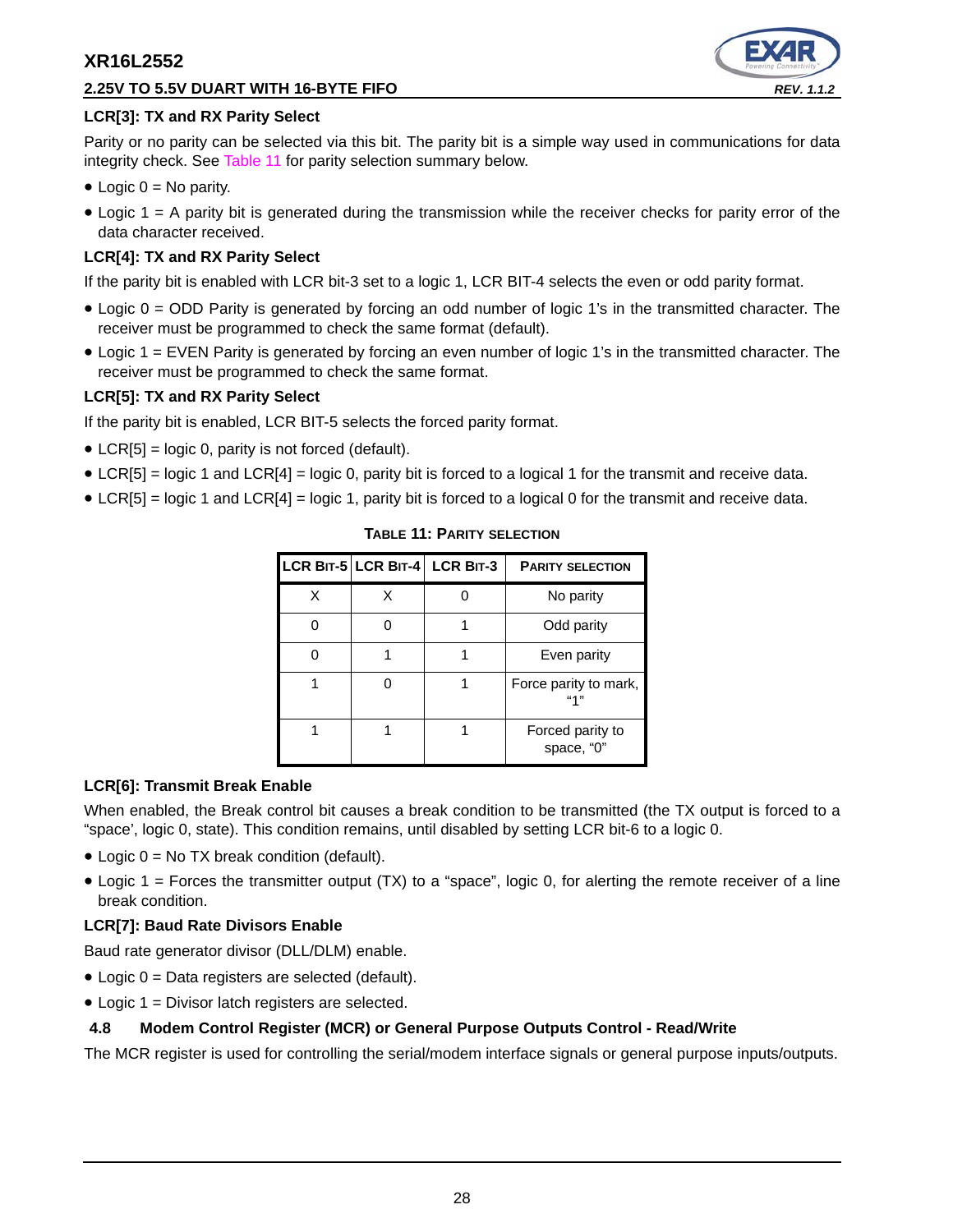

### **MCR[0]: DTR# Output**

The DTR# pin is a modem control output. If the modem interface is not used, this output may be used as a general purpose output.

- Logic 0 = Force DTR# output to a logic 1 (default).
- Logic 1 = Force DTR# output to a logic 0.

### **MCR[1]: RTS# Output**

The RTS# pin is a modem control output. If the modem interface is not used, this output may be used as a general purpose output.

- Logic 0 = Force RTS# output to a logic 1 (default).
- Logic 1 = Force RTS# output to a logic 0.

#### **MCR[2]: OP1# Output**

OP1# is not available as an output pin on the L2552. But it is available for use during Internal Loopback Mode. In the Loopback Mode, this bit is used to write the state of the modem RI# interface signal.

#### **MCR[3]: OP2# Output**

OP2# is available as an output pin on the L2552 when AFR[2:1] = '00'. In the Loopback Mode, MCR[3] is used to write the state of the modem CD# interface signal. Also see pin descriptions for MF# pins.

- Logic 0 = Forces OP2# output to a logic 1 (default).
- Logic 1 = Forces OP2# output to a logic 0.

#### **MCR[4]: Internal Loopback Enable**

- Logic 0 = Disable loopback mode (default).
- Logic 1 = Enable local loopback mode, see loopback section and Figure 13.

#### **MCR[5]: Xon-Any Enable**

- Logic 0 = Disable Xon-Any function (for 16C550 compatibility, default).
- Logic 1 = Enable Xon-Any function. In this mode, any RX character received will resume transmit operation. The RX character will be loaded into the RX FIFO , unless the RX character is an Xon or Xoff character and the L2552 is programmed to use the Xon/Xoff flow control.

#### **MCR[6]: Infrared Encoder/Decoder Enable**

- Logic 0 = Enable the standard modem receive and transmit input/output interface. (Default)
- Logic 1 = Enable infrared IrDA receive and transmit inputs/outputs. The TX/RX output/input are routed to the infrared encoder/decoder. The data input and output levels conform to the IrDA infrared interface requirement. While in this mode, the infrared TX output will be a logic 0 during idle data conditions.

#### **MCR[7]: Clock Prescaler Select**

- Logic 0 = Divide by one. The input clock from the crystal or external clock is fed directly to the Programmable Baud Rate Generator without further modification, i.e., divide by one (default).
- Logic 1 = Divide by four. The prescaler divides the input clock from the crystal or external clock by four and feeds it to the Programmable Baud Rate Generator, hence, data rates become one forth.

#### **4.9 Line Status Register (LSR) - Read Only**

This register provides the status of data transfers between the UART and the host.

#### **LSR[0]: Receive Data Ready Indicator**

- Logic 0 = No data in receive holding register or FIFO (default).
- Logic 1 = Data has been received and is saved in the receive holding register or FIFO.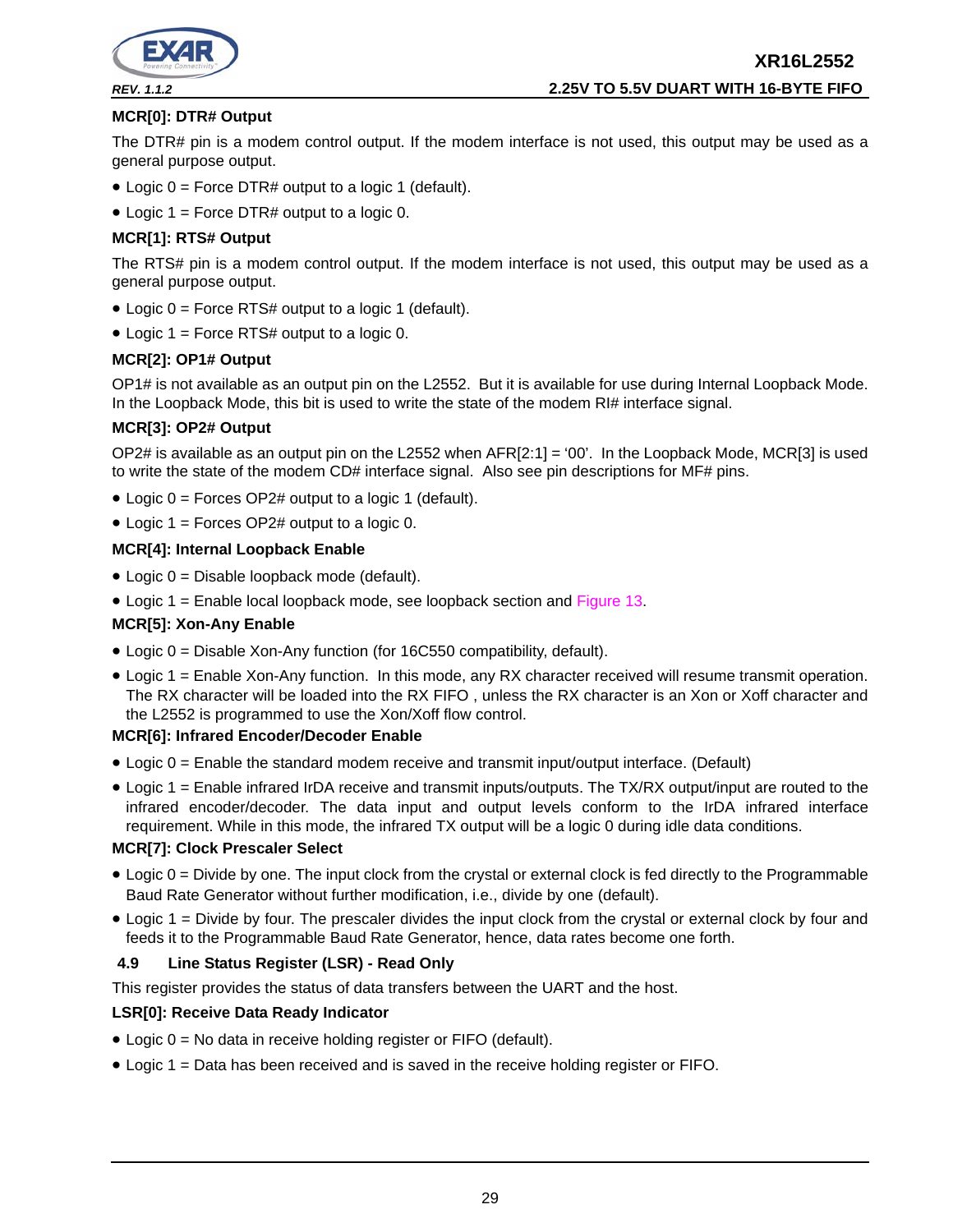## **2.25V TO 5.5V DUART WITH 16-BYTE FIFO** *REV. 1.1.2*



## **LSR[1]: Receiver Overrun Flag**

- $\bullet$  Logic 0 = No overrun error (default).
- Logic 1 = Overrun error. A data overrun error condition occurred in the receive shift register. This happens when additional data arrives while the FIFO is full. In this case the previous data in the receive shift register is overwritten. Note that under this condition the data byte in the receive shift register is not transferred into the FIFO, therefore the data in the FIFO is not corrupted by the error.

### **LSR[2]: Receive Data Parity Error Tag**

- Logic 0 = No parity error (default).
- Logic 1 = Parity error. The receive character in RHR does not have correct parity information and is suspect. This error is associated with the character available for reading in RHR.

#### **LSR[3]: Receive Data Framing Error Tag**

- Logic  $0 = No$  framing error (default).
- Logic 1 = Framing error. The receive character did not have a valid stop bit(s). This error is associated with the character available for reading in RHR.

#### **LSR[4]: Receive Break Tag**

- Logic 0 = No break condition (default).
- Logic 1 = The receiver received a break signal (RX was a logic 0 for at least one character frame time). In the FIFO mode, only one break character is loaded into the FIFO. The break indication remains until the RX input returns to the idle condition, "mark" or logic 1.

#### **LSR[5]: Transmit Holding Register Empty Flag**

This bit is the Transmit Holding Register Empty indicator. This bit indicates that the transmitter is ready to accept a new character for transmission. In addition, this bit causes the UART to issue an interrupt to the host when the THR interrupt enable is set. The THR bit is set to a logic 1 when the last data byte is transferred from the transmit holding register to the transmit shift register. The bit is reset to logic 0 concurrently with the data loading to the transmit holding register by the host. In the FIFO mode this bit is set when the transmit FIFO is empty, it is cleared when the transmit FIFO contains at least 1 byte.

#### **LSR[6]: THR and TSR Empty Flag**

This bit is set to a logic 1 whenever the transmitter goes idle. It is set to logic 0 whenever either the THR or TSR contains a data character. In the FIFO mode this bit is set to a logic 1 whenever the transmit FIFO and transmit shift register are both empty.

#### **LSR[7]: Receive FIFO Data Error Flag**

- Logic 0 = No FIFO error (default).
- Logic 1 = A global indicator for the sum of all error bits in the RX FIFO. At least one parity error, framing error or break indication is in the FIFO data. This bit clears when there is no more error(s) in the FIFO.

#### **4.10 Modem Status Register (MSR) - Read Only**

This register provides the current state of the modem interface signals, or other peripheral device that the UART is connected. Lower four bits of this register are used to indicate the changed information. These bits are set to a logic 1 whenever a signal from the modem changes state. These bits may be used as general purpose inputs/outputs when they are not used with modem signals.

#### **MSR[0]: Delta CTS# Input Flag**

- Logic  $0 = No$  change on CTS# input (default).
- Logic 1 = The CTS# input has changed state since the last time it was monitored. A modem status interrupt will be generated if MSR interrupt is enabled (IER bit-3).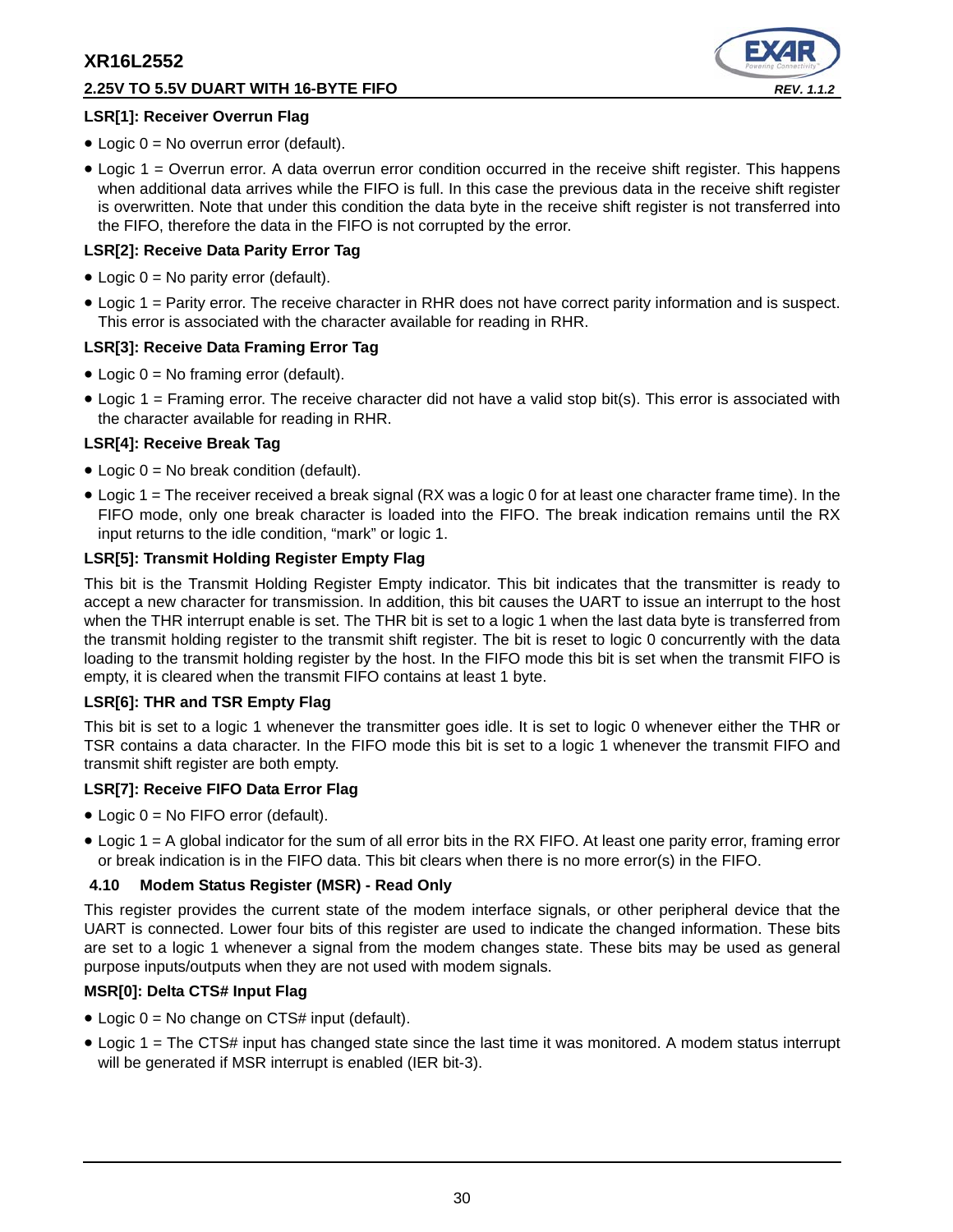

# **XR16L2552** *REV. 1.1.2* **2.25V TO 5.5V DUART WITH 16-BYTE FIFO**

## **MSR[1]: Delta DSR# Input Flag**

- Logic  $0 = No$  change on DSR# input (default).
- Logic 1 = The DSR# input has changed state since the last time it was monitored. A modem status interrupt will be generated if MSR interrupt is enabled (IER bit-3).

## **MSR[2]: Delta RI# Input Flag**

- Logic  $0 = No$  change on RI# input (default).
- Logic 1 = The RI# input has changed from a logic 0 to a logic 1, ending of the ringing signal. A modem status interrupt will be generated if MSR interrupt is enabled (IER bit-3).

## **MSR[3]: Delta CD# Input Flag**

- Logic  $0 = No$  change on CD# input (default).
- Logic 1 = Indicates that the CD# input has changed state since the last time it was monitored. A modem status interrupt will be generated if MSR interrupt is enabled (IER bit-3).

## **MSR[4]: CTS Input Status**

Normally this bit is the compliment of the CTS# input. However in the loopback mode, this bit is equivalent to the RTS# bit in the MCR register. The CTS# input may be used as a general purpose input when the modem interface is not used.

#### **MSR[5]: DSR Input Status**

Normally this bit is the compliment of the DSR# input. In the loopback mode, this bit is equivalent to the DTR# bit in the MCR register. The DSR# input may be used as a general purpose input when the modem interface is not used.

#### **MSR[6]: RI Input Status**

Normally this bit is the compliment of the RI# input. In the loopback mode this bit is equivalent to bit-2 in the MCR register. The RI# input may be used as a general purpose input when the modem interface is not used.

#### **MSR[7]: CD Input Status**

Normally this bit is the compliment of the CD# input. In the loopback mode this bit is equivalent to bit-3 in the MCR register. The CD# input may be used as a general purpose input when the modem interface is not used.

#### **4.11 Scratch Pad Register (SPR) - Read/Write**

This is a 8-bit general purpose register for the user to store temporary data. The content of this register is preserved during sleep mode but becomes 0xFF (default) after a reset or a power off-on cycle.

#### **4.12 Baud Rate Generator Registers (DLL and DLM) - Read/Write**

The concatenation of the contents of DLM and DLL gives the 16-bit divisor value which is used to calculate the baud rate:

• Baud Rate = (Clock Frequency / 16) / Divisor

See MCR bit-7 and the baud rate table also.

## **4.13 Alternate Function Register (AFR) - Read/Write**

This register is used to select specific modes of MF# operation and to allow both UART register sets to be written concurrently.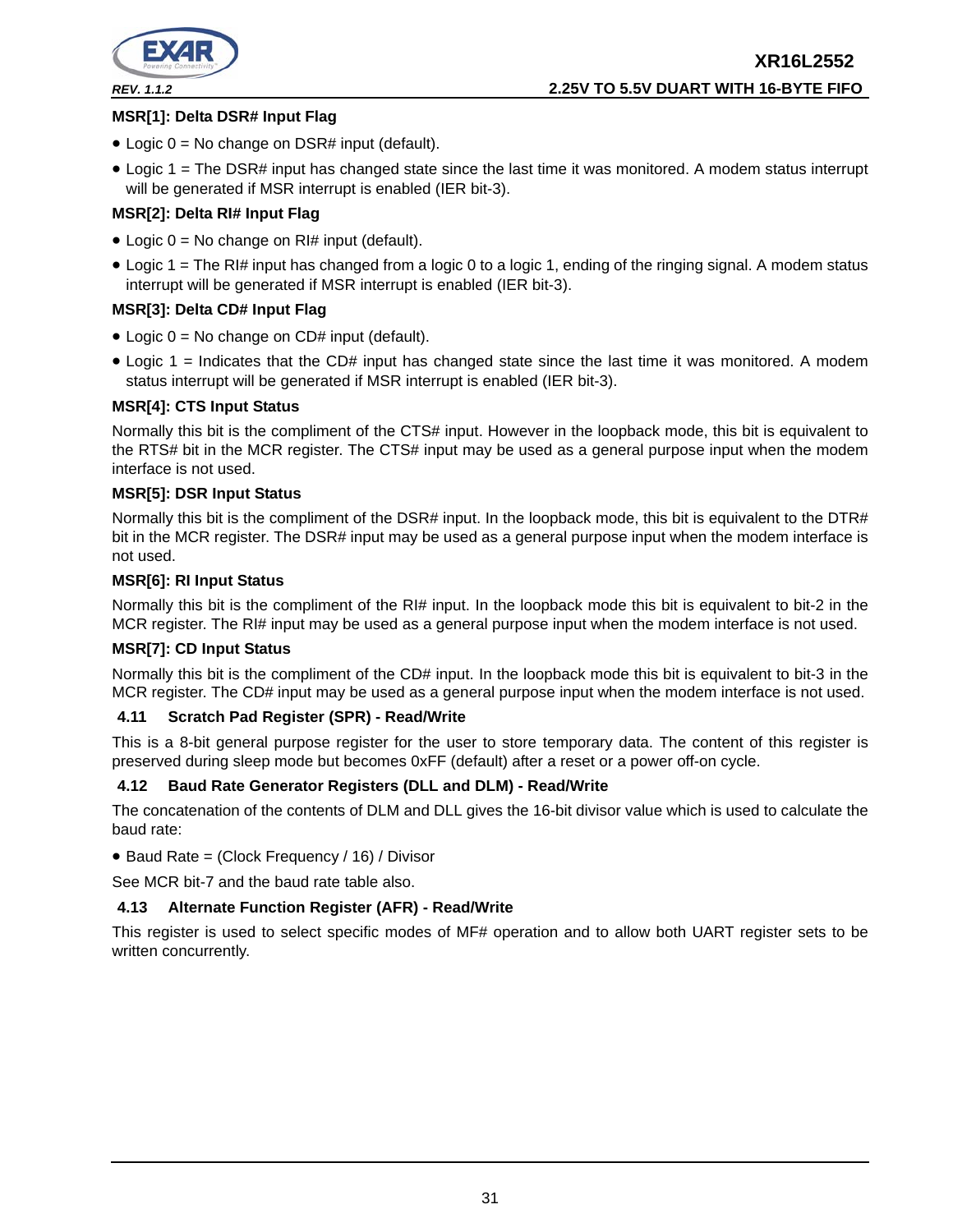## **2.25V TO 5.5V DUART WITH 16-BYTE FIFO** *REV. 1.1.2*



### **AFR[0]: Concurrent Write Mode**

When this bit is set, the CPU can write concurrently to the same register in both UARTs. This function is intended to reduce the dual UART initialization time. It can be used by the CPU when both channels are initialized to the same state. The external CPU can set or clear this bit by accessing either register set. When this bit is set, the channel select pin still selects the channel to be accessed during read operations. The user should ensure that LCR Bit-7 of both channels are in the same state before executing a concurrent write to the registers at address 0, 1, or 2.

- $\bullet$  Logic  $0 = No$  concurrent write (default).
- Logic 1 = Register set A and B are written concurrently with a single external CPU I/O write operation.

## **AFR[2:1]: MF# Output Select**

These bits select a signal function for output on the MF# A/B pins. These signal function are described as: OP2#, BAUDOUT#, or RXRDY#. Only one signal function can be selected at a time.

| <b>BIT-2</b> | <b>BIT-1</b> | <b>MF# FUNCTION</b> |
|--------------|--------------|---------------------|
|              |              | OP2# (default)      |
|              |              | BAUDOUT#            |
|              |              | RXRDY#              |
|              |              | Reserved            |

## **AFR[7:3]: Reserved**

All are initialized to logic 0.

## **4.14 Device Identification Register (DVID) - Read Only**

This register contains the device ID (0x02 for XR16L2552). Prior to reading this register, DLL and DLM should be set to 0x00.

## **4.15 Device Revision Register (DREV) - Read Only**

This register contains the device revision information. For example, 0x01 means revision A. Prior to reading this register, DLL and DLM should be set to 0x00.

## **4.16 Enhanced Feature Register (EFR)**

Enhanced features are enabled or disabled using this register. Bit 0-3 provide single or dual consecutive character software flow control selection (see Table 12). When the Xon1 and Xon2 and Xoff1 and Xoff2 modes are selected, the double 8-bit words are concatenated into two sequential characters. Caution: note that whenever changing the TX or RX flow control bits, always reset all bits back to logic 0 (disable) before programming a new setting.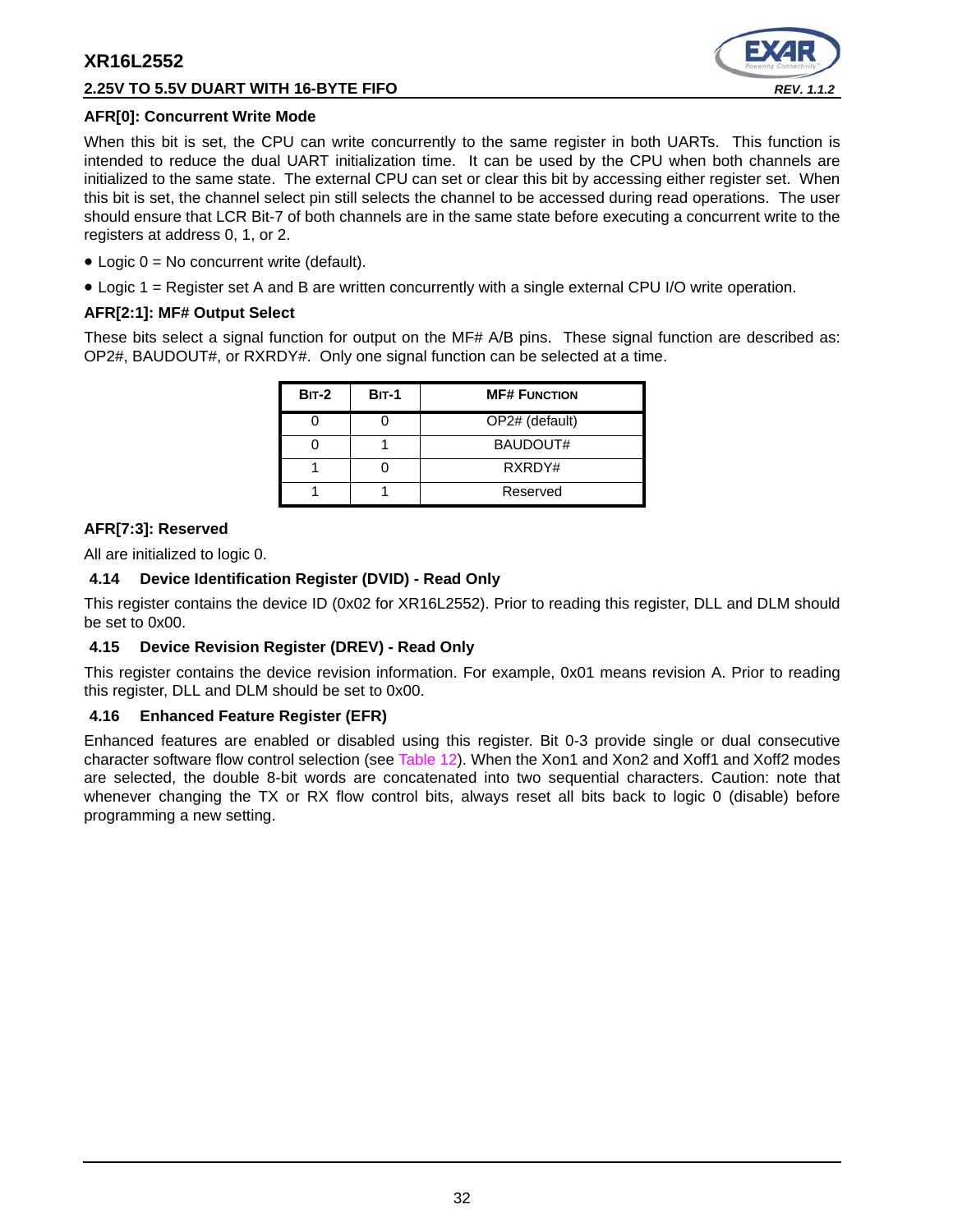

#### **EFR[3:0]: Software Flow Control Select**

Single character and dual sequential characters software flow control is supported. Combinations of software flow control can be selected by programming these bits.

| EFR BIT-3<br>CONT-3 | EFR BIT-2<br>CONT-2 | <b>EFR BIT-1</b><br>CONT-1 | EFR BIT-0<br>CONT-0 | <b>TRANSMIT AND RECEIVE SOFTWARE FLOW CONTROL</b>                                            |
|---------------------|---------------------|----------------------------|---------------------|----------------------------------------------------------------------------------------------|
| 0                   | $\Omega$            | $\Omega$                   | $\Omega$            | No TX and RX flow control (default and reset)                                                |
| $\mathbf 0$         | $\mathbf 0$         | X                          | $\times$            | No transmit flow control                                                                     |
| 1                   | $\mathbf 0$         | X                          | X                   | Transmit Xon1, Xoff1                                                                         |
| $\Omega$            | 1                   | X                          | X                   | Transmit Xon2, Xoff2                                                                         |
|                     | 1                   | X                          | X                   | Transmit Xon1 and Xon2, Xoff1 and Xoff2                                                      |
| X                   | X                   | $\Omega$                   | $\Omega$            | No receive flow control                                                                      |
| X                   | X                   | 1                          | $\Omega$            | Receiver compares Xon1, Xoff1                                                                |
| X                   | X                   | 0                          | 1                   | Receiver compares Xon2, Xoff2                                                                |
|                     | $\mathbf 0$         | 1                          | 1                   | Transmit Xon1, Xoff1<br>Receiver compares Xon1 or Xon2, Xoff1 or Xoff2                       |
| 0                   | 1                   | 1                          | 1                   | Transmit Xon2, Xoff2<br>Receiver compares Xon1 or Xon2, Xoff1 or Xoff2                       |
|                     |                     |                            | 1                   | Transmit Xon1 and Xon2, Xoff1 and Xoff2,<br>Receiver compares Xon1 and Xon2, Xoff1 and Xoff2 |
| $\mathbf 0$         | $\mathbf 0$         | 1                          | 1                   | No transmit flow control,<br>Receiver compares Xon1 and Xon2, Xoff1 and Xoff2                |

| <b>TABLE 12: SOFTWARE FLOW CONTROL FUNCTIONS</b> |
|--------------------------------------------------|
|--------------------------------------------------|

## **EFR[4]: Enhanced Function Bits Enable**

Enhanced function control bit. This bit enables IER bits 4-7, ISR bits 4-5, and MCR bits 5-7 to be modified. After modifying any enhanced bits, EFR bit-4 can be set to a logic 0 to latch the new values. This feature prevents legacy software from altering or overwriting the enhanced functions once set. Normally, it is recommended to leave it enabled, logic 1.

- Logic 0 = modification disable/latch enhanced features. IER bits 4-7, ISR bits 4-5, and MCR bits 5-7 are saved to retain the user settings. After a reset, the IER bits 4-7, ISR bits 4-5, and MCR bits 5-7are set to a logic 0 to be compatible with ST16C550 mode (default).
- Logic 1 = Enables the above-mentioned register bits to be modified by the user.

## **EFR[5]: Special Character Detect Enable**

- Logic 0 = Special Character Detect Disabled (default).
- Logic 1 = Special Character Detect Enabled. The UART compares each incoming receive character with data in Xoff-2 register. If a match exists, the receive data will be transferred to FIFO and ISR bit-4 will be set to indicate detection of the special character. Bit-0 corresponds with the LSB bit of the receive character. If flow control is set for comparing Xon1, Xoff1 (EFR [1:0]= '10') then flow control and special character work normally. However, if flow control is set for comparing Xon2, Xoff2 (EFR[1:0]= '01') then flow control works normally, but Xoff2 will not go to the FIFO, and will generate an Xoff interrupt and a special character interrupt, if enabled via IER bit-5. Special character interrupts are cleared automatically after the next received character.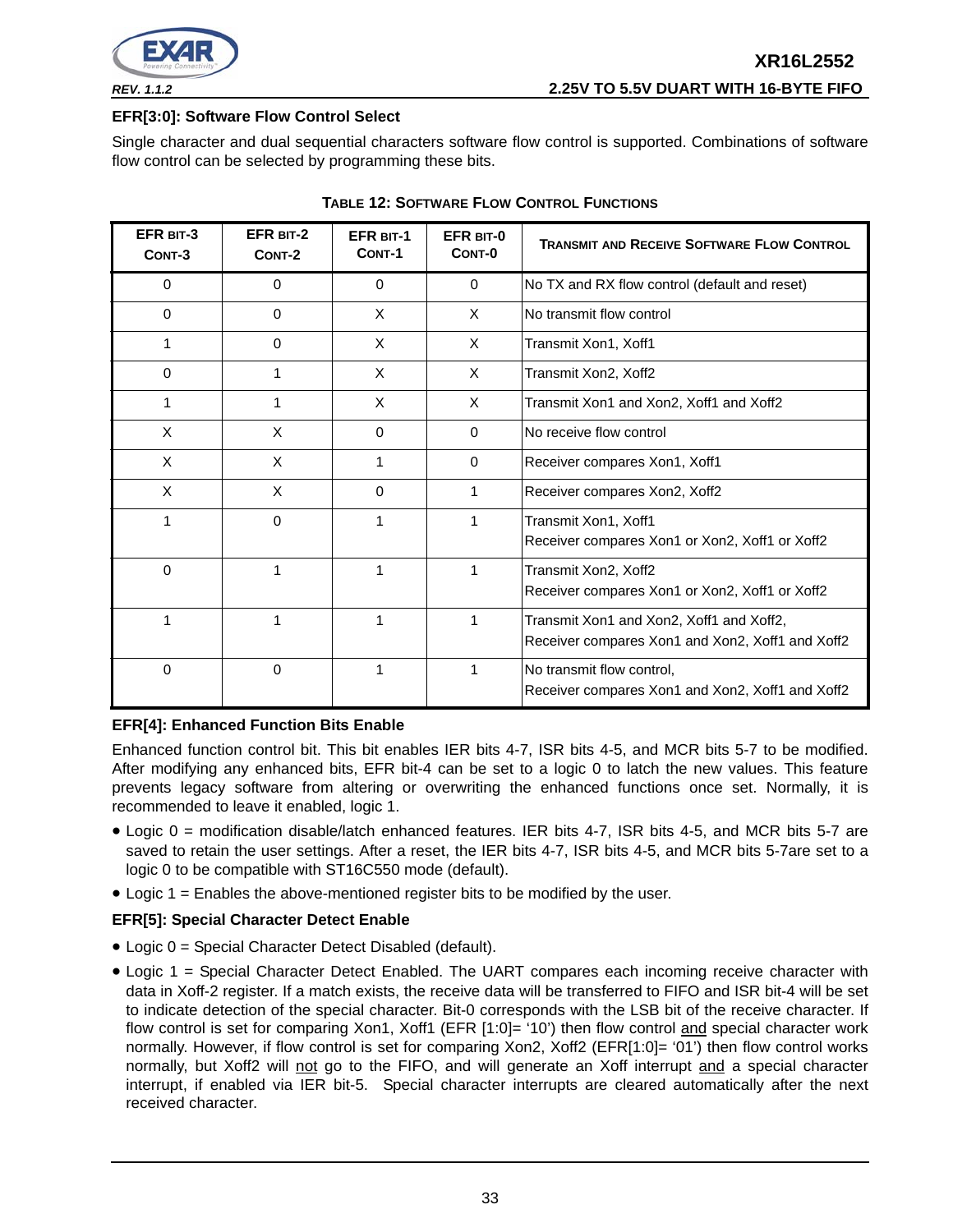## **2.25V TO 5.5V DUART WITH 16-BYTE FIFO** *REV. 1.1.2*



## **EFR[6]: Auto RTS Flow Control Enable**

RTS# output may be used for hardware flow control by setting EFR bit-6 to logic 1. When Auto RTS is selected, an interrupt will be generated when the receive FIFO is filled to the programmed trigger level and RTS de-asserts to a logic 1 at the next upper trigger level. RTS# will return to a logic 0 when FIFO data falls below the next lower trigger level. The RTS# output must be asserted (logic 0) before the auto RTS can take effect. RTS# pin will function as a general purpose output when hardware flow control is disabled.

- Logic 0 = Automatic RTS flow control is disabled (default).
- Logic 1 = Enable Automatic RTS flow control.

#### **EFR[7]: Auto CTS Flow Control Enable**

Automatic CTS Flow Control.

- Logic 0 = Automatic CTS flow control is disabled (default).
- Logic 1 = Enable Automatic CTS flow control. Data transmission stops when CTS# input de-asserts to logic 1. Data transmission resumes when CTS# returns to a logic 0.

### **4.17 Software Flow Control Registers (XOFF1, XOFF2, XON1, XON2) - Read/Write**

These registers are used as the programmable software flow control characters XOFF1, XOFF2, XON1, and XON2. For more details, see Table 6.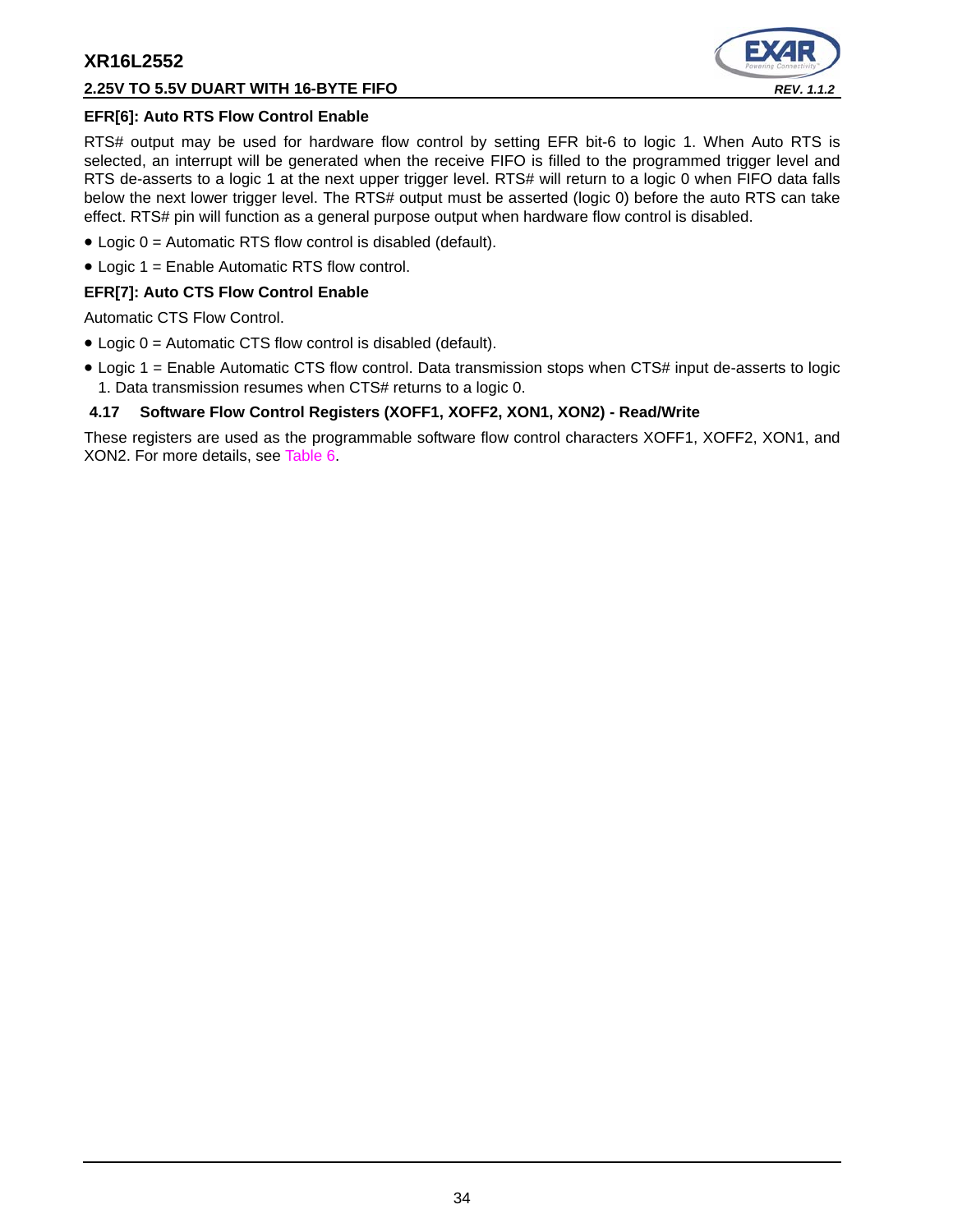

## **TABLE 13: UART RESET CONDITIONS FOR CHANNELS A AND B**

| <b>REGISTERS</b>   | <b>RESET STATE</b>                                                     |
|--------------------|------------------------------------------------------------------------|
| <b>DLL</b>         | Bits $7-0 = 0 \times XX$                                               |
| <b>DLM</b>         | Bits $7-0 = 0 \times XX$                                               |
| <b>AFR</b>         | Bits $7 - 0 = 0 \times 00$                                             |
| <b>RHR</b>         | Bits $7-0 = 0 \times X$                                                |
| <b>THR</b>         | Bits $7-0 = 0 \times X$                                                |
| <b>IER</b>         | Bits $7-0 = 0 \times 00$                                               |
| <b>FCR</b>         | Bits $7-0 = 0 \times 00$                                               |
| <b>ISR</b>         | Bits $7-0 = 0 \times 01$                                               |
| <b>LCR</b>         | Bits $7 - 0 = 0 \times 00$                                             |
| <b>MCR</b>         | Bits $7 - 0 = 0 \times 00$                                             |
| <b>LSR</b>         | Bits $7 - 0 = 0 \times 60$                                             |
| <b>MSR</b>         | Bits $3-0 =$ Logic 0<br>Bits 7-4 = Logic levels of the inputs inverted |
| <b>SPR</b>         | Bits $7-0 = 0 \times FF$                                               |
| <b>EFR</b>         | Bits $7 - 0 = 0 \times 00$                                             |
| XON1               | Bits $7 - 0 = 0 \times 00$                                             |
| XON <sub>2</sub>   | Bits $7 - 0 = 0 \times 00$                                             |
| XOFF1              | Bits $7 - 0 = 0 \times 00$                                             |
| XOFF <sub>2</sub>  | Bits $7-0 = 0 \times 00$                                               |
| <b>I/O SIGNALS</b> | <b>RESET STATE</b>                                                     |
| <b>TX</b>          | Logic 1                                                                |
| MF#                | Logic 1                                                                |
| RTS#               | Logic 1                                                                |
| DTR#               | Logic 1                                                                |
| TXRDY#             | Logic 0                                                                |
| <b>INT</b>         | Logic 0                                                                |

## *TYPICAL PACKAGE THERMAL RESISTANCE DATA (MARGIN OF ERROR: ± 15%)*

| Thermal Resistance (48-TQFP) | theta-ja =59 $^{\circ}$ C/W, theta-jc = 16 $^{\circ}$ C/W |
|------------------------------|-----------------------------------------------------------|
| Thermal Resistance (44-PLCC) | theta-ja = $50^{\circ}$ C/W, theta-jc = $21^{\circ}$ C/W  |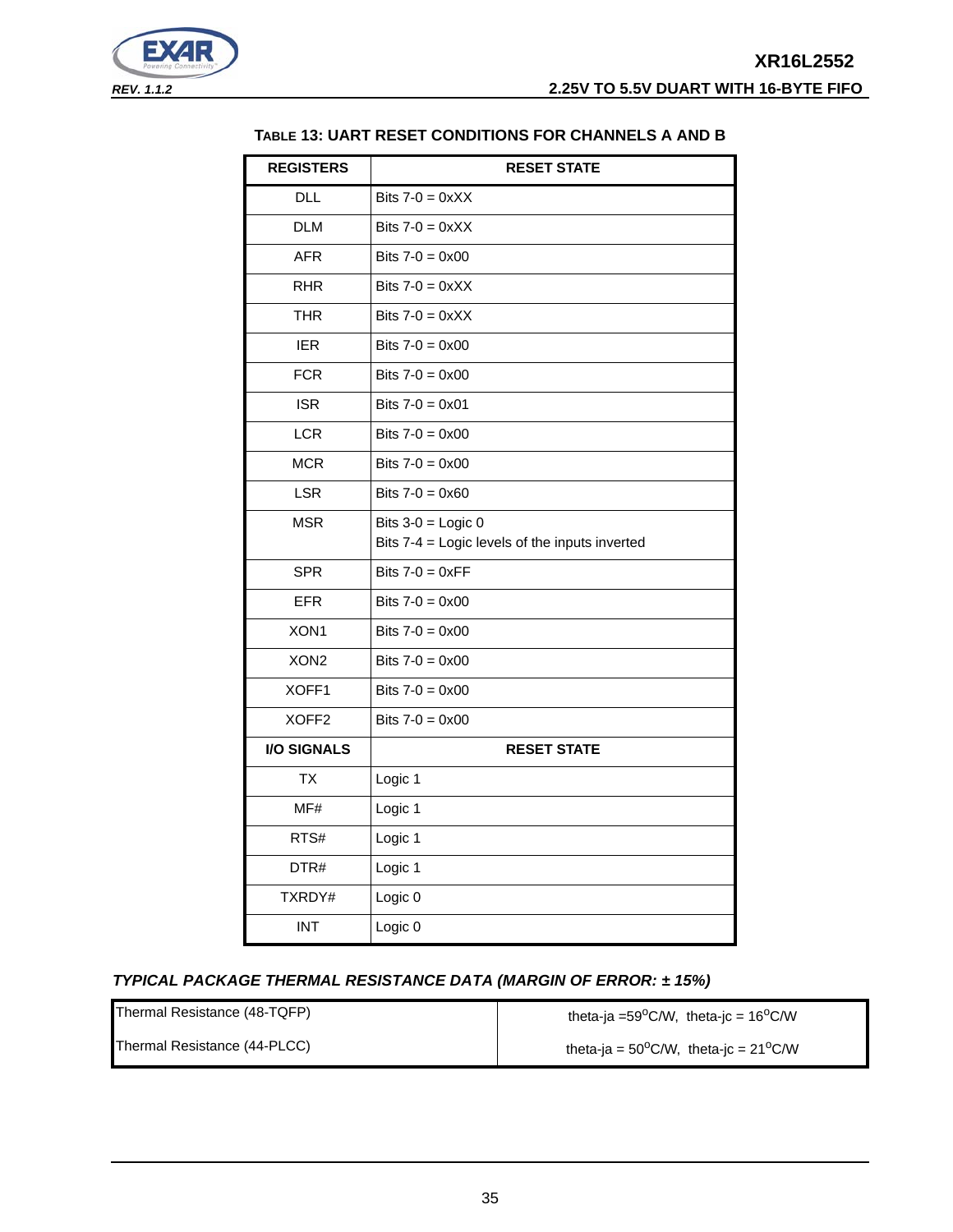

## *ABSOLUTE MAXIMUM RATINGS*

| Power Supply Range           | 7 Volts                           |
|------------------------------|-----------------------------------|
| Voltage at Any Pin           | GND-0.3 V to +5.5 V               |
| <b>Operating Temperature</b> | $-40^{\circ}$ to $+85^{\circ}$ C  |
| Storage Temperature          | $-65^{\circ}$ to $+150^{\circ}$ C |
| Package Dissipation          | 500 mW                            |

# **ELECTRICAL CHARACTERISTICS**

## *DC ELECTRICAL CHARACTERISTICS*

| <b>SYMBOL</b>   | <b>PARAMETER</b>           | 2.5V       | <b>LIMITS</b> |            | <b>LIMITS</b><br>3.3V | 5.0V       | <b>LIMITS</b> | <b>UNITS</b>               | <b>CONDITIONS</b>                                             |
|-----------------|----------------------------|------------|---------------|------------|-----------------------|------------|---------------|----------------------------|---------------------------------------------------------------|
|                 |                            | <b>MIN</b> | <b>MAX</b>    | <b>MIN</b> | <b>MAX</b>            | <b>MIN</b> | <b>MAX</b>    |                            |                                                               |
| $V_{ILCK}$      | Clock Input Low Level      | $-0.3$     | 0.2           | $-0.3$     | 0.6                   | $-0.5$     | 0.6           | V                          |                                                               |
| $V_{HCK}$       | Clock Input High Level     | 2.0        | 5.5           | 2.4        | 5.5                   | 3.0        | 5.5           | V                          |                                                               |
| $V_{IL}$        | Input Low Voltage          | $-0.3$     | 0.6           | $-0.3$     | 0.8                   | $-0.5$     | 0.8           | V                          |                                                               |
| $V_{\text{IH}}$ | Input High Voltage         | 2.0        | 5.5           | 2.0        | 5.5                   | 2.2        | 5.5           | V                          |                                                               |
| $V_{OL}$        | <b>Output Low Voltage</b>  |            | 0.4           |            | 0.4                   |            | 0.4           | $\mathsf V$<br>V<br>$\vee$ | $I_{OL} = 6 \text{ mA}$<br>$I_{OL} = 4 mA$<br>$I_{OL} = 2 mA$ |
| $V_{OH}$        | Output High Voltage        | 1.8        |               | 2.0        |                       | 2.4        |               | V<br>V<br>$\mathsf V$      | $I_{OH} = -6$ mA<br>$I_{OH} = -1$ mA<br>$I_{OH} = -400$ uA    |
| I <sub>IL</sub> | Input Low Leakage Current  |            | ±10           |            | ±10                   |            | ±10           | uA                         |                                                               |
| ŀщ              | Input High Leakage Current |            | ±10           |            | ±10                   |            | ±10           | uA                         |                                                               |
| $C_{IN}$        | Input Pin Capacitance      |            | 5             |            | 5                     |            | 5             | pF                         |                                                               |
| $I_{\rm CC}$    | Power Supply Current       |            | $\mathbf{1}$  |            | 1.3                   |            | 3             | mA                         |                                                               |
| <b>I</b> SLEEP  | Sleep Current              |            | 6             |            | 15                    |            | 30            | uA                         | See Test 1                                                    |

*Unless otherwise noted: 40<sup>o</sup> to +85<sup>o</sup>C for industrial grade package, Vcc is 2.25 to 5.5V* 

Test 1: The following inputs must remain steady at VCC or GND state to minimize Sleep current: A0-A2, D0- D7, IOR#, IOW#, CS#, CHSEL, and all modem inputs. Also, RXA and RXB inputs must idle at logic 1 state while asleep. Floating inputs will result in sleep currents in the mA range. For PowerSave feature that isolates address, data and control signals, please see the XR16L2551 datasheet.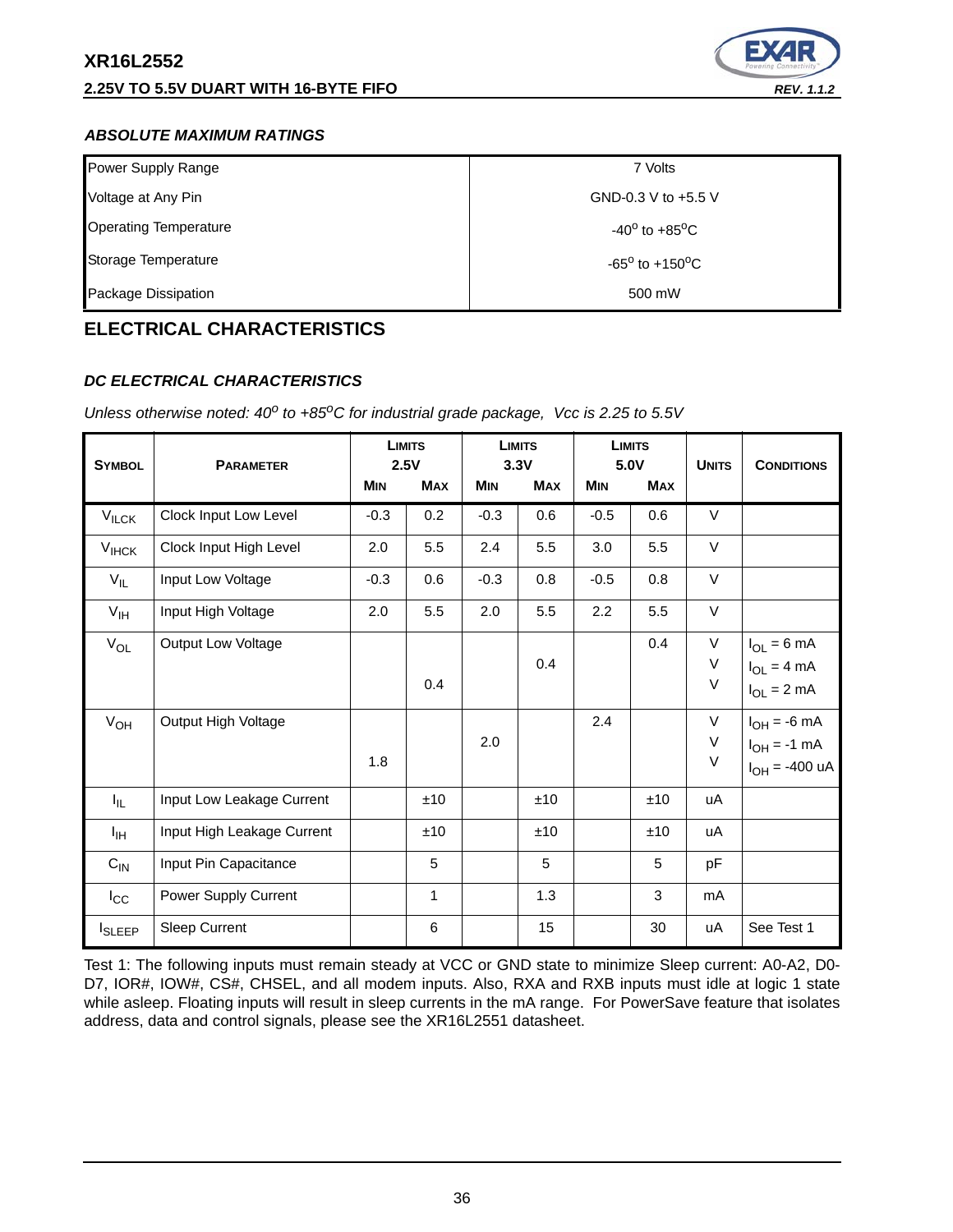

## *AC ELECTRICAL CHARACTERISTICS*

*Unless Otherwise Noted: TA=-40<sup>o</sup> to +85<sup>o</sup>C, Vcc is 2.25V to 5.5V,* 

*70 pF load where applicable*

|                  |                                                   | <b>LIMITS</b><br>2.5 |              | <b>LIMITS</b><br>3.3 |              | <b>LIMITS</b><br>5.0 |              |             |
|------------------|---------------------------------------------------|----------------------|--------------|----------------------|--------------|----------------------|--------------|-------------|
| <b>SYMBOL</b>    | <b>PARAMETER</b>                                  |                      | <b>MAX</b>   | <b>MIN</b>           | <b>MAX</b>   | <b>MIN</b>           | <b>MAX</b>   | <b>UNIT</b> |
| $\blacksquare$   | <b>Crystal Frequency</b>                          |                      | 16           |                      | 20           |                      | 24           | <b>MHz</b>  |
| <b>CLK</b>       | External Clock Low/High Time                      | 31                   |              | 17                   |              | 10                   |              | ns          |
| <b>OSC</b>       | <b>External Clock Frequency</b>                   |                      | 16           |                      | 30           |                      | 50           | <b>MHz</b>  |
| $T_{AS}$         | Address Setup Time                                | 10                   |              | 10                   |              | 10 <sup>1</sup>      |              | ns          |
| $T_{AH}$         | Address Hold Time                                 | 10                   |              | 10                   |              | 10                   |              | ns          |
| $T_{CS}$         | Chip Select Width                                 | 150                  |              | 75                   |              | 50                   |              | ns          |
| $T_{RD}$         | IOR# Strobe Width                                 | 150                  |              | 75                   |              | 50                   |              | ns          |
| $T_{DY}$         | Read Cycle Delay                                  | 150                  |              | 75                   |              | 50                   |              | ns          |
| $T_{\text{RDV}}$ | Data Access Time                                  |                      | 125          |                      | 70           |                      | 45           | ns          |
| $T_{DD}$         | Data Disable Time                                 | $\mathbf 0$          | 45           | $\Omega$             | 30           | $\Omega$             | 30           | ns          |
| $T_{WR}$         | IOW# Strobe Width                                 | 150                  |              | 75                   |              | 50                   |              | ns          |
| $T_{DY}$         | Write Cycle Delay                                 | 150                  |              | 75                   |              | 50                   |              | ns          |
| $T_{DS}$         | Data Setup Time                                   | 25                   |              | 20                   |              | 15                   |              | ns          |
| T <sub>DH</sub>  | Data Hold Time                                    | 15                   |              | 10                   |              | 10                   |              | ns          |
| T <sub>WDO</sub> | Delay From IOW# To Output                         |                      | 150          |                      | 75           |                      | 50           | ns          |
| $T_{MOD}$        | Delay To Set Interrupt From MODEM Input           |                      | 150          |                      | 75           |                      | 50           | ns          |
| $T_{RSI}$        | Delay To Reset Interrupt From IOR#                |                      | 150          |                      | 75           |                      | 50           | ns          |
| $T_{\rm SSI}$    | Delay From Stop To Set Interrupt                  |                      | 1            |                      | $\mathbf{1}$ |                      | $\mathbf{1}$ | Bclk        |
| $T_{\sf RRI}$    | Delay From IOR# To Reset Interrupt                |                      | 150          |                      | 75           |                      | 50           | ns          |
| $T_{SI}$         | Delay From Stop To Interrupt                      |                      | 150          |                      | 75           |                      | 50           | ns          |
| $T_{INT}$        | Delay From Initial INT Reset To Transmit<br>Start | 8                    | 24           | 8                    | 24           | 8                    | 24           | <b>Bclk</b> |
| T <sub>WRI</sub> | Delay From IOW# To Reset Interrupt                |                      | 150          |                      | 75           |                      | 50           | ns          |
| $T_{\rm SSR}$    | Delay From Stop To Set RXRDY#                     |                      | $\mathbf{1}$ |                      | $\mathbf{1}$ |                      | $\mathbf{1}$ | <b>Bclk</b> |
| $T_{RR}$         | Delay From IOR# To Reset RXRDY#                   |                      | 150          |                      | 75           |                      | 50           | ns          |
| T <sub>WT</sub>  | Delay From IOW# To Set TXRDY#                     |                      | 150          |                      | 75           |                      | 50           | ns          |
| $T_{\sf SRT}$    | Delay From Center of Start To Reset TXRDY#        |                      | 8            |                      | 8            |                      | 8            | Bclk        |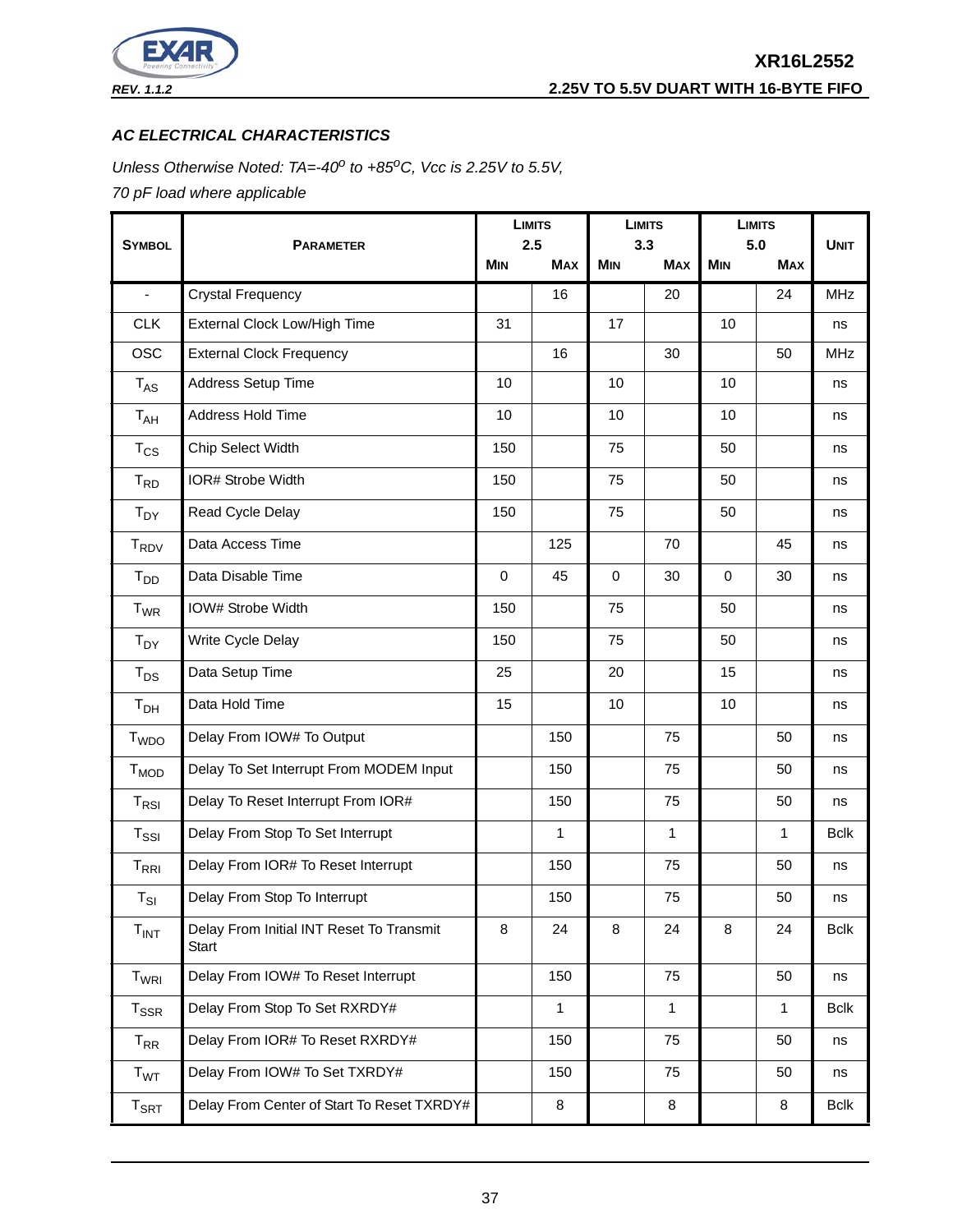## **2.25V TO 5.5V DUART WITH 16-BYTE FIFO** *REV. 1.1.2*



## *AC ELECTRICAL CHARACTERISTICS*

*Unless Otherwise Noted: TA=-40<sup>o</sup> to +85<sup>o</sup>C, Vcc is 2.25V to 5.5V,* 

*70 pF load where applicable*

| <b>SYMBOL</b>               | LIMITS<br>2.5<br><b>PARAMETER</b><br><b>MIN</b><br><b>MAX</b> |                  | <b>LIMITS</b><br>3.3<br><b>MIN</b><br><b>MAX</b> |    | LIMITS<br>5.0<br><b>MIN</b><br><b>MAX</b> |    | <b>UNIT</b>  |    |
|-----------------------------|---------------------------------------------------------------|------------------|--------------------------------------------------|----|-------------------------------------------|----|--------------|----|
| $\mathsf{T}_{\mathsf{RST}}$ | <b>Reset Pulse Width</b>                                      | 40               |                                                  | 40 |                                           | 40 |              | ns |
| N                           | <b>Baud Rate Divisor</b>                                      |                  | $2^{16} - 1$                                     |    | $2^{16} - 1$                              |    | $2^{16} - 1$ |    |
| <b>Bclk</b>                 | <b>Baud Clock</b>                                             | 16X of data rate |                                                  |    | Hz                                        |    |              |    |

## **FIGURE 14. CLOCK TIMING**



## **FIGURE 15. MODEM INPUT/OUTPUT TIMING FOR CHANNELS A & B**

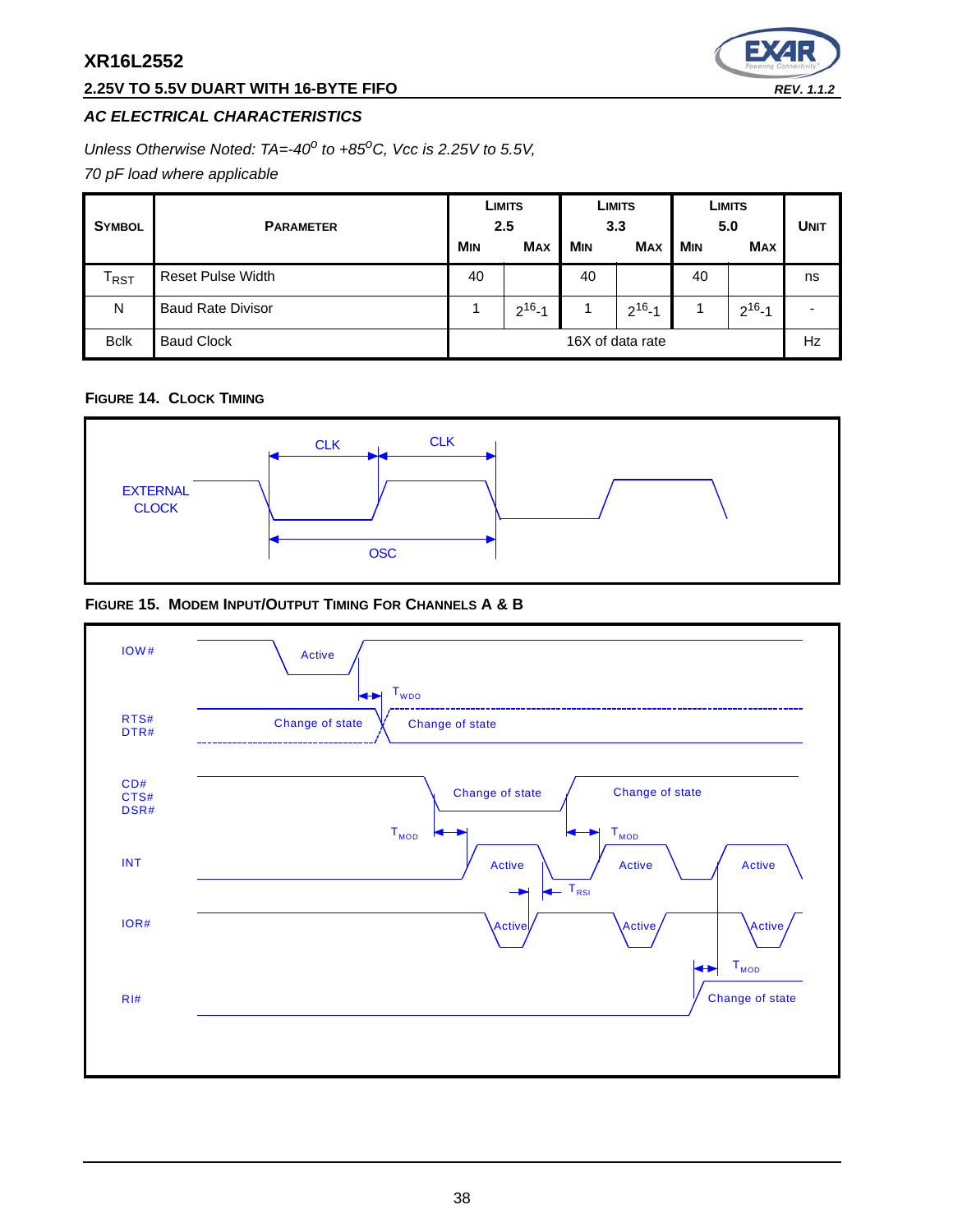

## *REV. 1.1.2* **2.25V TO 5.5V DUART WITH 16-BYTE FIFO**

## **FIGURE 16. DATA BUS READ TIMING**



**FIGURE 17. DATA BUS WRITE TIMING**

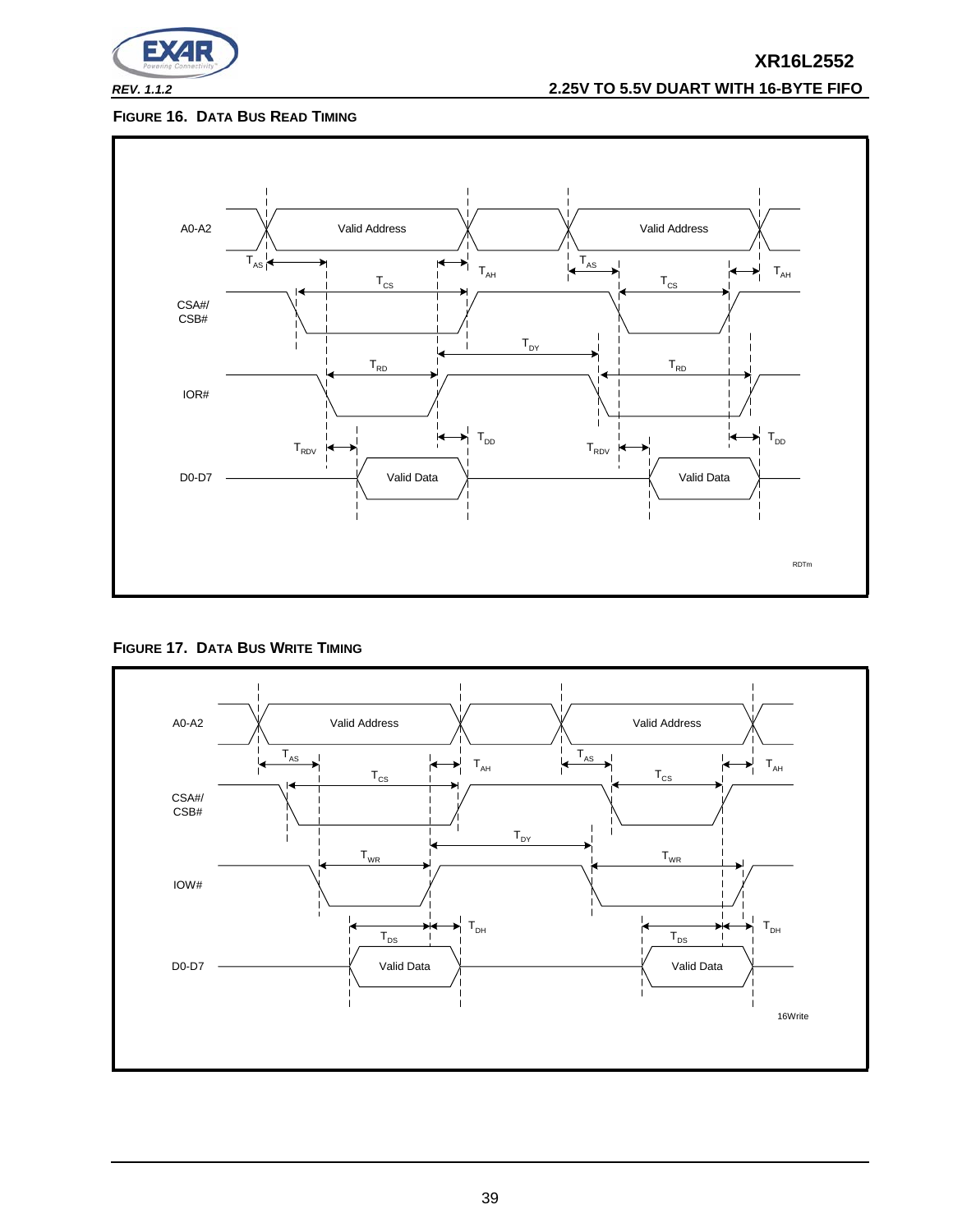



### **FIGURE 18. RECEIVE READY & INTERRUPT TIMING [NON-FIFO MODE] FOR CHANNELS A & B**

**FIGURE 19. TRANSMIT READY & INTERRUPT TIMING [NON-FIFO MODE] FOR CHANNELS A & B**

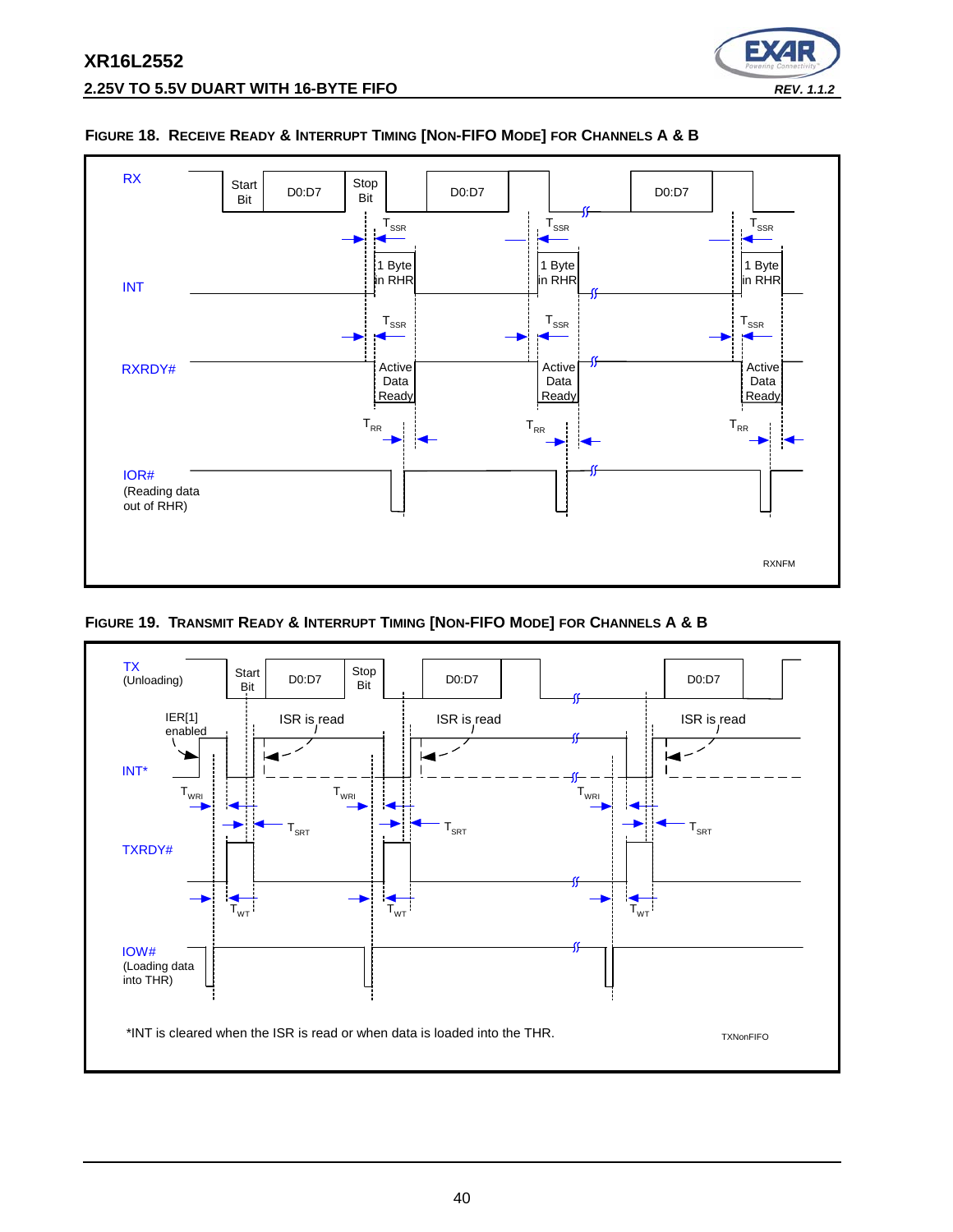





**FIGURE 21. RECEIVE READY & INTERRUPT TIMING [FIFO MODE, DMA ENABLED] FOR CHANNELS A & B**

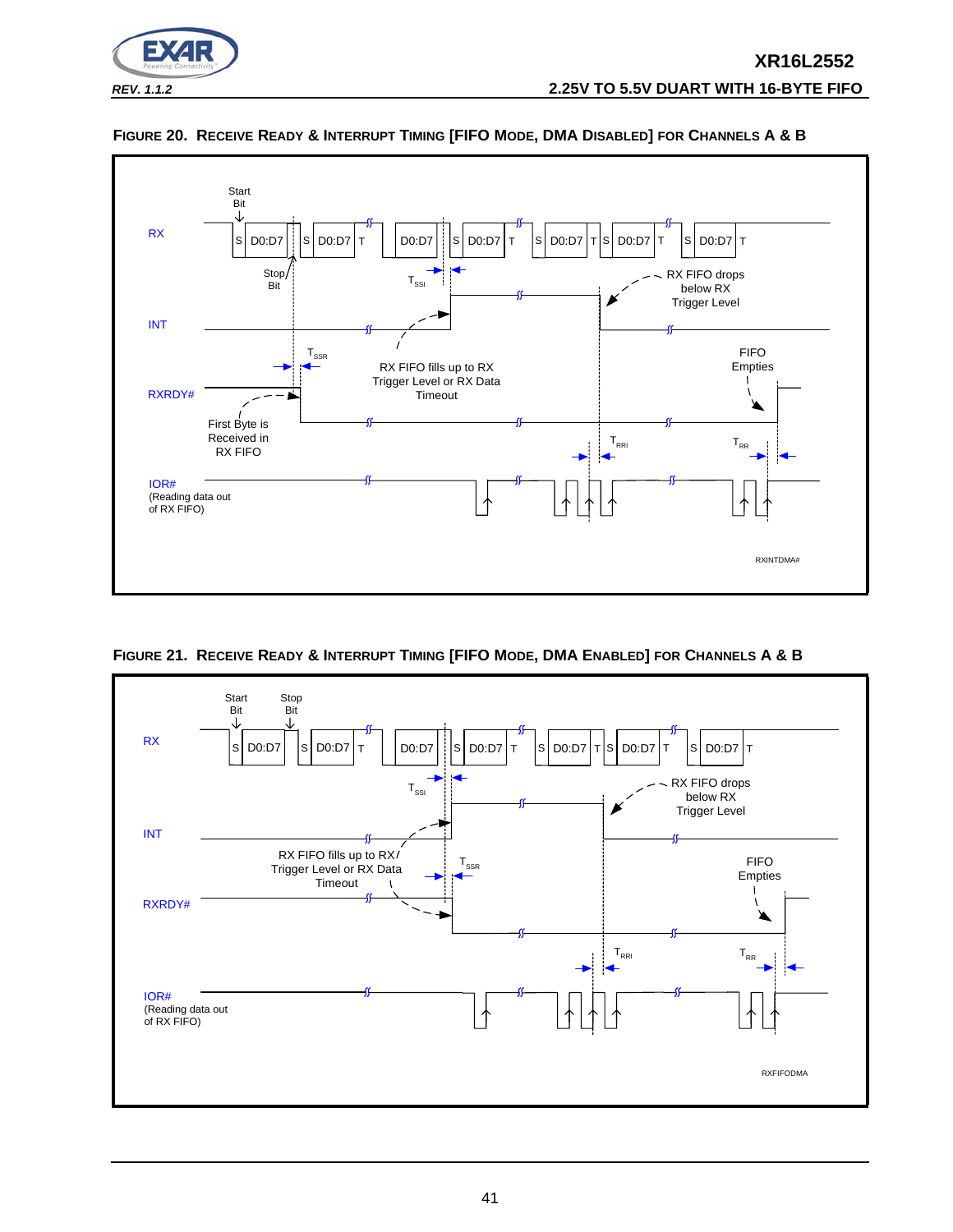



#### **FIGURE 22. TRANSMIT READY & INTERRUPT TIMING [FIFO MODE, DMA MODE DISABLED] FOR CHANNELS A & B**

## **FIGURE 23. TRANSMIT READY & INTERRUPT TIMING [FIFO MODE, DMA MODE ENABLED] FOR CHANNELS A & B**

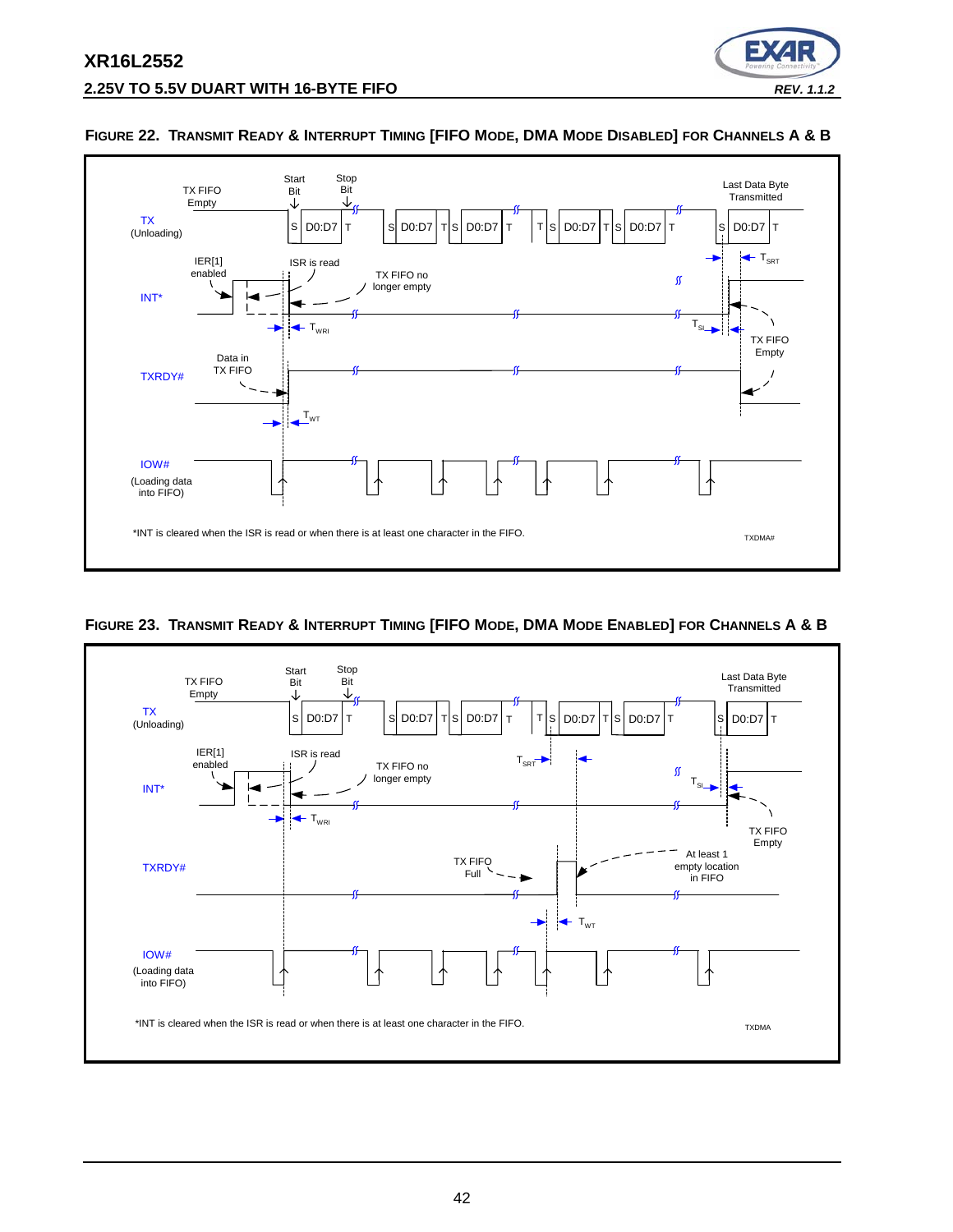



# **PACKAGE DIMENSIONS (48 PIN TQFP - 7 X 7 X 1 mm)**

*Note: The control dimension is the millimeter column*

|                |            | <b>INCHES</b> |             | <b>MILLIMETERS</b> |
|----------------|------------|---------------|-------------|--------------------|
| <b>SYMBOL</b>  | <b>MIN</b> | <b>MAX</b>    | <b>MIN</b>  | <b>MAX</b>         |
| A              | 0.039      | 0.047         | 1.00        | 1.20               |
| A <sub>1</sub> | 0.002      | 0.006         | 0.05        | 0.15               |
| A2             | 0.037      | 0.041         | 0.95        | 1.05               |
| B              | 0.007      | 0.011         | 0.17        | 0.27               |
| C              | 0.004      | 0.008         | 0.09        | 0.20               |
| D              | 0.346      | 0.362         | 8.80        | 9.20               |
| D <sub>1</sub> | 0.272      | 0.280         | 6.90        | 7.10               |
| e              |            | 0.020 BSC     |             | 0.50 BSC           |
| L              | 0.018      | 0.030         | 0.45        | 0.75               |
| $\alpha$       | 0°         | $7^\circ$     | $0^{\circ}$ | $7^\circ$          |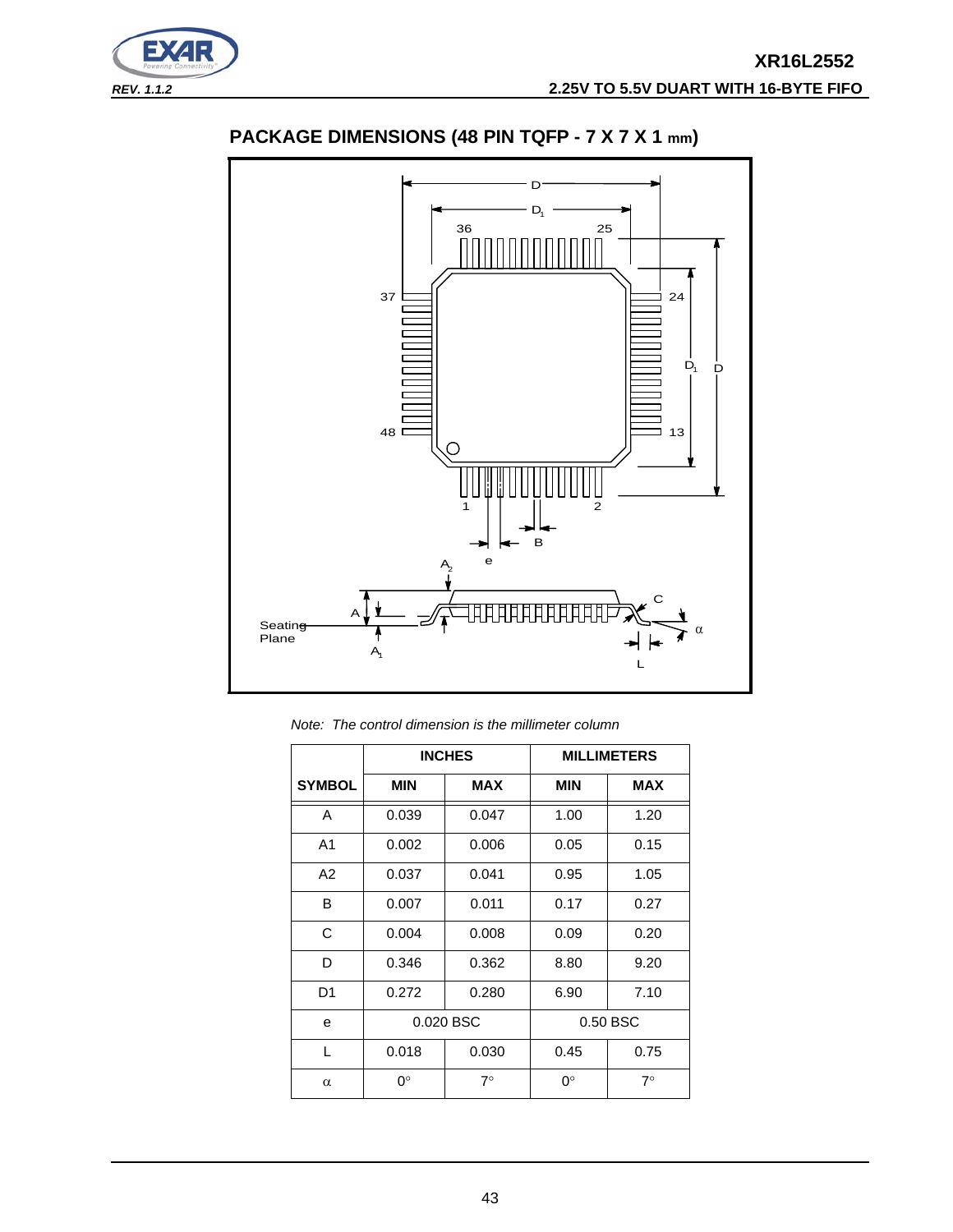

# **PACKAGE DIMENSIONS (44 PIN PLCC)**



|  |  | Note: The control dimension is the millimeter column |
|--|--|------------------------------------------------------|
|  |  |                                                      |

|                |                          | <b>INCHES</b> |            | <b>MILLIMETERS</b> |
|----------------|--------------------------|---------------|------------|--------------------|
| <b>SYMBOL</b>  | <b>MIN</b><br><b>MAX</b> |               | <b>MIN</b> | <b>MAX</b>         |
| A              | 0.165                    | 0.180         | 4.19       | 4.57               |
| A <sub>1</sub> | 0.090                    | 0.120         | 2.29       | 3.05               |
| A2             | 0.020                    |               | 0.51       | ---                |
| B              | 0.013                    | 0.021         | 0.33       | 0.53               |
| $B_1$          | 0.026                    | 0.032         | 0.66       | 0.81               |
| C              | 0.008                    | 0.013         | 0.19       | 0.32               |
| D              | 0.685                    | 0.695         | 17.40      | 17.65              |
| D <sub>1</sub> | 0.650                    | 0.656         | 16.51      | 16.66              |
| $D_2$          | 0.590                    | 0.630         | 14.99      | 16.00              |
| $D_3$          |                          | 0.500 typ.    |            | 12.70 typ.         |
| e              |                          | 0.050 BSC     |            | 1.27 BSC           |
| $H_1$          | 0.042                    | 0.056         | 1.07       | 1.42               |
| H <sub>2</sub> | 0.042                    | 0.048         | 1.07       | 1.22               |
| R              | 0.025                    | 0.045         | 0.64       | 1.14               |